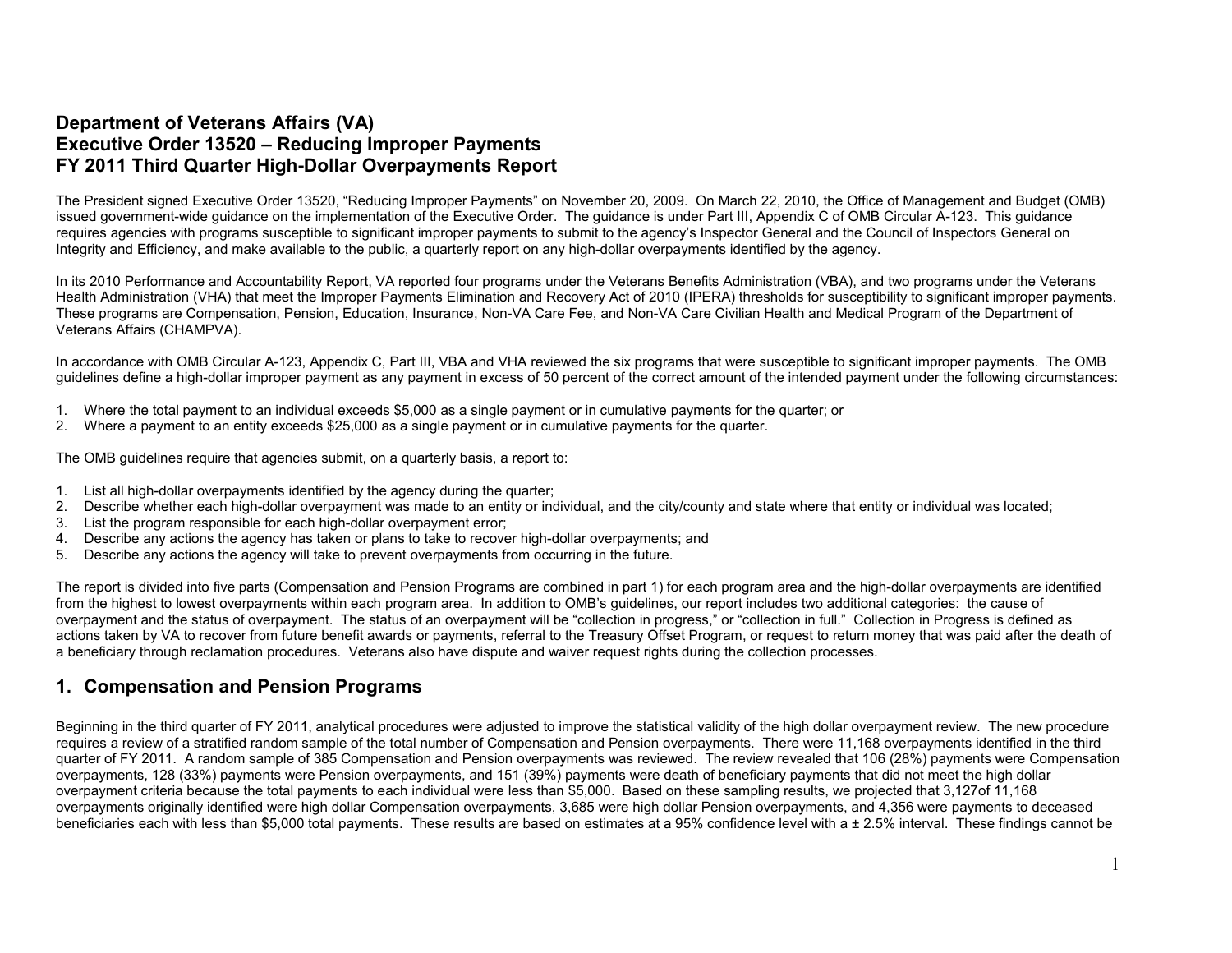compared to previous quarters due to the new analytical procedures in place. Previous reviews focused on a subset of all overpayments where the new procedure includes all overpayments.

## **1a. Compensation Program**

The Compensation and Pension Service identified 106 high-dollar compensation overpayments.

Forty-eight overpayments (45 percent) were caused by changes in dependency. Changes in dependency were not reported during the previous quarters as most of these involve prior quarter adjustments that result in accounts receivables.

Twenty-eight overpayments (26 percent) were created due to the death of the beneficiary. Entitlement to benefits ceases effective the first day of the month in which death occurs. These overpayments are caused when a beneficiary dies too late in a month to stop the release of the payment for the month of death, or when VA is not timely notified of the death of a beneficiary.

Ten overpayments (9 percent) were identified, but there was insufficient information available electronically to determine the period covered by the overpayment and/or the propriety or cause of the overpayment.

Seven overpayments (7 percent) were caused when Veterans returned to Active Duty status. The Department of Defense runs a quarterly match of the active duty and VA disability files to identify persons who are receiving active duty pay and VA disability benefits concurrently. Once notified of active duty status, VA must provide due process notice to the beneficiary before any adjustment may occur.

Seven overpayments (7 percent) were caused by retroactive adjustments due to incarceration or fugitive felon status. Notification of incarceration is a function of agreements made with states, the Bureau of Prisons, and other law enforcement agencies. Once notified of a beneficiary's incarceration, VA must provide due process notice to the beneficiary before any adjustment may occur. Law enforcement agencies notify VA when a beneficiary has been identified as a fugitive felon. Once notified, VA must provide due process notice to the beneficiary before any adjustment may occur.

Six overpayments listed below attributed to 6 percent of the compensation records identified as high dollar overpayments.

- Three overpayments due to apportionment adjustments
- One overpayment due to hospitalization at VA expense requiring an adjustment
- One overpayment due to military retired pay adjustments
- One overpayment due to an administrative error involving a Veteran returning to active duty

Some VA overpayments are inherent based on the requirements of 38 CFR § 3.103, Procedural Due Process and Appellate Rights, which does not allow VA to take adverse action regarding the payment of benefits without providing the beneficiary 60 days advance notice, unless the beneficiary requests that VA take the adverse action immediately. This "due process" period extends an overpayment period by two additional months. The only exception to providing procedural due process is when VA is notified of a beneficiary's death. Following are some examples.

When a beneficiary dies during the latter days of a month, a recurring benefit payment is often made before VA is notified that the death occurred. While VA has a death match program with the Social Security Administration (SSA), the match is received once a month from SSA, and usually after a benefit payment has been released. The number of overpayments following death has been reduced as a result of VA's Veterans Service Network, a "real time" processing technology.

While the Defense Finance and Accounting Service (DFAS) notifies VA of Veterans who return to active duty, VA must provide a 60-day "due process" period prior to discontinuing benefits, thereby extending the overpayment by two months.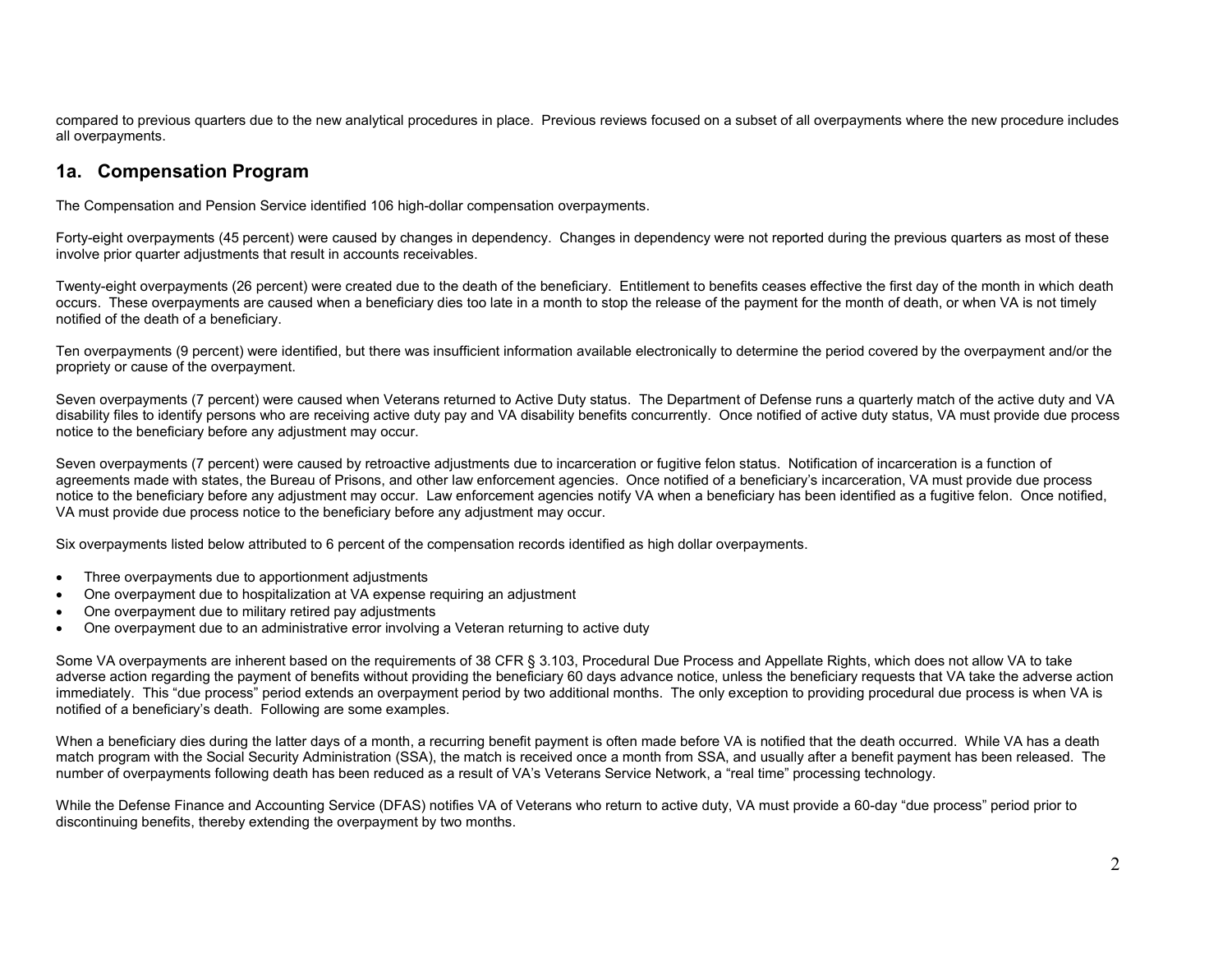Beneficiaries who are incarcerated or are fugitive felons are subject to a reduction or termination of benefits. Through matching programs, such as the fugitive felon program, the Bureau of Prisons, and other law enforcement agencies, VA receives information regarding incarcerated and fugitive felon beneficiaries after the beneficiary has been incarcerated or deemed a fugitive felon. By law, VA must provide a 60-day "due process" period prior to reducing or terminating benefits. As such, overpayments in these cases most frequently cannot be avoided.

Total Compensation Payments made this quarter: \$12,514,066,215.56 Random sample total of High-Dollar Overpayments identified in this quarter: \$1,163,531.25 Percent of random sample Overpayments: 0.0093

|                          | <b>Amount of</b><br>Overpayment | <b>Entity or</b><br><b>Individual</b> | <b>City/County</b>  | <b>State</b>             | <b>Cause of Overpayment</b>    | <b>Actions/Plans to</b><br><b>Recover</b><br>Overpayment | <b>Status of</b><br>Overpayment | <b>Overall</b><br><b>Action Plans</b> |
|--------------------------|---------------------------------|---------------------------------------|---------------------|--------------------------|--------------------------------|----------------------------------------------------------|---------------------------------|---------------------------------------|
| \$                       | 299,441.33                      | Individual                            | Seattle             | <b>WA</b>                | <b>Fugitive Felon</b>          | Overpayments are                                         | <b>Collection in Progress</b>   | See combined                          |
| \$                       | 92,734.00                       | Individual                            | Philadelphia        | PA                       | Unknown                        | routinely recovered                                      | <b>Collection in Progress</b>   | note after the                        |
| \$                       | 30,396.00                       | Individual                            | Agawam              | MA                       | <b>Administrative Decision</b> | from future benefits                                     | Collection in Full              | Pension                               |
| \$                       | 30,004.00                       | Individual                            | Ringgold            | GA                       | Death of Beneficiary           | awarded. If not                                          | <b>Collection in Progress</b>   | program table                         |
| \$                       | 28,120.00                       | Individual                            | Lafayette           | LA                       | Death of Beneficiary           | recovered, further                                       | Collection in Full              |                                       |
| \$                       | 26,872.00                       | Individual                            | <b>Temple Hills</b> | <b>MD</b>                | Dependency Issue               | actions are then taken                                   | <b>Collection in Full</b>       |                                       |
| \$                       | 26,587.00                       | Individual                            | Lake Butler         | <b>FL</b>                | Unknown                        | by the VA Debt                                           | <b>Collection in Progress</b>   |                                       |
| \$                       | 22,095.00                       | Individual                            | Ronkonkoma          | <b>NY</b>                | Dependency Issue               | Management Center,                                       | <b>Collection in Progress</b>   |                                       |
| \$                       | 18,043.67                       | Individual                            | Johnston            | $\overline{SC}$          | Returned to Active Duty        | including referral to                                    | <b>Collection in Progress</b>   |                                       |
| \$                       | 17,670.00                       | Individual                            | Houston             | $\overline{\mathsf{TX}}$ | Dependency Issue               | the Treasury Offset                                      | <b>Collection in Progress</b>   |                                       |
| $\overline{\mathcal{S}}$ | 16,635.00                       | Individual                            | Cocoa               | $\overline{FL}$          | Death of Beneficiary           | Program, as                                              | <b>Collection in Progress</b>   |                                       |
| \$                       | 15,402.00                       | Individual                            | Walpole             | MA                       | Dependency Issue               | appropriate.                                             | <b>Collection in Progress</b>   |                                       |
| \$                       | 15,307.00                       | Individual                            | Tacoma              | <b>WA</b>                | Returned to Active Duty        |                                                          | <b>Collection in Progress</b>   |                                       |
| \$                       | 14,939.00                       | Individual                            | Dudley              | MA                       | Death of Beneficiary           |                                                          | <b>Collection in Progress</b>   |                                       |
| \$                       | 14,326.67                       | Individual                            | Brookhaven          | PA                       | <b>Fugitive Felon</b>          |                                                          | <b>Collection in Progress</b>   |                                       |
|                          |                                 |                                       |                     | Costa                    |                                |                                                          |                                 |                                       |
| \$                       | 13,848.00                       | Individual                            | San Jose            | Rica                     | Death of Beneficiary           |                                                          | <b>Collection in Progress</b>   |                                       |
| \$                       | 12,903.73                       | Individual                            | Raeford             | NC                       | <b>Fugitive Felon</b>          |                                                          | <b>Collection in Progress</b>   |                                       |
| \$                       | 12,240.00                       | Individual                            | Philippines         | N/A                      | Death of Beneficiary           |                                                          | <b>Collection in Progress</b>   |                                       |
| \$                       | 11,896.00                       | Individual                            | Santa Ana           | CA                       | Dependency Issue               |                                                          | <b>Collection in Progress</b>   |                                       |
| \$                       | 11,744.00                       | Individual                            | McAlester           | OK                       | Dependency Issue               |                                                          | <b>Collection in Progress</b>   |                                       |
| \$                       | 10,386.00                       | Individual                            | Irvington           | <b>NJ</b>                | Death of Beneficiary           |                                                          | <b>Collection in Progress</b>   |                                       |
| \$                       | 10,221.00                       | Individual                            | <b>Bakersfield</b>  | $\overline{CA}$          | Dependency Issue               |                                                          | <b>Collection in Progress</b>   |                                       |
| \$                       | 10,080.00                       | Individual                            | New Albany          | IN                       | Death of Beneficiary           |                                                          | <b>Collection in Progress</b>   |                                       |
| \$                       | 9,800.00                        | Individual                            | Augusta             | $G$ A                    | Death of Beneficiary           |                                                          | <b>Collection in Progress</b>   |                                       |
| $\overline{\$}$          | 9,600.00                        | Individual                            | Egg Harbor          | <b>NJ</b>                | Apportionments                 |                                                          | <b>Collection in Progress</b>   |                                       |
| \$                       | 9,287.00                        | Individual                            | Ocala               | $\overline{FL}$          | Dependency Issue               |                                                          | <b>Collection in Progress</b>   |                                       |
| \$                       | 8,907.03                        | Individual                            | Biddeford           | <b>ME</b>                | Incarcerated Beneficiary       |                                                          | <b>Collection in Progress</b>   |                                       |
| \$                       | 8,552.00                        | Individual                            | Alexandria          | VA                       | Dependency Issue               |                                                          | <b>Collection in Progress</b>   |                                       |
| $\overline{\mathbf{s}}$  | 8,507.00                        | Individual                            | Colorado Springs    | $\overline{C}$           | Dependency Issue               |                                                          | <b>Collection in Progress</b>   |                                       |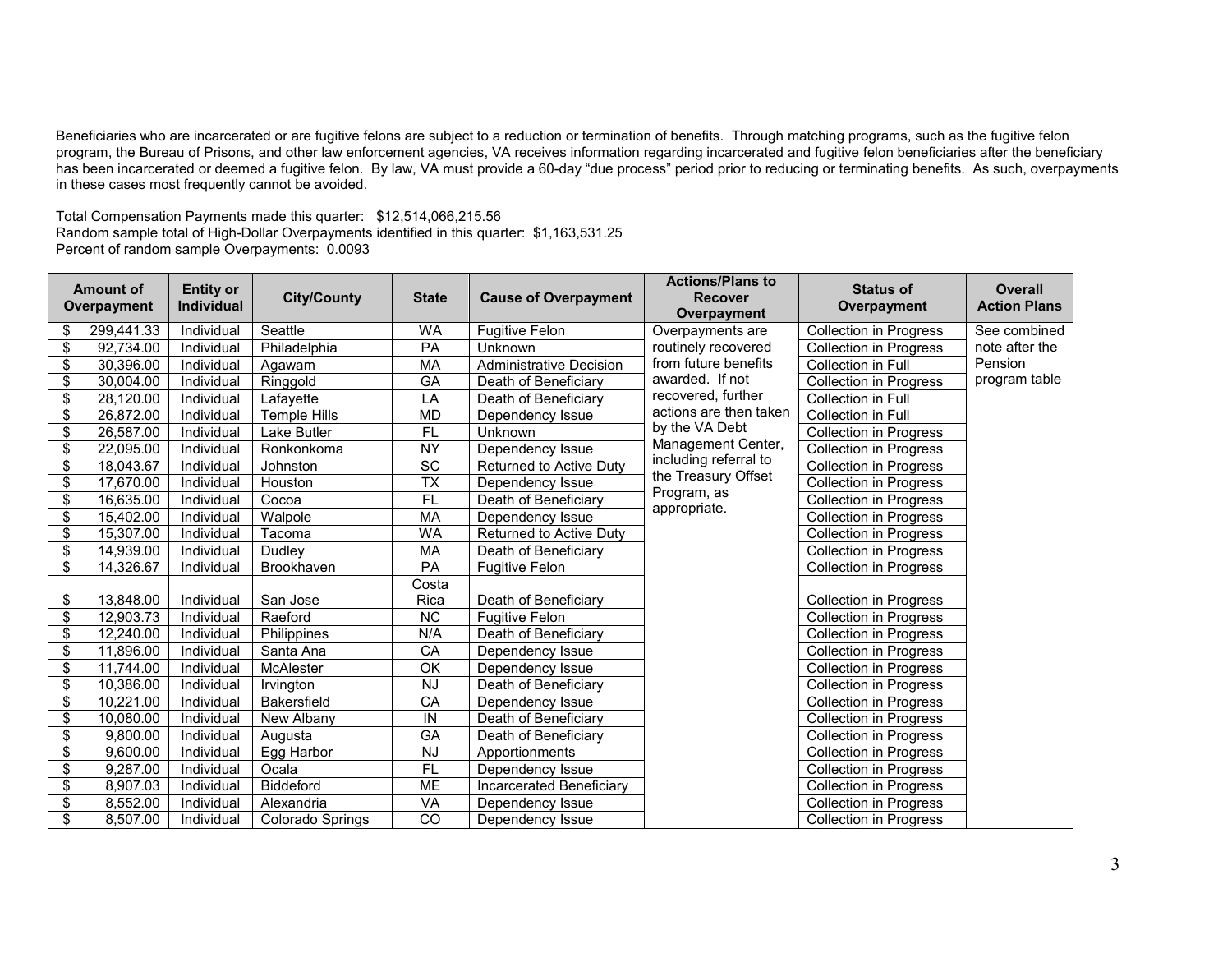|                                      | <b>Amount of</b><br>Overpayment | <b>Entity or</b><br>Individual | <b>City/County</b>       | <b>State</b>             | <b>Cause of Overpayment</b>     | <b>Actions/Plans to</b><br><b>Recover</b><br>Overpayment | <b>Status of</b><br>Overpayment | Overall<br><b>Action Plans</b> |
|--------------------------------------|---------------------------------|--------------------------------|--------------------------|--------------------------|---------------------------------|----------------------------------------------------------|---------------------------------|--------------------------------|
| \$                                   | 8,165.00                        | Individual                     | Fort Wayne               | IN                       | Death of Beneficiary            | Overpayments are                                         | <b>Collection in Progress</b>   | See combined                   |
| \$                                   | 8,145.00                        | Individual                     | Columbia                 | $\overline{SC}$          | Dependency Issue                | routinely recovered                                      | <b>Collection in Progress</b>   | note after the                 |
| $\overline{\mathcal{S}}$             | 8,019.00                        | Individual                     | Rancho StaMarg           | CA                       | Unknown                         | from future benefits                                     | <b>Collection in Progress</b>   | Pension                        |
| \$                                   | 8,000.00                        | Individual                     | Marietta                 | PA                       | Dependency Issue                | awarded. If not                                          | Collection in Progress          | program table                  |
| \$                                   | 7,830.00                        | Individual                     | <b>Farmers Branch</b>    | $\overline{\mathsf{TX}}$ | Death of Beneficiary            | recovered, further                                       | <b>Collection in Progress</b>   |                                |
| \$                                   | 7,800.00                        | Individual                     | Tucson                   | $\overline{AZ}$          | Unknown                         | actions are then taken                                   | <b>Collection in Progress</b>   |                                |
| \$                                   | 7,650.00                        | Individual                     | Lacey                    | <b>WA</b>                | Death of Beneficiary            | by the VA Debt                                           | Collection in Full              |                                |
| \$                                   | 7,298.00                        | Individual                     | Rockford                 | IL                       | Death of Beneficiary            | Management Center,                                       | Collection in Full              |                                |
| $\overline{\boldsymbol{\mathsf{s}}}$ | 6,924.00                        | Individual                     | Archer                   | $F$ L                    | Death of Beneficiary            | including referral to                                    | <b>Collection in Progress</b>   |                                |
| $\overline{\$}$                      | 6,832.33                        | Individual                     | Richmond                 | VA                       | <b>Fugitive Felon</b>           | the Treasury Offset                                      | <b>Collection in Progress</b>   |                                |
| $\overline{\mathbf{S}}$              | 6,819.00                        | Individual                     | Niagara Falls            | <b>NY</b>                | Death of Beneficiary            | Program, as                                              | <b>Collection in Progress</b>   |                                |
| $\overline{\boldsymbol{\mathsf{s}}}$ | 6,818.00                        | Individual                     | <b>New Hampton</b>       | <b>NY</b>                | Returned to Active Duty         | appropriate.                                             | <b>Collection in Progress</b>   |                                |
| \$                                   | 6,380.00                        | Individual                     | Lawrenceville            | $G$ A                    | Death of Beneficiary            |                                                          | Collection in Full              |                                |
|                                      |                                 |                                |                          |                          | Hospitalized at VA              |                                                          |                                 |                                |
| \$                                   | 6,346.00                        | Individual                     | Tacoma                   | <b>WA</b>                | Expense                         |                                                          | Collection in Full              |                                |
| \$                                   | 6,336.00                        | Individual                     | Ipswich                  | <b>MA</b>                | Death of Beneficiary            |                                                          | <b>Collection in Progress</b>   |                                |
| \$                                   | 6,286.00                        | Individual                     | Puyallup                 | <b>WA</b>                | Death of Beneficiary            |                                                          | Collection in Full              |                                |
| \$                                   | 6,274.13                        | Individual                     | <b>Atlantic Beach</b>    | $F$ L                    | <b>Incarcerated Beneficiary</b> |                                                          | <b>Collection in Progress</b>   |                                |
| \$                                   | 6,188.00                        | Individual                     | Dinuba                   | $\overline{CA}$          | Death of Beneficiary            |                                                          | <b>Collection in Progress</b>   |                                |
| $\overline{\mathbf{s}}$              | 6,159.00                        | Individual                     | Wilson                   | NC                       | Dependency Issue                |                                                          | <b>Collection in Progress</b>   |                                |
| $\overline{\$}$                      | 6,078.67                        | Individual                     | Powhatan                 | VA                       | Incarcerated Beneficiary        |                                                          | <b>Collection in Progress</b>   |                                |
| $\overline{\boldsymbol{\mathsf{s}}}$ | 6,057.00                        | Individual                     | Nashville                | <b>TN</b>                | Dependency Issue                |                                                          | <b>Collection in Progress</b>   |                                |
| $\overline{\$}$                      | 6,006.00                        | Individual                     | Temple                   | $\overline{\mathsf{TX}}$ | Dependency Issue                |                                                          | <b>Collection in Progress</b>   |                                |
| \$                                   | 5,838.00                        | Individual                     | Corpus Christi           | $\overline{TX}$          | Death of Beneficiary            |                                                          | Collection in Full              |                                |
| $\overline{\mathcal{S}}$             | 5,646.00                        | Individual                     | McCool                   | <b>MS</b>                | Death of Beneficiary            |                                                          | <b>Collection in Full</b>       |                                |
| \$                                   | 5,646.00                        | Individual                     | Birmingham               | <b>AL</b>                | Death of Beneficiary            |                                                          | Collection in Full              |                                |
| $\overline{\boldsymbol{\mathsf{s}}}$ | 5,646.00                        | Individual                     | Burglengenfeld           | Germany                  | Dependency Issue                |                                                          | <b>Collection in Progress</b>   |                                |
| \$                                   | 5,571.27                        | Individual                     | Sanbornton               | <b>NH</b>                | Returned to Active Duty         |                                                          | <b>Collection in Progress</b>   |                                |
| $\overline{\mathbf{S}}$              | 5,538.00                        | Individual                     | <b>Dixfield</b>          | <b>ME</b>                | Death of Beneficiary            |                                                          | <b>Collection in Progress</b>   |                                |
| $\overline{\boldsymbol{\mathsf{s}}}$ | 5,496.00                        | Individual                     | Iva                      | SC                       | Death of Beneficiary            |                                                          | <b>Collection in Progress</b>   |                                |
| $\overline{\mathcal{E}}$             | 5,455.00                        | Individual                     | Ibarra                   | Ecuador                  | Dependency Issue                |                                                          | <b>Collection in Progress</b>   |                                |
| $\overline{\mathcal{E}}$             | 5,346.00                        | Individual                     | Placerville              | CA                       | Death of Beneficiary            |                                                          | <b>Collection in Progress</b>   |                                |
| \$                                   | 5,068.00                        | Individual                     | <b>Altamonte Springs</b> | FL                       | Death of Beneficiary            |                                                          | Collection in Full              |                                |
| $\overline{\mathcal{S}}$             | 5,058.00                        | Individual                     | Turlock                  | CA                       | Death of Beneficiary            |                                                          | Collection in Full              |                                |
| \$                                   | 5,058.00                        | Individual                     | Raritan                  | <b>NJ</b>                | Death of Beneficiary            |                                                          | Collection in Full              |                                |
| \$                                   | 4,815.00                        | Individual                     | Pittsburg                | PA                       | Apportionments                  |                                                          | Collection in Full              |                                |
| \$                                   | 4,436.00                        | Individual                     | <b>Mountain PK</b>       | $\overline{OR}$          | Dependency Issue                |                                                          | <b>Collection in Progress</b>   |                                |
| \$                                   | 4,408.00                        | Individual                     | Crosby                   | $\overline{TX}$          | Dependency Issue                |                                                          | <b>Collection in Progress</b>   |                                |
| $\overline{\mathbf{s}}$              | 4,400.00                        | Individual                     | <b>Winston Salem</b>     | $\overline{\text{NC}}$   | Dependency Issue                |                                                          | Collection in Full              |                                |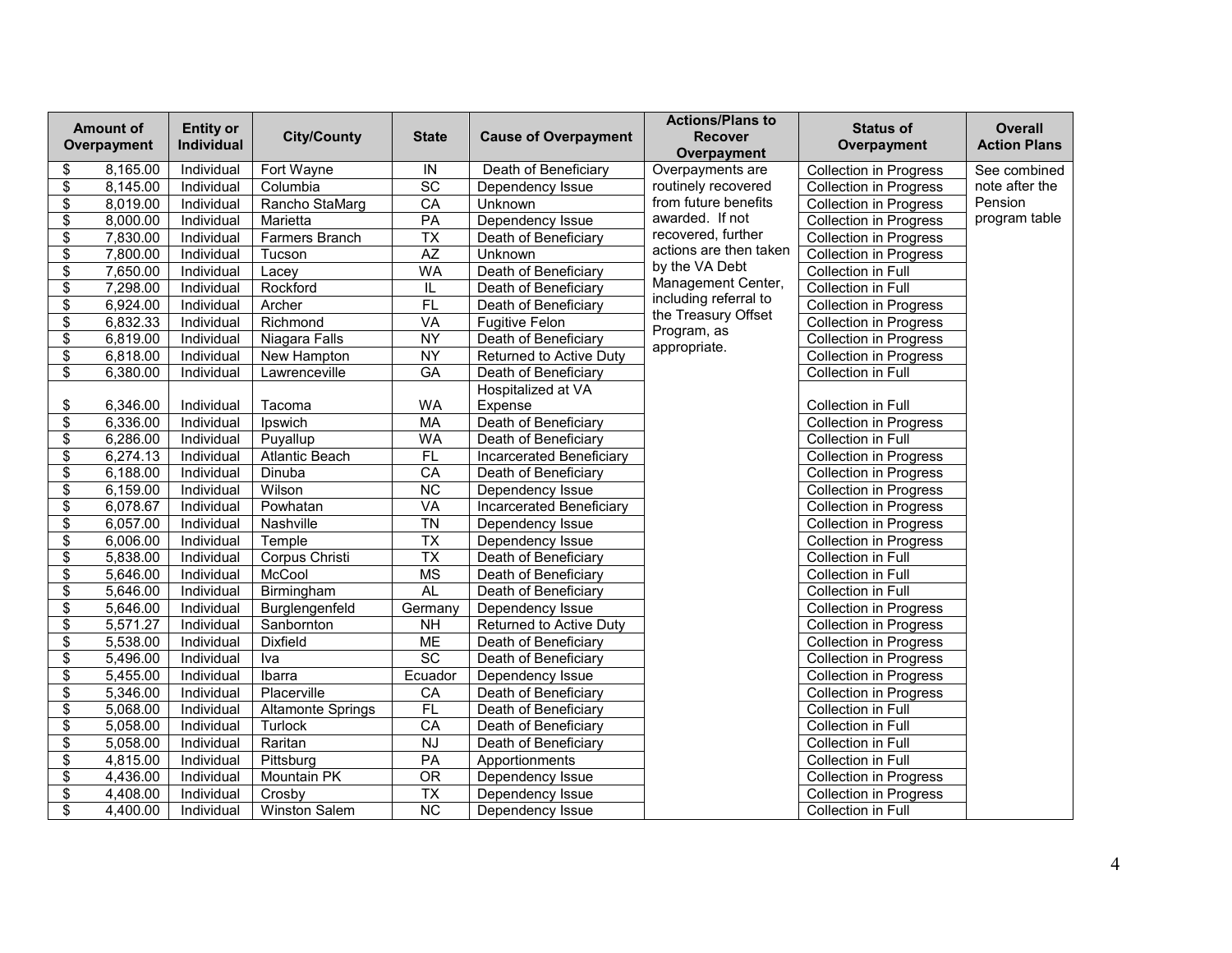|                                    | <b>Amount of</b><br>Overpayment | <b>Entity or</b><br>Individual | <b>City/County</b>     | <b>State</b>            | <b>Cause of Overpayment</b>    | <b>Actions/Plans to</b><br><b>Recover</b><br>Overpayment | <b>Status of</b><br>Overpayment | <b>Overall</b><br><b>Action Plans</b> |
|------------------------------------|---------------------------------|--------------------------------|------------------------|-------------------------|--------------------------------|----------------------------------------------------------|---------------------------------|---------------------------------------|
| \$                                 | 4,357.80                        | Individual                     | Austin                 | $\overline{TX}$         | Returned to Active Duty        | Overpayments are                                         | <b>Collection in Progress</b>   | See combined                          |
| \$                                 | 4,334.00                        | Individual                     | Albany                 | $\overline{GA}$         | Dependency Issue               | routinely recovered                                      | <b>Collection in Progress</b>   | note after the                        |
| \$                                 | 4,308.93                        | Individual                     | Mesa                   | AZ                      | Dependency Issue               | from future benefits                                     | Collection in Full              | Pension                               |
| \$                                 | 4,300.00                        | Individual                     | Aberdeen               | MD                      | Dependency Issue               | awarded. If not                                          | Collection in Full              | program table                         |
| $\overline{\mathbf{S}}$            | 4,291.00                        | Individual                     | Alpena                 | $\overline{M}$          | Dependency Issue               | recovered, further                                       | <b>Collection in Progress</b>   |                                       |
| \$                                 | 4.001.00                        | Individual                     | Goldsboro              | <b>NC</b>               | Dependency Issue               | actions are then taken                                   | <b>Collection in Progress</b>   |                                       |
| \$                                 | 3,868.00                        | Individual                     | Amherst                | $\overline{CH}$         | Dependency Issue               | by the VA Debt                                           | <b>Collection in Progress</b>   |                                       |
| \$                                 | 3,843.43                        | Individual                     | <b>Wichita Falls</b>   | $\overline{TX}$         | Dependency Issue               | Management Center,                                       | <b>Collection in Progress</b>   |                                       |
| $\overline{\boldsymbol{\epsilon}}$ | 3,722.33                        | Individual                     | Douglasville           | GA                      | Dependency Issue               | including referral to                                    | Collection in Full              |                                       |
| $\overline{\boldsymbol{\theta}}$   | 3,570.00                        | Individual                     | Morrisdale             | PA                      | Dependency Issue               | the Treasury Offset<br>Program, as                       | <b>Collection in Progress</b>   |                                       |
| $\overline{\boldsymbol{\theta}}$   | 3,524.00                        | Individual                     | Clermont               | FL                      | Dependency Issue               | appropriate.                                             | Collection in Full              |                                       |
| $\overline{\mathbf{S}}$            | 3,414.00                        | Individual                     | Bayamon                | PR                      | Dependency Issue               |                                                          | Collection in Full              |                                       |
| \$                                 | 3,363.00                        | Individual                     | Old Hickory            | <b>TN</b>               | Dependency Issue               |                                                          | <b>Collection in Progress</b>   |                                       |
| \$                                 | 3,143.00                        | Individual                     | San Bernardino         | CA                      | <b>Unknown</b>                 |                                                          | Collection in Full              |                                       |
| \$                                 | 2,880.00                        | Individual                     | Fort Worth             | $\overline{TX}$         | Dependency Issue               |                                                          | <b>Collection in Progress</b>   |                                       |
| \$                                 | 2,860.00                        | Individual                     | New Windsor            | <b>MD</b>               | Dependency Issue               |                                                          | Collection in Full              |                                       |
| \$                                 | 2,850.00                        | Individual                     | Lakewood               | $\overline{C}$          | Dependency Issue               |                                                          | Collection in Full              |                                       |
| $\overline{\boldsymbol{\theta}}$   | 2,844.00                        | Individual                     | Austin                 | $\overline{TX}$         | Dependency Issue               |                                                          | <b>Collection in Progress</b>   |                                       |
| \$                                 | 2,673.00                        | Individual                     | <b>Russell Springs</b> | KY                      | Dependency Issue               |                                                          | Collection in Full              |                                       |
| \$                                 | 2,673.00                        | Individual                     | Thomaston              | Me                      | <b>Unknown</b>                 |                                                          | Collection in Full              |                                       |
| \$                                 | 2,673.00                        | Individual                     | Clinton                | $\overline{N}$          | Unknown                        |                                                          | <b>Collection in Progress</b>   |                                       |
| \$                                 | 2,640.00                        | Individual                     | Woodbury               | <b>NJ</b>               | Dependency Issue               |                                                          | <b>Collection in Progress</b>   |                                       |
| \$                                 | 2,560.00                        | Individual                     | San Francisco          | $\overline{CA}$         | Unknown                        |                                                          | <b>Collection in Progress</b>   |                                       |
| \$                                 | 2,327.00                        | Individual                     | Lake City              | $\overline{FL}$         | Dependency Issue               |                                                          | <b>Collection in Progress</b>   |                                       |
| \$                                 | 2,305.00                        | Individual                     | Syracuse               | <b>NY</b>               | Dependency Issue               |                                                          | <b>Collection in Progress</b>   |                                       |
| \$                                 | 2,240.00                        | Individual                     | Dunedin                | FL                      | Unknown                        |                                                          | <b>Collection in Progress</b>   |                                       |
| $\overline{\boldsymbol{\theta}}$   | 2,180.80                        | Individual                     | Louisville             | KY                      | Returned to Active Duty        |                                                          | <b>Collection in Progress</b>   |                                       |
| $\overline{\boldsymbol{\epsilon}}$ | 2,145.00                        | Individual                     | Trenton                | FL                      | Dependency Issue               |                                                          | <b>Collection in Progress</b>   |                                       |
| $\overline{\mathbf{S}}$            | 2,100.00                        | Individual                     | Augusta                | FA                      | Apportionments                 |                                                          | <b>Collection in Progress</b>   |                                       |
| $\overline{\boldsymbol{\theta}}$   | 2,054.00                        | Individual                     | Arcade                 | <b>NY</b>               | Dependency Issue               |                                                          | <b>Collection in Progress</b>   |                                       |
| \$                                 | 2,053.00                        | Individual                     | Sanford                | FL                      | <b>Military Retired Pay</b>    |                                                          | <b>Collection in Progress</b>   |                                       |
| $\overline{\boldsymbol{\theta}}$   | 2,052.00                        | Individual                     | Benson                 | $\overline{NC}$         | Dependency Issue               |                                                          | <b>Collection in Progress</b>   |                                       |
| \$                                 | 2,040.00                        | Individual                     | Columbus               | $G$ A                   | Dependency Issue               |                                                          | <b>Collection in Progress</b>   |                                       |
| \$                                 | 2,025.00                        | Individual                     | Rome                   | $\overline{GA}$         | Dependency Issue               |                                                          | <b>Collection in Progress</b>   |                                       |
| $\overline{\boldsymbol{\theta}}$   | 1,952.30                        | Individual                     | Neenah                 | $\overline{\mathsf{W}}$ | <b>Returned to Active Duty</b> |                                                          | Collection in Progress          |                                       |
| $\overline{\boldsymbol{\theta}}$   | 1,950.00                        | Individual                     | Scottsdale             | AZ                      | Dependency Issue               |                                                          | <b>Collection in Progress</b>   |                                       |
| \$                                 | 1,682.83                        | Individual                     | <b>Buford</b>          | <b>GA</b>               | Dependency Issue               |                                                          | <b>Collection in Progress</b>   |                                       |
| $\overline{\boldsymbol{\theta}}$   | 1,680.00                        | Individual                     | Greenville             | NC                      | Dependency Issue               |                                                          | <b>Collection in Progress</b>   |                                       |
| $\overline{\mathbf{s}}$            | 1,670.00                        | Individual                     | Riverview              | FL                      | Unknown                        |                                                          | Collection in Full              |                                       |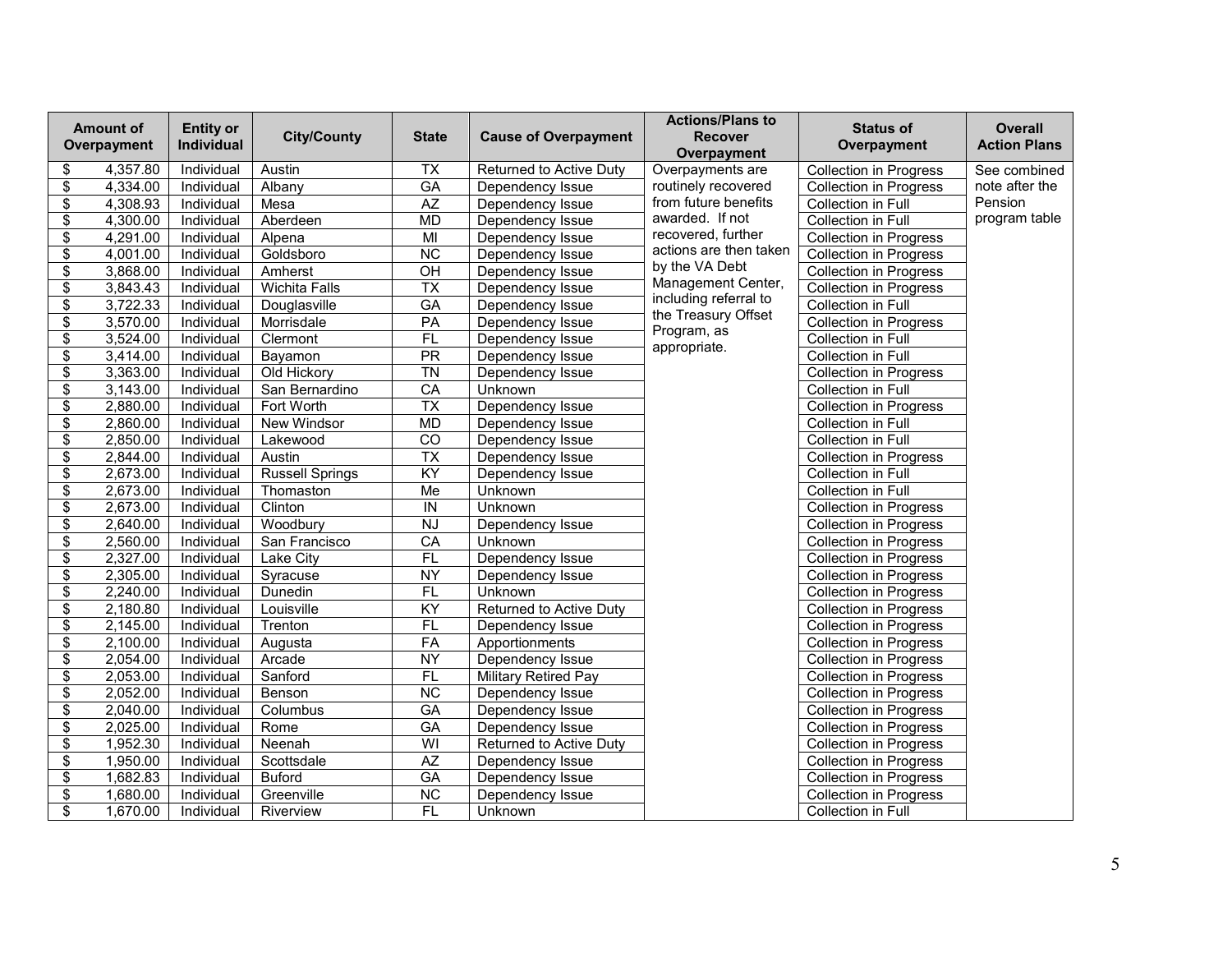### **1b. Pension Program**

Compensation and Pension Service identified 128 high-dollar pension overpayments.

One hundred and nine overpayments (85 percent) were created due to a change in countable income.

Five overpayments (4 percent) were created due to changes in dependency.

Four overpayments (3 percent) were created due to death of the beneficiary.

The overpayments listed below attributed to 4 percent of the pension records identified as high dollar overpayments:

Two overpayments were due to fugitive felon status.

Two overpayments were due to administrative errors caused by insufficient service.

One overpayment was due to hospitalization at VA expense requiring an adjustment.

Five overpayments (4 percent) were unknown overpayments created where there was insufficient information available electronically to determine the period covered by the overpayment and/or the propriety or cause of the overpayment.

Beneficiaries that are in receipt of pension before end of the month of August and who are not exempt from reporting their income under Public Law 103-271, will receive Eligibility Verification Review (EVR) forms in January of the following year. These forms will be used to report income for the prior calendar year, and claimants will have 60 days to return this information. If the information received within this time frame is insufficient, an additional 60 days will be given to submit the required information.

Increases in countable income may result in high dollar overpayments when there are not enough medical expenses to reduce the countable income. VA receives information on a regular basis from several Federal agencies and compares it to information used to determine the status of VA beneficiaries. The matches identify cases where there are apparent contradictions between information contained in VA records and information furnished by other Federal agencies that affect entitlement. Some matching data, such as that received from the SSA and the Internal Revenue Service (IRS), is usually received after the increase in countable income has already occurred. The EVR process and the data matching agreements with other Federal agencies ensure that necessary adjustments in countable income are appropriately processed when notification is received showing a change in countable income.

Total Pension Payments made this quarter: \$1,097,384,647.46 Random sample total of High-Dollar Overpayments identified in this quarter: \$1,455,188.43 Percent of random sample Overpayments: 0.1326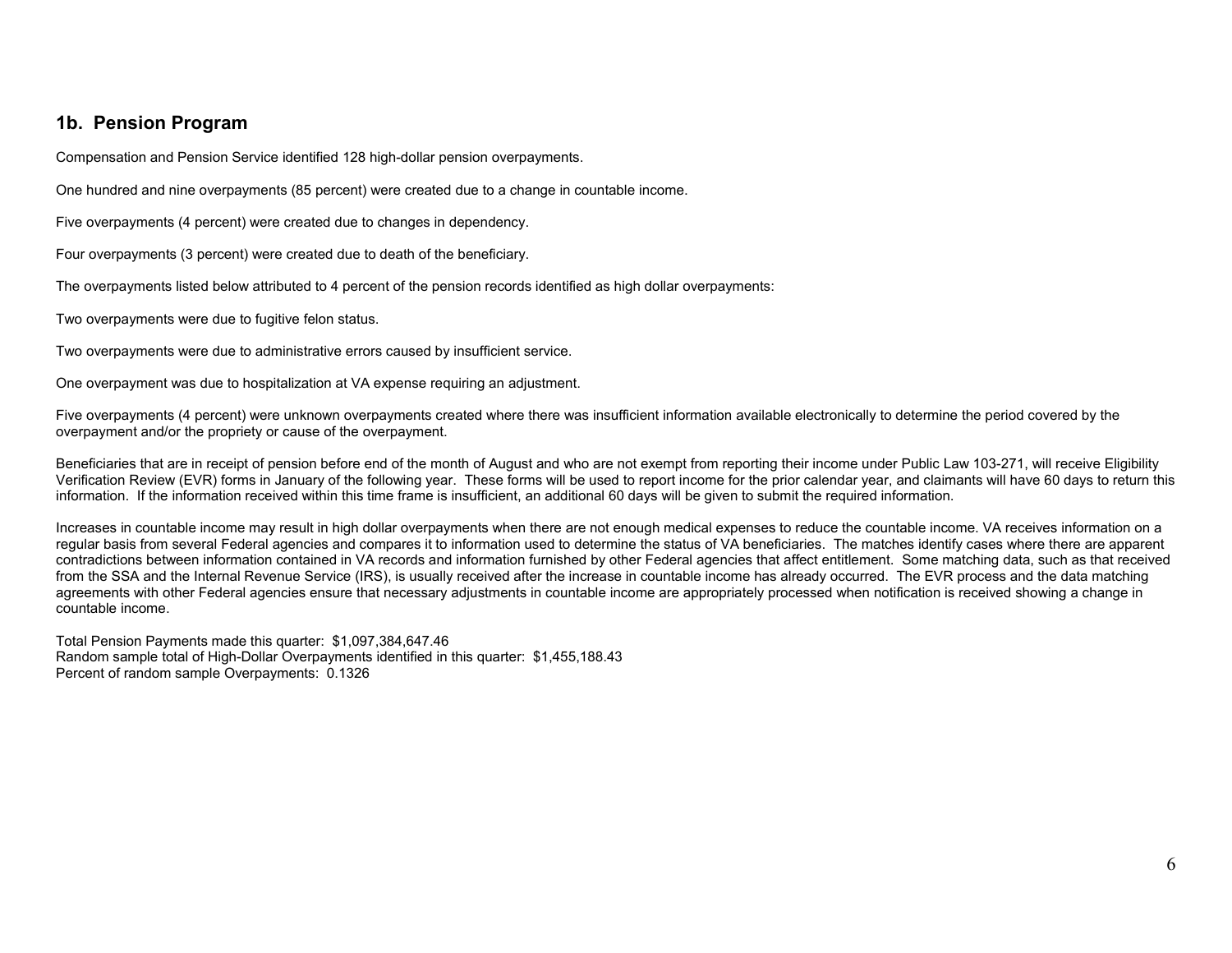|                          | <b>Amount of</b><br>Overpayment | <b>Entity or</b><br>Individual | <b>City/County</b>  | <b>State</b>            | <b>Cause of Overpayment</b>    | <b>Actions/Plans to Recover</b><br>Overpayment | <b>Status of Overpayment</b>  | <b>Overall Action</b><br><b>Plans</b> |
|--------------------------|---------------------------------|--------------------------------|---------------------|-------------------------|--------------------------------|------------------------------------------------|-------------------------------|---------------------------------------|
| \$                       | 87,047.50                       | Individual                     | Pensacola           | FL                      | Income Change                  | Overpayments are routinely                     | <b>Collection in Progress</b> | See combined note                     |
| \$                       | 55,707.00                       | Individual                     | Peoria              | IL                      | Income Change                  | recovered from future                          | Collection in Full            | after the Pension                     |
| \$                       | 52,463.00                       | Individual                     | <b>Bronx</b>        | <b>NY</b>               | <b>Administrative Decision</b> | benefits awarded. If not                       | Collection in Full            | program table                         |
| \$                       | 48,837.00                       | Individual                     | Chicago             | IL                      | Income Change                  | recovered, further actions                     | <b>Collection in Progress</b> |                                       |
| \$                       | 46,312.00                       | Individual                     | Kent                | <b>WA</b>               | Income Change                  | are then taken by the VA                       | Collection in Progress        |                                       |
| \$                       | 40,013.00                       | Individual                     | Houston             | $\overline{TX}$         | <b>Unknown</b>                 | Debt Management Center,                        | <b>Collection in Progress</b> |                                       |
| \$                       | 38,730.00                       | Individual                     | Glenarden           | <b>MD</b>               | <b>Administrative Decision</b> | including referral to the                      | Collection in Full            |                                       |
| \$                       | 34,079.00                       | Individual                     | Niagara Falls       | <b>NY</b>               | Fugitive Felon                 | Treasury Offset Program,                       | <b>Collection in Progress</b> |                                       |
| \$                       | 29,918.00                       | Individual                     | Dallas              | $\overline{TX}$         | Income Change                  | as appropriate.                                | <b>Collection in Progress</b> |                                       |
| \$                       | 28,512.00                       | Individual                     | Ardmore             | PA                      | Income Change                  |                                                | <b>Collection in Progress</b> |                                       |
| \$                       | 28,145.00                       | Individual                     | Peru                | ${\sf IN}$              | Income Change                  |                                                | <b>Collection in Progress</b> |                                       |
| $\overline{\mathcal{E}}$ | 27,307.00                       | Individual                     | Rayne               | LA                      | Income Change                  |                                                | <b>Collection in Progress</b> |                                       |
| \$                       | 26,767.00                       | Individual                     | Irmo                | SC                      | Income Change                  |                                                | <b>Collection in Progress</b> |                                       |
| $\overline{\$}$          | 26,731.00                       | Individual                     | Springfield         | MA                      | Income Change                  |                                                | <b>Collection in Progress</b> |                                       |
| \$                       | 26,335.00                       | Individual                     | Myrtle Creek        | <b>OR</b>               | Income Change                  |                                                | <b>Collection in Progress</b> |                                       |
| \$                       | 25,891.00                       | Individual                     | Virginia Beach      | VA                      | Income Change                  |                                                | <b>Collection in Progress</b> |                                       |
| \$                       | 25,337.00                       | Individual                     | Hermosa Beach       | CA                      | Death of Beneficiary           |                                                | <b>Collection in Progress</b> |                                       |
| \$                       | 25,184.00                       | Individual                     | Birmingham          | AL                      | Income Change                  |                                                | <b>Collection in Progress</b> |                                       |
| $\overline{\mathcal{E}}$ | 22,512.00                       | Individual                     | Columbus            | $\overline{O}$ H        | Income Change                  |                                                | Collection in Progress        |                                       |
| \$                       | 21,721.00                       | Individual                     | Detroit             | MI                      | Income Change                  |                                                | <b>Collection in Progress</b> |                                       |
| \$                       | 21,568.00                       | Individual                     | Williamsburg        | PA                      | Income Change                  |                                                | <b>Collection in Progress</b> |                                       |
| \$                       | 21,429.00                       | Individual                     | Damascus            | <b>AR</b>               | Income Change                  |                                                | Collection in Progress        |                                       |
| $\overline{\mathcal{E}}$ | 19,490.00                       | Individual                     | Austin              | $\overline{TX}$         | Income Change                  |                                                | <b>Collection in Progress</b> |                                       |
| $\overline{\mathcal{E}}$ | 19,416.00                       | Individual                     | Claremore           | $\overline{\alpha}$     | Income Change                  |                                                | <b>Collection in Progress</b> |                                       |
| \$                       | 18,084.00                       | Individual                     | Alanson             | $\overline{M}$          | Income Change                  |                                                | Collection in Full            |                                       |
| \$                       | 17,178.00                       | Individual                     | Shreveport          | LA                      | Income Change                  |                                                | Collection in Progress        |                                       |
| \$                       | 16,848.00                       | Individual                     | <b>Stony Brook</b>  | <b>NY</b>               | Income Change                  |                                                | <b>Collection in Progress</b> |                                       |
| \$                       | 16,811.00                       | Individual                     | Montgomery          | <b>AL</b>               | Income Change                  |                                                | <b>Collection in Progress</b> |                                       |
| \$                       | 16,783.00                       | Individual                     | Manlius             | <b>NY</b>               | Income Change                  |                                                | <b>Collection in Progress</b> |                                       |
| \$                       | 16,625.00                       | Individual                     | Pinson              | AL                      | Income Change                  |                                                | Collection in Full            |                                       |
| \$                       | 16,219.67                       | Individual                     | St. Cloud           | FL                      | <b>Fugitive Felon</b>          |                                                | <b>Collection in Progress</b> |                                       |
| \$                       | 15,454.00                       | Individual                     | San Diego           | CA                      | Income Change                  |                                                | <b>Collection in Progress</b> |                                       |
| \$                       | 14,652.00                       | Individual                     | Hobart              | ${\sf IN}$              | Income Change                  |                                                | Collection in Full            |                                       |
| \$                       | 13,840.00                       | Individual                     | Haughton            | LA                      | Income Change                  |                                                | <b>Collection in Progress</b> |                                       |
| \$                       | 13,746.00                       | Individual                     | <b>Dixons Mills</b> | AL                      | Income Change                  |                                                | <b>Collection in Progress</b> |                                       |
| \$                       | 12,786.00                       | Individual                     | Anteth              | $\overline{UT}$         | Income Change                  |                                                | Collection in Progress        |                                       |
| \$                       | 12,558.00                       | Individual                     | Deland              | FL                      | Income Change                  |                                                | <b>Collection in Progress</b> |                                       |
| \$                       | 12,130.00                       | Individual                     | Greensboro          | AL                      | Income Change                  |                                                | Collection in Full            |                                       |
| $\overline{\mathcal{E}}$ | 11,985.00                       | Individual                     | Markham             | $\overline{\mathsf{L}}$ | Income Change                  |                                                | <b>Collection in Progress</b> |                                       |
| \$                       | 11,820.00                       | Individual                     | Savage              | <b>MN</b>               | Income Change                  |                                                | Collection in Full            |                                       |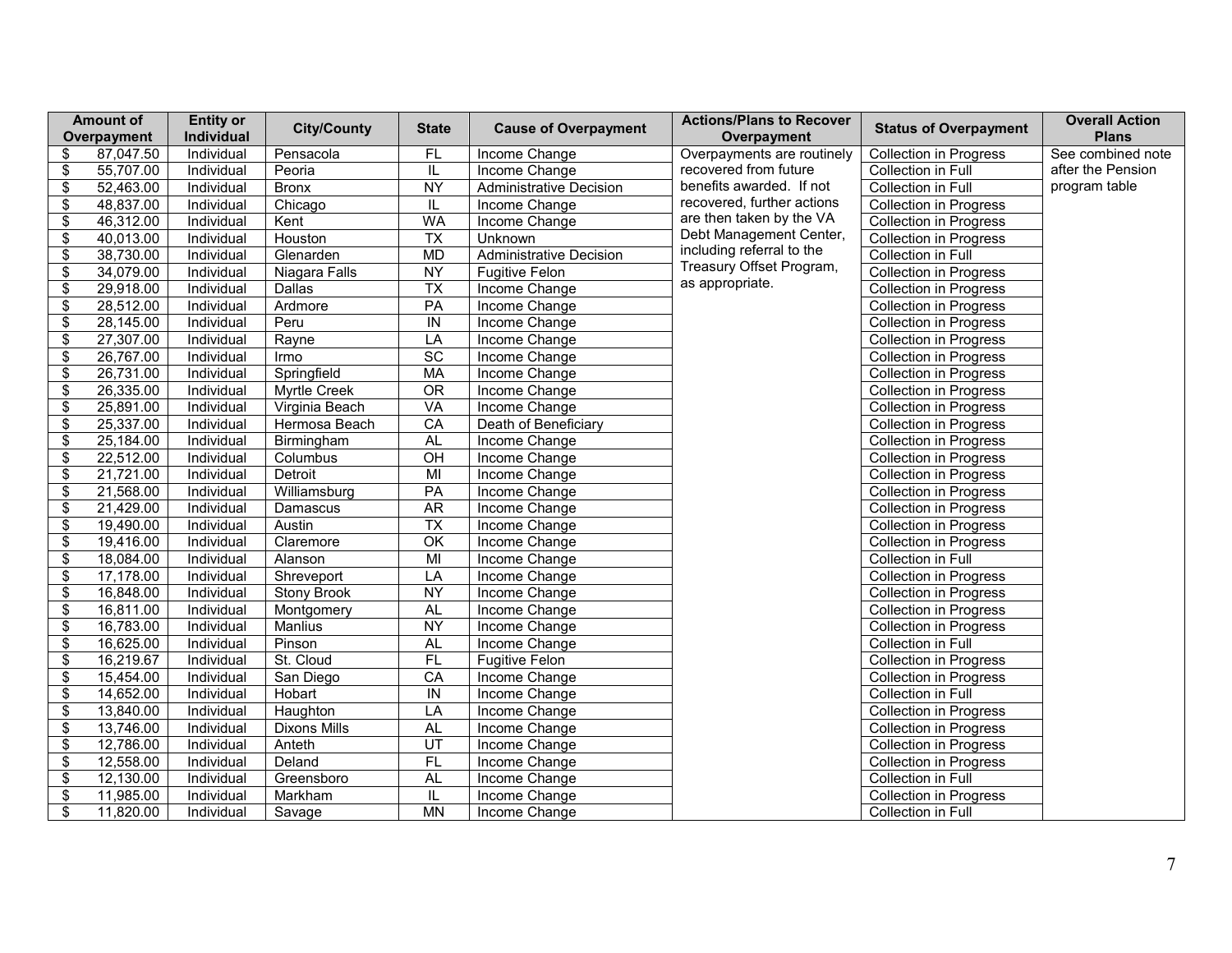|                                           | <b>Amount of</b> | <b>Entity or</b> | <b>City/County</b>  | <b>State</b>                 | <b>Cause of Overpayment</b> | <b>Actions/Plans to Recover</b>                     | <b>Status of Overpayment</b>  | <b>Overall Action</b>             |
|-------------------------------------------|------------------|------------------|---------------------|------------------------------|-----------------------------|-----------------------------------------------------|-------------------------------|-----------------------------------|
|                                           | Overpayment      | Individual       |                     |                              |                             | Overpayment                                         |                               | <b>Plans</b><br>See combined note |
| \$                                        | 11,814.00        | Individual       | <b>Dixons Mills</b> | AL                           | Income Change               | Overpayments are routinely<br>recovered from future | <b>Collection in Progress</b> | after the Pension                 |
| $\overline{\boldsymbol{\theta}}$          | 11,108.00        | Individual       | Tuscumbia           | <b>AL</b><br>$\overline{OR}$ | Income Change               | benefits awarded. If not                            | <b>Collection in Progress</b> | program table                     |
| \$                                        | 11,076.00        | Individual       | Lakeside            |                              | Income Change               | recovered, further actions                          | <b>Collection in Progress</b> |                                   |
| $\overline{\boldsymbol{\theta}}$          | 10,776.00        | Individual       | Huntsville          | <b>AL</b>                    | Dependency Issue            | are then taken by the VA                            | <b>Collection in Progress</b> |                                   |
| \$                                        | 10,373.00        | Individual       | <b>Grand Bay</b>    | AL                           | Income Change               | Debt Management Center,                             | Collection in Progress        |                                   |
| $\overline{\$}$                           | 9,850.00         | Individual       | Aberdeen            | <b>WA</b>                    | Income Change               | including referral to the                           | <b>Collection in Progress</b> |                                   |
| $\overline{\mathcal{E}}$                  | 9,250.00         | Individual       | Midfield            | <b>AL</b>                    | Income Change               | Treasury Offset Program,                            | <b>Collection in Progress</b> |                                   |
| $\overline{\mathcal{E}}$                  | 8,469.00         | Individual       | Eldon               | MO                           | Income Change               | as appropriate.                                     | <b>Collection in Progress</b> |                                   |
| $\overline{\boldsymbol{\theta}}$          | 8,196.00         | Individual       | Santa Rosa          | CA                           | Income Change               |                                                     | <b>Collection in Progress</b> |                                   |
| \$                                        | 8,040.00         | Individual       | Oxford              | <b>NC</b>                    | Income Change               |                                                     | <b>Collection in Progress</b> |                                   |
| $\overline{\boldsymbol{\theta}}$          | 7,332.00         | Individual       | Cullman             | <b>AL</b>                    | Income Change               |                                                     | <b>Collection in Progress</b> |                                   |
| \$                                        | 7,212.00         | Individual       | Neoga               | IL                           | Income Change               |                                                     | Collection in Progress        |                                   |
| $\overline{\boldsymbol{\theta}}$          | 7,114.00         | Individual       | Asheville           | $\overline{\text{NC}}$       | Income Change               |                                                     | <b>Collection in Progress</b> |                                   |
|                                           |                  |                  | <b>Red Boiling</b>  |                              |                             |                                                     |                               |                                   |
| \$                                        | 7,089.00         | Individual       | Springs             | <b>TN</b>                    | Income Change               |                                                     | <b>Collection in Progress</b> |                                   |
| \$                                        | 7,014.00         | Individual       | Monroe              | $\overline{\text{NC}}$       | Income Change               |                                                     | <b>Collection in Progress</b> |                                   |
| $\overline{\mathbf{S}}$                   | 6,999.00         | Individual       | Humboldt            | $\overline{T}N$              | Income Change               |                                                     | <b>Collection in Progress</b> |                                   |
| \$                                        | 6,960.00         | Individual       | Ishpeming           | $\overline{M}$               | Income Change               |                                                     | <b>Collection in Progress</b> |                                   |
| $\overline{\boldsymbol{\theta}}$          | 6,739.00         | Individual       | Daphne              | <b>AL</b>                    | Income Change               |                                                     | <b>Collection in Progress</b> |                                   |
| $\, \, \raisebox{12pt}{$\scriptstyle \$}$ | 6,670.00         | Individual       | Birmingham          | <b>AL</b>                    | Income Change               |                                                     | <b>Collection in Progress</b> |                                   |
| $\overline{\mathcal{E}}$                  | 6,576.00         | Individual       | Irvine              | CA                           | Death of Beneficiary        |                                                     | Collection in Full            |                                   |
| \$                                        | 6,473.00         | Individual       | Speedway            | $\overline{N}$               | Income Change               |                                                     | <b>Collection in Progress</b> |                                   |
| $\overline{\boldsymbol{\epsilon}}$        | 6,440.00         | Individual       | Chesnee             | $\overline{SC}$              | Income Change               |                                                     | <b>Collection in Progress</b> |                                   |
| $\overline{\mathbf{e}}$                   | 6,391.00         | Individual       | Birmingham          | <b>AL</b>                    | Income Change               |                                                     | <b>Collection in Progress</b> |                                   |
| $\overline{\mathcal{E}}$                  | 6,336.00         | Individual       | Lexington           | KY                           | Death of Beneficiary        |                                                     | Collection in Full            |                                   |
| $\overline{\boldsymbol{\theta}}$          | 6,185.00         | Individual       | <b>West Hills</b>   | CA                           | Income Change               |                                                     | <b>Collection in Progress</b> |                                   |
| $\overline{\mathcal{E}}$                  | 6,043.00         | Individual       | West Lafayette      | $\overline{N}$               | Income Change               |                                                     | <b>Collection in Progress</b> |                                   |
| $\overline{\$}$                           | 6,012.00         | Individual       | <b>Bella Vista</b>  | <b>AR</b>                    | Income Change               |                                                     | <b>Collection in Progress</b> |                                   |
| $\overline{\mathcal{E}}$                  | 5,811.00         | Individual       | Socorro             | <b>NM</b>                    | Income Change               |                                                     | <b>Collection in Progress</b> |                                   |
| $\overline{\$}$                           | 5,810.13         | Individual       | Wadsworth           | OH                           | Income Change               |                                                     | <b>Collection in Progress</b> |                                   |
| $\overline{\boldsymbol{\theta}}$          | 5,794.00         | Individual       | Detroit             | $\overline{M}$               | Income Change               |                                                     | <b>Collection in Progress</b> |                                   |
| $\overline{\boldsymbol{\theta}}$          | 5,650.00         | Individual       | Lebanon             | $\overline{OR}$              | Income Change               |                                                     | <b>Collection in Progress</b> |                                   |
| $\overline{\$}$                           | 5,609.00         | Individual       | Erie                | PA                           | Income Change               |                                                     | <b>Collection in Progress</b> |                                   |
| $\overline{\mathcal{E}}$                  | 5,280.00         | Individual       | Boston              | <b>MA</b>                    | Death of Beneficiary        |                                                     | Collection in Full            |                                   |
| \$                                        | 5,088.33         | Individual       | Puyallup            | <b>WAS</b>                   | Dependency Issue            |                                                     | <b>Collection in Progress</b> |                                   |
| $\overline{\$}$                           | 5,084.00         | Individual       | Fort Payne          | AL                           | Income Change               |                                                     | <b>Collection in Progress</b> |                                   |
| $\overline{\boldsymbol{\theta}}$          | 4,627.00         | Individual       | Viola               | <b>AR</b>                    | Income Change               |                                                     | Collection in Full            |                                   |
| \$                                        | 4,583.40         | Individual       | Paris               | $\overline{T}N$              | Hospitalized at VA Expense  |                                                     | <b>Collection in Progress</b> |                                   |
| $\overline{\$}$                           | 4,554.00         | Individual       | <b>Big Sandy</b>    | $\overline{TX}$              | Income Change               |                                                     | <b>Collection in Progress</b> |                                   |
| \$                                        | 4,488.00         | Individual       | Millbrook           | <b>AL</b>                    | Income Change               |                                                     | <b>Collection in Progress</b> |                                   |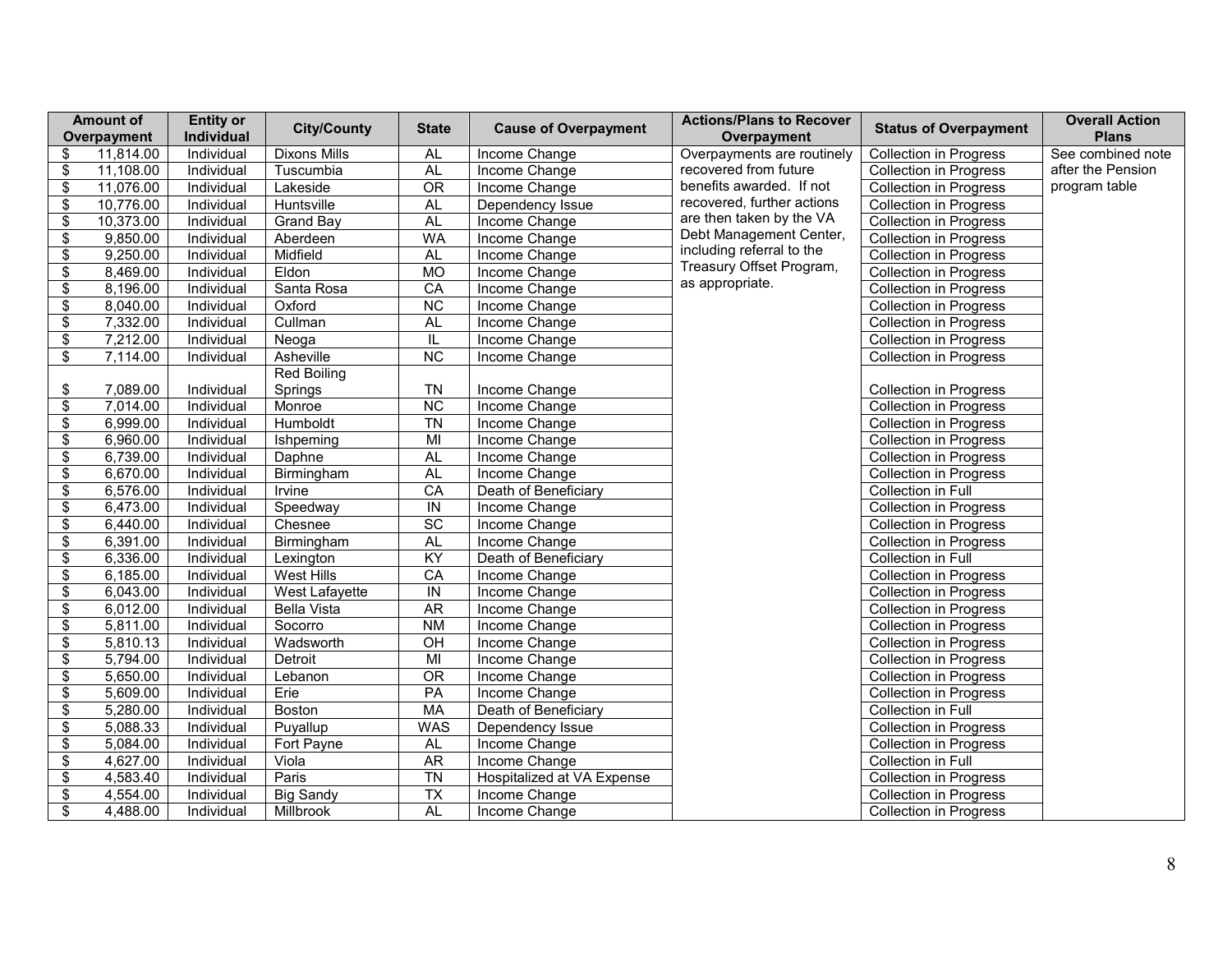|                                  | <b>Amount of</b><br>Overpayment | <b>Entity or</b><br>Individual | <b>City/County</b>    | <b>State</b>           | <b>Cause of Overpayment</b> | <b>Actions/Plans to Recover</b><br>Overpayment | <b>Status of Overpayment</b>  | <b>Overall Action</b><br><b>Plans</b> |
|----------------------------------|---------------------------------|--------------------------------|-----------------------|------------------------|-----------------------------|------------------------------------------------|-------------------------------|---------------------------------------|
| \$                               | 4,440.00                        | Individual                     | Milwaukee             | WI                     | Income Change               | Overpayments are routinely                     | <b>Collection in Progress</b> | See combined note                     |
| \$                               | 4,432.50                        | Individual                     | Xenia                 | OH                     | Income Change               | recovered from future                          | <b>Collection in Progress</b> | after the Pension                     |
| \$                               | 4,340.00                        | Individual                     | <b>Council Bluffs</b> | $\overline{IA}$        | Income Change               | benefits awarded. If not                       | <b>Collection in Progress</b> | program table                         |
| $\overline{\boldsymbol{\theta}}$ | 4,270.00                        | Individual                     | Lacey                 | <b>WA</b>              | Dependency Issue            | recovered, further actions                     | <b>Collection in Progress</b> |                                       |
| $\overline{\boldsymbol{\theta}}$ | 4,239.00                        | Individual                     | Linden                | <b>AL</b>              | Income Change               | are then taken by the VA                       | Collection in Progress        |                                       |
| \$                               | 4,224.00                        | Individual                     | St. Louis             | <b>MO</b>              | Income Change               | Debt Management Center,                        | Collection in Progress        |                                       |
| \$                               | 4,160.00                        | Individual                     | Sanger                | $\overline{TX}$        | Income Change               | including referral to the                      | <b>Collection in Progress</b> |                                       |
| $\overline{\mathcal{E}}$         | 4,115.00                        | Individual                     | St. Marys             | $\overline{CH}$        | Income Change               | Treasury Offset Program,                       | <b>Collection in Progress</b> |                                       |
|                                  |                                 |                                |                       | AL                     |                             | as appropriate.                                |                               |                                       |
| \$                               | 4,027.00                        | Individual                     | Boaz                  |                        | Income Change               |                                                | <b>Collection in Progress</b> |                                       |
| $\overline{\boldsymbol{\theta}}$ | 3,830.00                        | Individual                     | <b>Bells</b>          | $\overline{TX}$        | Income Change               |                                                | <b>Collection in Progress</b> |                                       |
| $\overline{\$}$                  | 3,728.00                        | Individual                     | Jefferson             | $\overline{SC}$        | Income Change               |                                                | <b>Collection in Progress</b> |                                       |
| $\overline{\mathcal{E}}$         | 3,648.00                        | Individual                     | Waterford             | $\overline{M}$         | Income Change               |                                                | <b>Collection in Progress</b> |                                       |
| $\overline{\boldsymbol{\theta}}$ | 3,640.00                        | Individual                     | Rockville             | <b>MD</b>              | Income Change               |                                                | <b>Collection in Progress</b> |                                       |
| $\overline{\boldsymbol{\theta}}$ | 3,567.00                        | Individual                     | Biddeford             | <b>ME</b>              | Income Change               |                                                | Collection in Progress        |                                       |
| $\overline{\$}$                  | 3,516.00                        | Individual                     | New Haven             | $\overline{CT}$        | Income Change               |                                                | <b>Collection in Progress</b> |                                       |
| \$                               | 3,480.00                        | Individual                     | <b>Glens Fork</b>     | KY                     | Income Change               |                                                | <b>Collection in Progress</b> |                                       |
| $\overline{\mathcal{E}}$         | 3,305.00                        | Individual                     | Douglas               | <b>GA</b>              | Income Change               |                                                | <b>Collection in Progress</b> |                                       |
| \$                               | 3,268.00                        | Individual                     | King                  | WI                     | Income Change               |                                                | Collection in Progress        |                                       |
| $\overline{\boldsymbol{\theta}}$ | 3,170.00                        | Individual                     | Greensboro            | AL                     | Income Change               |                                                | <b>Collection in Progress</b> |                                       |
| \$                               | 3,159.00                        | Individual                     | Port Lavaca           | $\overline{TX}$        | Income Change               |                                                | <b>Collection in Progress</b> |                                       |
| $\overline{\mathcal{E}}$         | 2,912.00                        | Individual                     | <b>Bartlett</b>       | IL                     | Unknown                     |                                                | Collection in Full            |                                       |
| \$                               | 2,836.00                        | Individual                     | Lilesville            | $\overline{NC}$        | Income Change               |                                                | <b>Collection in Progress</b> |                                       |
| $\overline{\$}$                  | 2,816.00                        | Individual                     | Tehachapi             | CA                     | Income Change               |                                                | <b>Collection in Progress</b> |                                       |
| $\overline{\boldsymbol{\theta}}$ | 2,784.00                        | Individual                     | Rochester             | $\overline{NY}$        | Income Change               |                                                | <b>Collection in Progress</b> |                                       |
| $\,$                             | 2,642.00                        | Individual                     | Beresford             | <b>SD</b>              | Income Change               |                                                | <b>Collection in Progress</b> |                                       |
| \$                               | 2,568.00                        | Individual                     | <b>Brinkley</b>       | AR                     | Income Change               |                                                | <b>Collection in Progress</b> |                                       |
| \$                               | 2,546.00                        | Individual                     | Ellsworth             | <b>ME</b>              | Income Change               |                                                | Collection in Progress        |                                       |
| $\overline{\$}$                  | 2,538.00                        | Individual                     | Ironton               | <b>MO</b>              | Income Change               |                                                | <b>Collection in Progress</b> |                                       |
| \$                               | 2,532.00                        | Individual                     | Las Vegas             | $\overline{\text{NV}}$ | Dependency Issue            |                                                | Collection in Full            |                                       |
| \$                               | 2,520.00                        | Individual                     | Plymouth              | <b>MA</b>              | Unknown                     |                                                | <b>Collection in Progress</b> |                                       |
| \$                               | 2,499.00                        | Individual                     | <b>Haines City</b>    | FL                     | Income Change               |                                                | Collection in Progress        |                                       |
| $\overline{\boldsymbol{\theta}}$ | 2,496.00                        | Individual                     | Pomona                | $\overline{CA}$        | Income Change               |                                                | <b>Collection in Progress</b> |                                       |
| \$                               | 2,469.00                        | Individual                     | Lewiston              | ID                     | Income Change               |                                                | <b>Collection in Progress</b> |                                       |
| $\overline{\mathcal{E}}$         | 2,462.00                        | Individual                     | Dixmoor               | IL                     | Income Change               |                                                | <b>Collection in Progress</b> |                                       |
| \$                               | 2,304.00                        | Individual                     | San Francisco         | $\overline{CA}$        | Income Change               |                                                | <b>Collection in Progress</b> |                                       |
| $\overline{\boldsymbol{\theta}}$ | 2,295.00                        | Individual                     | Warren                | $\overline{OH}$        | Income Change               |                                                | <b>Collection in Progress</b> |                                       |
| $\overline{\mathcal{E}}$         | 2,213.00                        | Individual                     | Yuba City             | $\overline{CA}$        | Income Change               |                                                | Collection in Full            |                                       |
| \$                               | 2,190.00                        | Individual                     | <b>Tierra Verde</b>   | FL                     | Unknown                     |                                                | <b>Collection in Progress</b> |                                       |
| $\overline{\boldsymbol{\theta}}$ | 2,112.00                        | Individual                     | Wayzata               | <b>MN</b>              | Income Change               |                                                | Collection in Full            |                                       |
| \$                               | 2,109.00                        | Individual                     | Leighton              | <b>AL</b>              | Unknown                     |                                                | <b>Collection in Progress</b> |                                       |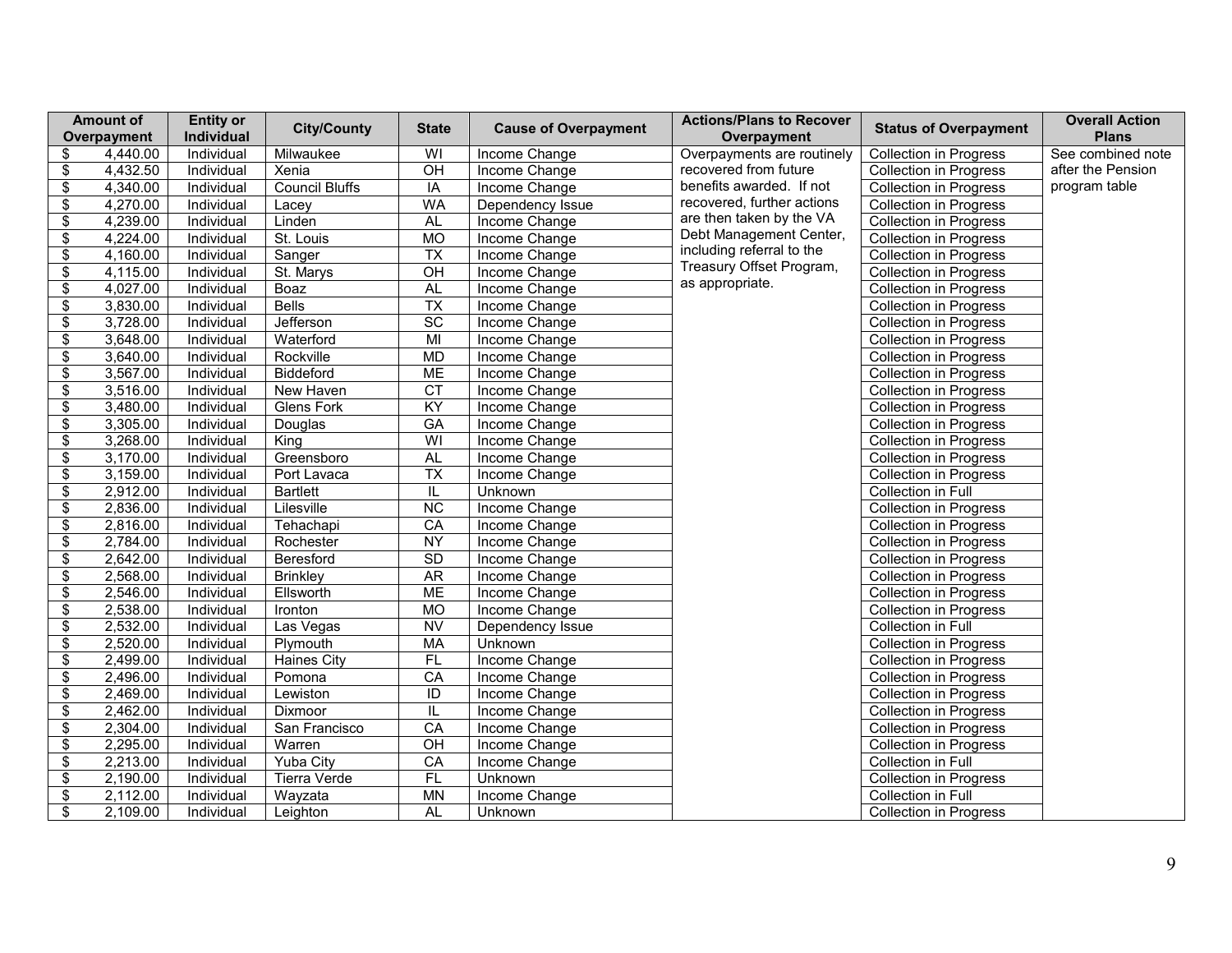| <b>Amount of</b><br>Overpayment | <b>Entity or</b><br><b>Individual</b> | <b>City/County</b> | <b>State</b> | <b>Cause of Overpayment</b> | <b>Actions/Plans to Recover</b><br>Overpayment | <b>Status of Overpayment</b>  | <b>Overall Action</b><br><b>Plans</b> |
|---------------------------------|---------------------------------------|--------------------|--------------|-----------------------------|------------------------------------------------|-------------------------------|---------------------------------------|
| 2,082.50                        | Individual                            | Ranchos De Taos    | <b>NM</b>    | Income Change               | Overpayments are routinely                     | <b>Collection in Progress</b> | See combined note                     |
| 2,070.00                        | Individual                            | Branson            | <b>MO</b>    | Income Change               | recovered from future                          | <b>Collection in Progress</b> | after the Pension                     |
| 1,940.00                        | Individual                            | Carrollton         | GA           | Income Change               | benefits awarded. If not                       | <b>Collection in Progress</b> | program table                         |
| 1.924.00                        | Individual                            | Orlando            | FL           | Dependency Issue            | recovered, further actions                     | <b>Collection in Progress</b> |                                       |
| 1,872.00                        | Individual                            | Lexington          | <b>NC</b>    | Income Change               | are then taken by the VA                       | <b>Collection in Progress</b> |                                       |
| 1.860.00                        | Individual                            | Northport          | AL           | Income Change               | Debt Management Center,                        | Collection in Full            |                                       |
| 1.762.40                        | Individual                            | Racine             | WI           | Income Change               | including referral to the                      | <b>Collection in Progress</b> |                                       |
| 1.709.00                        | Individual                            | Sheffield          | AL           | Income Change               | Treasury Offset Program,                       | <b>Collection in Progress</b> |                                       |
| 1,680.00                        | Individual                            | Logan              | OΗ           | Income Change               | as appropriate.                                | <b>Collection in Progress</b> |                                       |

#### **Note:**

Field offices are reminded of the following:

Guidance provided in FL 08-05, Controls to Minimize Compensation Benefit Overpayments, requires claims processors to establish an EP 690 in addition to the control EP. The purpose of this EP 690 is to help monitor timeliness in completing action on pending issues with potential overpayments.

FL 08-09, Prioritization and Processing of System-Generated Messages (Writeouts) includes current procedures for monitoring notice of exception reports. To facilitate monitoring for timeliness in completing action on potential underpayments or overpayments, claims processors are instructed to establish and maintain an additional EP 693 until all actions are complete.

Reminder that guidance under M21-1MR, Part Individual, Chapter 2.B.7.a, was provided to field stations during the VSCM conference call conducted on October 21, 2010. During this call, claims processors were reminded to take immediate action to resolve claims involving due process when their associated controls mature.

To provide quarterly feedback to the field on the findings from the review of overpayments through the VSCM Bulletin.

To include matching program training as a mandatory topic for the FY 2012 National Training Curriculum.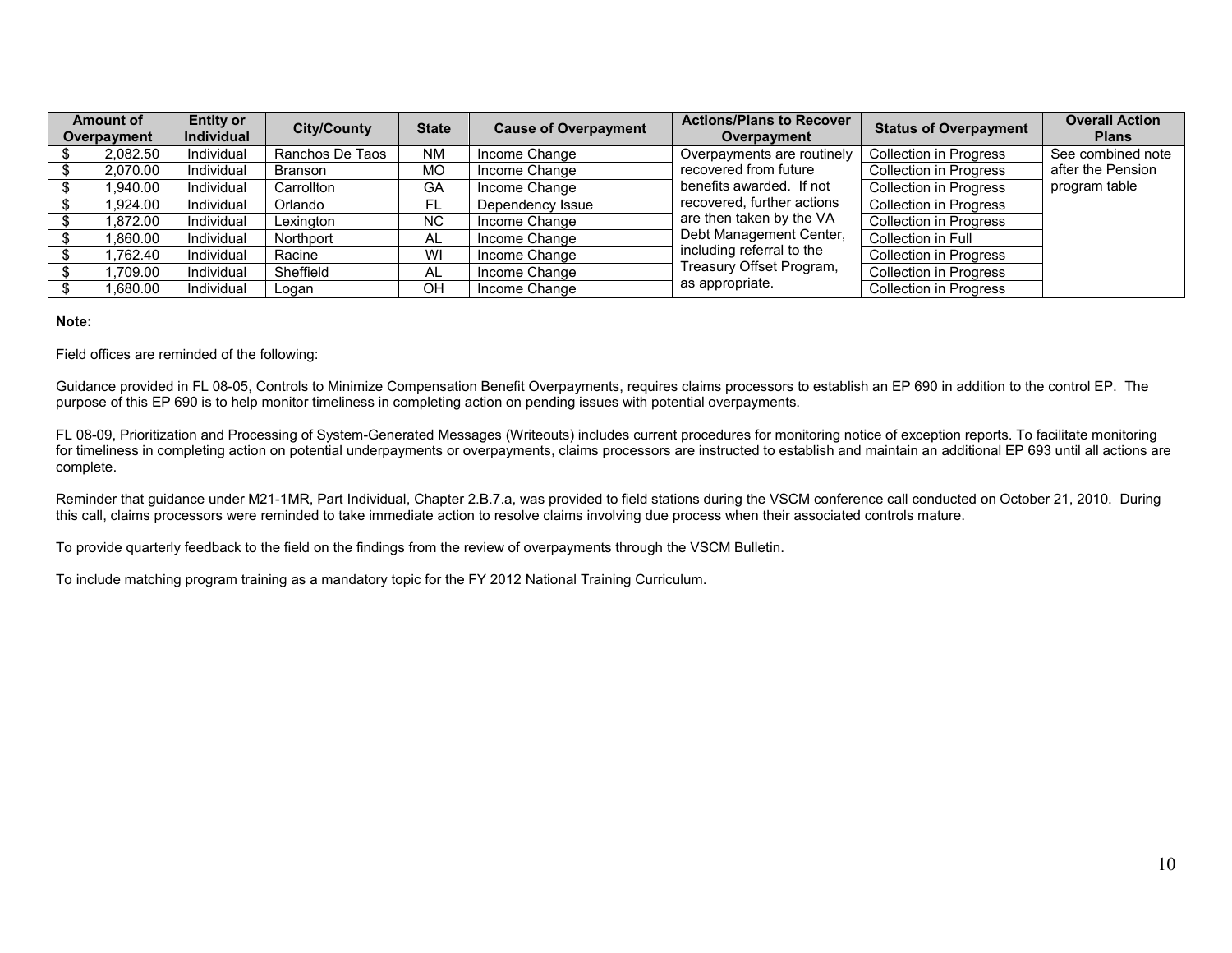## **2. Education Program**

Beginning in the third quarter of FY 2011, analytical procedures were adjusted to improve the statistical validity of the high dollar overpayment review. The new procedure requires a review of a stratified random sample of the total number of Education overpayments. Conclusions and estimates are at a 95percent confidence level with a ± 2.5percent interval.

There were 5,228 Education overpayments identified in the third quarter of FY 2011. Of the 5,228 Education overpayments, 55.6percent were to entities and 44.4percent were to individuals. A random sample of 268 Education overpayments was reviewed. The review revealed that 16 (5.97percent) overpayments were due to VA error, 25 (9.33percent) overpayments were due to school errors, and the remaining 227(85percent) payments were not overpayments. Rather the remaining 85percent were proper payments when disbursed and became overpayments later based on students' changing enrollment status. Based on these sampling results, we projected that 312 of the 5,228 overpayments originally identified were due to VA error, 488 overpayments were due to school error, and 4,428 were proper payments when disbursed and became overpayments later based on students' changing enrollment status. These findings cannot be compared to previous quarters due to the new analytical procedures in place. Previous reviews focused on a subset of all overpayments where the new procedure includes all overpayments.

Total Education Payments made this quarter: \$2,971,419,553.97 Random sample total of High-Dollar Overpayments identified in this quarter: \$943,027.98 Percent of random sample Overpayments: 0.0317

| <b>Amount of</b> | <b>Entity or</b>  | <b>City/County</b>      | <b>State</b>   |                               | <b>Actions/Plans to</b>    | <b>Status of</b>              | <b>Overall Action</b> |
|------------------|-------------------|-------------------------|----------------|-------------------------------|----------------------------|-------------------------------|-----------------------|
| Overpayment      | <b>Individual</b> |                         |                | <b>Cause of Overpayment</b>   | <b>Recover Overpayment</b> | Overpayment                   | <b>Plans</b>          |
| 18,495.00<br>S.  | Individual        | San Antonio             | <b>TX</b>      | School Error                  | Overpayments are           | Collection in Progress        | See Note Below        |
| 17,230.50<br>\$  | Entity            | Liverpool               | <b>NY</b>      | School Error                  | routinely recovered from   | Collection in Progress        | Table                 |
| 15,376.51<br>\$. | Individual        | Alameda                 | CA             | Proper Payment When Disbursed | future benefits awarded.   | Collection in Full            |                       |
| 11,265.00        | Entity            | <b>Colonial Heights</b> | VA             | School Error                  | If not recovered, further  | Collection in Progress        |                       |
| 10,578.50<br>\$. | Entity            | Tacoma                  | WA             | <b>VA Error</b>               | actions are then taken     | Collection in Progress        |                       |
| 10,275.00        | Entity            | Jonesboro               | GA             | Proper Payment When Disbursed | by the VA Debt             | Collection in Progress        |                       |
| 10,131.02<br>\$  | Entity            | Garden Grove            | CA             | Proper Payment When Disbursed | Management Center,         | Collection in Progress        |                       |
| 8,908.92         | Individual        | Fayetteville            | NC.            | <b>VA Error</b>               | including referral to the  | <b>Collection in Progress</b> |                       |
| 8,531.25         | Entity            | Columbia                | <b>SC</b>      | Proper Payment When Disbursed | Treasury Offset            | Collection in Full            |                       |
| \$<br>8,262.00   | Entity            | Charleston              | <b>SC</b>      | Proper Payment When Disbursed | Program, as                | Collection in Progress        |                       |
| 8,151.74         | Individual        | Colorado Springs        | <b>CO</b>      | Proper Payment When Disbursed | appropriate.               | Collection in Progress        |                       |
| 7,862.50         | Individual        | San Antonio             | <b>TX</b>      | Proper Payment When Disbursed |                            | Collection in Progress        |                       |
| 455.50           | Entity            | Novato                  | CA             | Proper Payment When Disbursed |                            | <b>Collection in Progress</b> |                       |
| 7,440.00         | Entity            | <b>Fort Eustis</b>      | <b>VA</b>      | Proper Payment When Disbursed |                            | Collection in Full            |                       |
| 7,381.50         | Entity            | Charlotte               | <b>NC</b>      | Proper Payment When Disbursed |                            | Collection in Full            |                       |
| 7,330.00         | Entity            | Chester                 | <b>PA</b>      | Proper Payment When Disbursed |                            | Collection in Full            |                       |
| \$<br>7,155.00   | Entity            | <b>College Station</b>  | TX             | School Error                  |                            | Collection in Full            |                       |
| 6,708.87<br>\$   | Entity            | Fayetteville            | <b>NC</b>      | Proper Payment When Disbursed |                            | Collection in Progress        |                       |
| 6,639.84         | Individual        | W Palm Beach            | <b>FL</b>      | School Error                  |                            | <b>Collection in Progress</b> |                       |
| 6,462.72<br>\$   | Individual        | Wallingford             | <b>CT</b>      | VA Error                      |                            | Collection in Progress        |                       |
| 6,449.00<br>\$   | Entity            | Sanford                 | N <sub>C</sub> | School Error                  |                            | <b>Collection in Progress</b> |                       |
| 6,370.60         | Individual        | Hialeah                 | <b>FL</b>      | Proper Payment When Disbursed |                            | Collection in Full            |                       |
| 6,249.10         | Individual        | Doylestown              | <b>PA</b>      | Proper Payment When Disbursed |                            | Collection in Progress        |                       |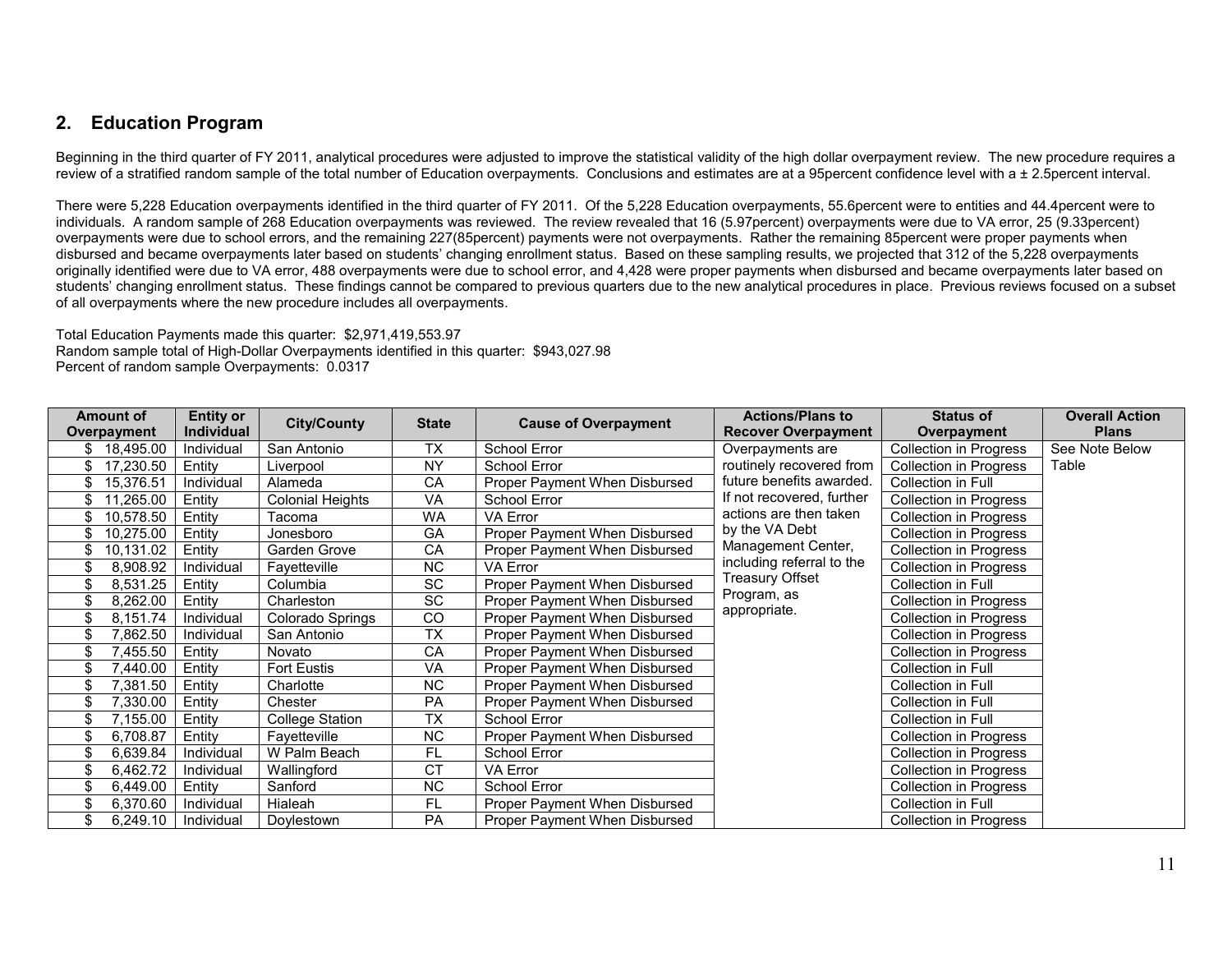| <b>Amount of</b> | <b>Entity or</b> | <b>City/County</b>   | <b>State</b>    | <b>Cause of Overpayment</b>   | <b>Actions/Plans to</b>     | <b>Status of</b>              | <b>Overall Action</b> |
|------------------|------------------|----------------------|-----------------|-------------------------------|-----------------------------|-------------------------------|-----------------------|
| Overpayment      | Individual       |                      |                 |                               | <b>Recover Overpayment</b>  | Overpayment                   | <b>Plans</b>          |
| \$<br>5,916.00   | Entity           | Conyers              | GA              | Proper Payment When Disbursed | Overpayments are            | Collection in Full            | See Note Below        |
| \$<br>5,916.00   | Entity           | Killeen              | $\overline{TX}$ | Proper Payment When Disbursed | routinely recovered from    | <b>Collection in Progress</b> | Table                 |
| \$<br>5,825.00   | Entity           | Richlands            | $\overline{NC}$ | Proper Payment When Disbursed | future benefits awarded.    | <b>Collection in Progress</b> |                       |
| \$<br>5,698.86   | Entity           | Saskatchewan         | Canada          | School Error                  | If not recovered, further   | Collection in Full            |                       |
| \$<br>5,653.20   | Individual       | Los Angeles          | CA              | Proper Payment When Disbursed | actions are then taken      | <b>Collection in Progress</b> |                       |
| \$<br>5,561.40   | Individual       | Leesville            | LA              | Proper Payment When Disbursed | by the VA Debt              | <b>Collection in Full</b>     |                       |
| \$<br>5,522.87   | Individual       | <b>Gales Ferry</b>   | $\overline{CT}$ | Proper Payment When Disbursed | Management Center,          | Collection in Full            |                       |
| \$<br>5,508.00   | Individual       | Brooklyn             | NY              | Proper Payment When Disbursed | including referral to the   | <b>Collection in Progress</b> |                       |
| \$<br>5,485.20   | Entity           | Jacksonville         | $\overline{NC}$ | Proper Payment When Disbursed | <b>Treasury Offset</b>      | Collection in Full            |                       |
| \$<br>5,456.00   | Entity           | Colchester           | <b>CT</b>       | VA Error                      | Program, as<br>appropriate. | <b>Collection in Progress</b> |                       |
| \$<br>5,414.00   | Entity           | Beach                | $\overline{FL}$ | Proper Payment When Disbursed |                             | <b>Collection in Full</b>     |                       |
| \$<br>5,395.30   | Entity           | Ocean City           | MD              | School Error                  |                             | <b>Collection in Progress</b> |                       |
| \$<br>5,315.60   | Individual       | Montross             | VA              | Proper Payment When Disbursed |                             | <b>Collection in Progress</b> |                       |
| \$<br>5,310.00   | Entity           | Woodstock            | <b>GA</b>       | Proper Payment When Disbursed |                             | Collection in Progress        |                       |
| \$<br>5,222.86   | Entity           | Jackman              | <b>ME</b>       | Proper Payment When Disbursed |                             | Collection in Full            |                       |
| \$<br>5,212.00   | Entity           | <b>Harbor City</b>   | CA              | Proper Payment When Disbursed |                             | Collection in Full            |                       |
| \$<br>5,152.14   | Individual       | Myrtle Beach         | SC              | Proper Payment When Disbursed |                             | Collection in Full            |                       |
| \$<br>5,149.85   | Individual       | Jacksonville         | $\overline{NC}$ | Proper Payment When Disbursed |                             | <b>Collection in Progress</b> |                       |
| \$<br>5,108.50   | Individual       | <b>Coral Springs</b> | FL              | Proper Payment When Disbursed |                             | <b>Collection in Progress</b> |                       |
| \$<br>5,095.00   | Entity           | Columbia             | $\overline{SC}$ | Proper Payment When Disbursed |                             | <b>Collection in Full</b>     |                       |
| \$<br>5,052.00   | Entity           | North Tonawanda      | <b>NY</b>       | School Error                  |                             | <b>Collection in Progress</b> |                       |
| \$<br>4,939.50   | Entity           | Morrisville          | $\overline{NC}$ | School Error                  |                             | <b>Collection in Progress</b> |                       |
| \$<br>4,875.00   | Entity           | New Rochelle         | NY              | Proper Payment When Disbursed |                             | Collection in Full            |                       |
| \$<br>4,871.20   | Entity           | Middletown           | $\overline{R}$  | Proper Payment When Disbursed |                             | Collection in Full            |                       |
| \$<br>4,849.85   | Entity           | Land O Lakes         | <b>FL</b>       | VA Error                      |                             | <b>Collection in Progress</b> |                       |
| \$<br>4,838.88   | Individual       | Tallahassee          | FL              | Proper Payment When Disbursed |                             | <b>Collection in Progress</b> |                       |
| \$<br>4,773.00   | Individual       | Mechanicsville       | VA              | Proper Payment When Disbursed |                             | Collection in Full            |                       |
| \$<br>4,768.60   | Entity           | Cameron              | <b>TX</b>       | Proper Payment When Disbursed |                             | <b>Collection in Progress</b> |                       |
| \$<br>4,754.40   | Entity           | Hemingway            | $\overline{SC}$ | Proper Payment When Disbursed |                             | <b>Collection in Progress</b> |                       |
| \$<br>4,700.00   | Entity           | Blakeslee            | PA              | Proper Payment When Disbursed |                             | Collection in Full            |                       |
| \$<br>4,697.54   | Entity           | Woodlawn             | $\overline{T}N$ | Proper Payment When Disbursed |                             | <b>Collection in Progress</b> |                       |
| \$<br>4,648.75   | Entity           | San Diego            | CA              | Proper Payment When Disbursed |                             | <b>Collection in Progress</b> |                       |
| \$<br>4,636.17   | Entity           | Fort Lauderdale      | $\overline{FL}$ | Proper Payment When Disbursed |                             | <b>Collection in Progress</b> |                       |
| \$<br>4,583.50   | Individual       | San Diego            | CA              | Proper Payment When Disbursed |                             | <b>Collection in Progress</b> |                       |
| \$<br>4,577.80   | Individual       | Kissimmee            | FL              | Proper Payment When Disbursed |                             | <b>Collection in Progress</b> |                       |
| \$<br>4,538.34   | Entity           | Orlando              | FL              | Proper Payment When Disbursed |                             | Collection in Full            |                       |
| \$<br>4,455.00   | Individual       | Schenectady          | <b>NY</b>       | Proper Payment When Disbursed |                             | <b>Collection in Progress</b> |                       |
| \$<br>4,422.60   | Individual       | Camden               | DE              | Proper Payment When Disbursed |                             | <b>Collection in Progress</b> |                       |
| \$<br>4,400.00   | Entity           | Phoenix              | <b>AZ</b>       | Proper Payment When Disbursed |                             | Collection in Full            |                       |
| \$<br>4,393.19   | Entity           | Bridgeport           | <b>NY</b>       | VA Error                      |                             | <b>Collection in Progress</b> |                       |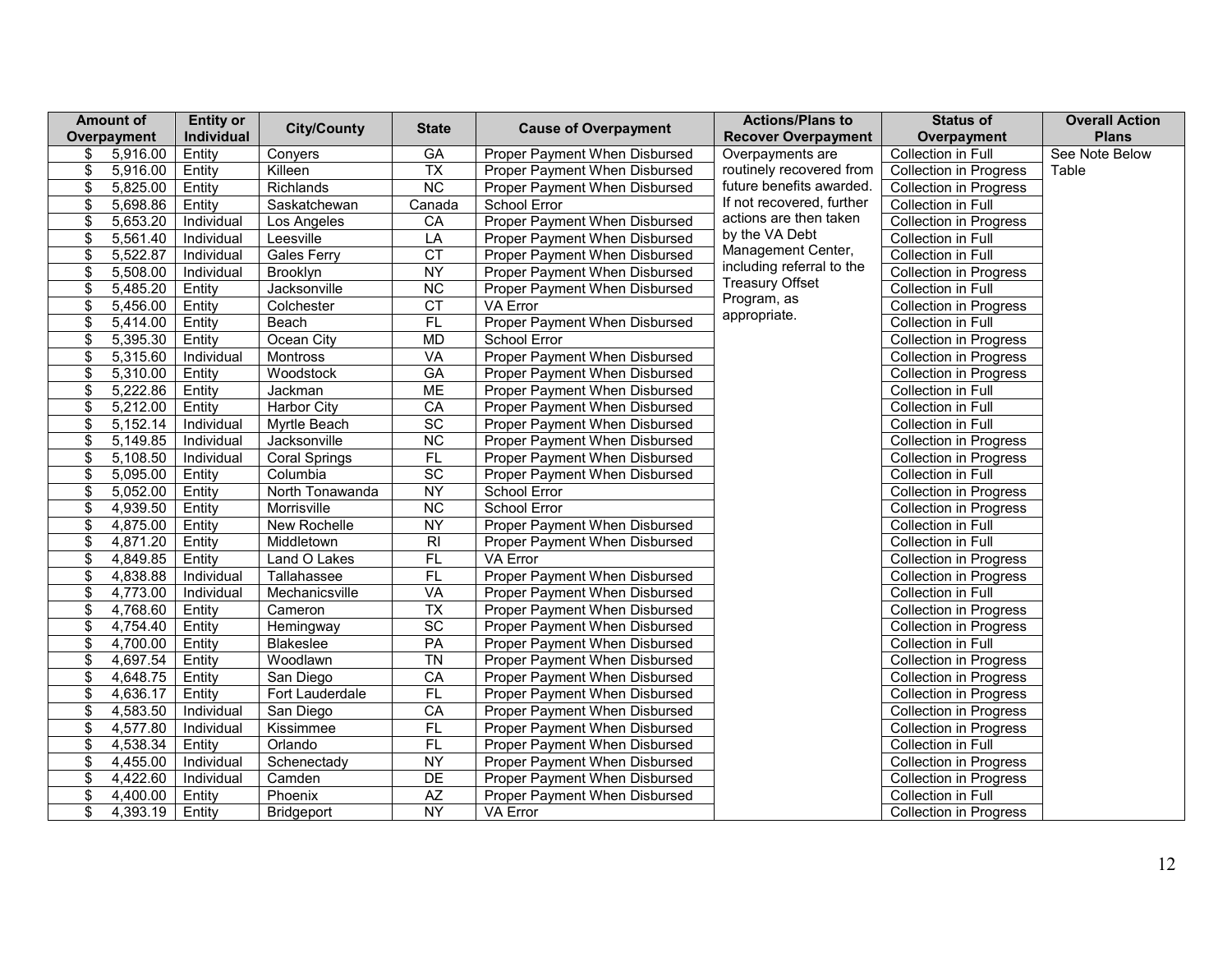|                                  | <b>Amount of</b> | <b>Entity or</b> | <b>City/County</b>       | <b>State</b>            | <b>Cause of Overpayment</b>   | <b>Actions/Plans to</b>    | <b>Status of</b>              | <b>Overall Action</b> |
|----------------------------------|------------------|------------------|--------------------------|-------------------------|-------------------------------|----------------------------|-------------------------------|-----------------------|
|                                  | Overpayment      | Individual       |                          |                         |                               | <b>Recover Overpayment</b> | Overpayment                   | <b>Plans</b>          |
| \$                               | 4,316.00         | Entity           | Brooklyn                 | NY                      | <b>VA Error</b>               | Overpayments are           | Collection in Full            | See Note Below        |
| \$                               | 4,250.00         | Entity           | Cincinnati               | $\overline{CH}$         | Proper Payment When Disbursed | routinely recovered from   | Collection in Full            | Table                 |
| \$                               | 4,236.90         | Individual       | Jacksonville             | $\overline{NC}$         | Proper Payment When Disbursed | future benefits awarded.   | <b>Collection in Progress</b> |                       |
| \$                               | 4,218.24         | Entity           | Morrisville              | PA                      | VA Error                      | If not recovered, further  | <b>Collection in Progress</b> |                       |
| \$                               | 4,200.00         | Entity           | Jeannette                | $\overline{PA}$         | Proper Payment When Disbursed | actions are then taken     | <b>Collection in Progress</b> |                       |
| \$                               | 4,190.90         | Entity           | <b>Wisconsin Rapids</b>  | $\overline{\mathsf{W}}$ | <b>VA Error</b>               | by the VA Debt             | <b>Collection in Progress</b> |                       |
| \$                               | 4,070.77         | Entity           | Edgewood                 | <b>MD</b>               | Proper Payment When Disbursed | Management Center,         | <b>Collection in Progress</b> |                       |
| \$                               | 4,068.48         | Entity           | Daytona Beach            | $\overline{FL}$         | Proper Payment When Disbursed | including referral to the  | <b>Collection in Progress</b> |                       |
| \$                               | 4,044.65         | Individual       | Camarillo                | CA                      | Proper Payment When Disbursed | <b>Treasury Offset</b>     | <b>Collection in Full</b>     |                       |
| \$                               | 4,040.33         | Individual       | Winston Salem            | <b>NC</b>               | Proper Payment When Disbursed | Program, as                | <b>Collection in Progress</b> |                       |
| \$                               | 3,997.50         | Individual       | Johnston                 | $\overline{R}$          | Proper Payment When Disbursed | appropriate.               | <b>Collection in Progress</b> |                       |
| \$                               | 3,940.00         | Individual       | Las Vegas                | $\overline{\text{NV}}$  | Proper Payment When Disbursed |                            | <b>Collection in Progress</b> |                       |
| \$                               | 3,898.44         | Individual       | Millmont                 | PA                      | Proper Payment When Disbursed |                            | <b>Collection in Progress</b> |                       |
| \$                               | 3,886.90         | Individual       | Farmingville             | NY                      | Proper Payment When Disbursed |                            | <b>Collection in Progress</b> |                       |
| \$                               | 3,852.00         | Individual       | Gaston                   | $\overline{SC}$         | Proper Payment When Disbursed |                            | <b>Collection in Progress</b> |                       |
| \$                               | 3,851.40         | Individual       | Fairfield                | CT                      | Proper Payment When Disbursed |                            | <b>Collection in Progress</b> |                       |
| \$                               | 3,770.00         | Entity           | York                     | PA                      | Proper Payment When Disbursed |                            | <b>Collection in Progress</b> |                       |
| \$                               | 3,687.90         | Individual       | Largo                    | MD                      | Proper Payment When Disbursed |                            | <b>Collection in Progress</b> |                       |
| \$                               | 3,667.20         | Entity           | Decatur                  | <b>GA</b>               | Proper Payment When Disbursed |                            | <b>Collection in Progress</b> |                       |
| \$                               | 3,660.07         | Individual       | Atlanta                  | GA                      | Proper Payment When Disbursed |                            | Collection in Full            |                       |
| \$                               | 3,625.77         | Entity           | El Paso                  | $\overline{TX}$         | Proper Payment When Disbursed |                            | Collection in Progress        |                       |
| \$                               | 3,615.80         | Individual       | Montgomery               | <b>AL</b>               | Proper Payment When Disbursed |                            | <b>Collection in Progress</b> |                       |
| \$                               | 3,614.16         | Individual       | Charlotte                | $\overline{NC}$         | Proper Payment When Disbursed |                            | <b>Collection in Progress</b> |                       |
| \$                               | 3,572.00         | Entity           | College Point            | <b>NY</b>               | School Error                  |                            | <b>Collection in Progress</b> |                       |
| \$                               | 3,571.20         | Entity           | Springfield              | <b>MA</b>               | School Error                  |                            | Collection in Full            |                       |
| \$                               | 3,564.18         | Individual       | Paauilo                  | $\overline{H}$          | Proper Payment When Disbursed |                            | <b>Collection in Progress</b> |                       |
| \$                               | 3,552.50         | Individual       | Covina                   | CA                      | Proper Payment When Disbursed |                            | <b>Collection in Progress</b> |                       |
| \$                               | 3,498.21         | Individual       | <b>Bellport</b>          | NY                      | Proper Payment When Disbursed |                            | <b>Collection in Progress</b> |                       |
| \$                               | 3,486.56         | Individual       | Columbus                 | GA                      | Proper Payment When Disbursed |                            | <b>Collection in Progress</b> |                       |
| \$                               | 3,468.96         | Individual       | New Britain              | CT                      | Proper Payment When Disbursed |                            | <b>Collection in Progress</b> |                       |
| \$                               | 3,456.00         | Entity           | Spartanburg              | $\overline{SC}$         | Proper Payment When Disbursed |                            | Collection in Full            |                       |
| \$                               | 3,453.76         | Entity           | Galion                   | $\overline{CH}$         | Proper Payment When Disbursed |                            | <b>Collection in Progress</b> |                       |
| \$                               | 3,450.00         | Entity           | Louisville               | $\overline{KY}$         | Proper Payment When Disbursed |                            | Collection in Full            |                       |
| \$                               | 3,450.00         | Individual       | Virginia Beach           | VA                      | Proper Payment When Disbursed |                            | <b>Collection in Progress</b> |                       |
| \$                               | 3,436.13         | Entity           | Middletown               | <b>NY</b>               | Proper Payment When Disbursed |                            | <b>Collection in Progress</b> |                       |
| \$                               | 3,428.17         | Entity           | Elmira                   | NY                      | Proper Payment When Disbursed |                            | Collection in Full            |                       |
| \$                               | 3,426.50         | Entity           | Irmo                     | $\overline{SC}$         | Proper Payment When Disbursed |                            | <b>Collection in Progress</b> |                       |
| \$                               | 3,367.00         | Individual       | Palmerton                | PA                      | Proper Payment When Disbursed |                            | <b>Collection in Progress</b> |                       |
| $\overline{\boldsymbol{\theta}}$ | 3,346.80         | Individual       | <b>Altamonte Springs</b> | FL                      | Proper Payment When Disbursed |                            | Collection in Full            |                       |
| \$                               | 3,330.00         | Entity           | Shalimar                 | FL                      | Proper Payment When Disbursed |                            | <b>Collection in Progress</b> |                       |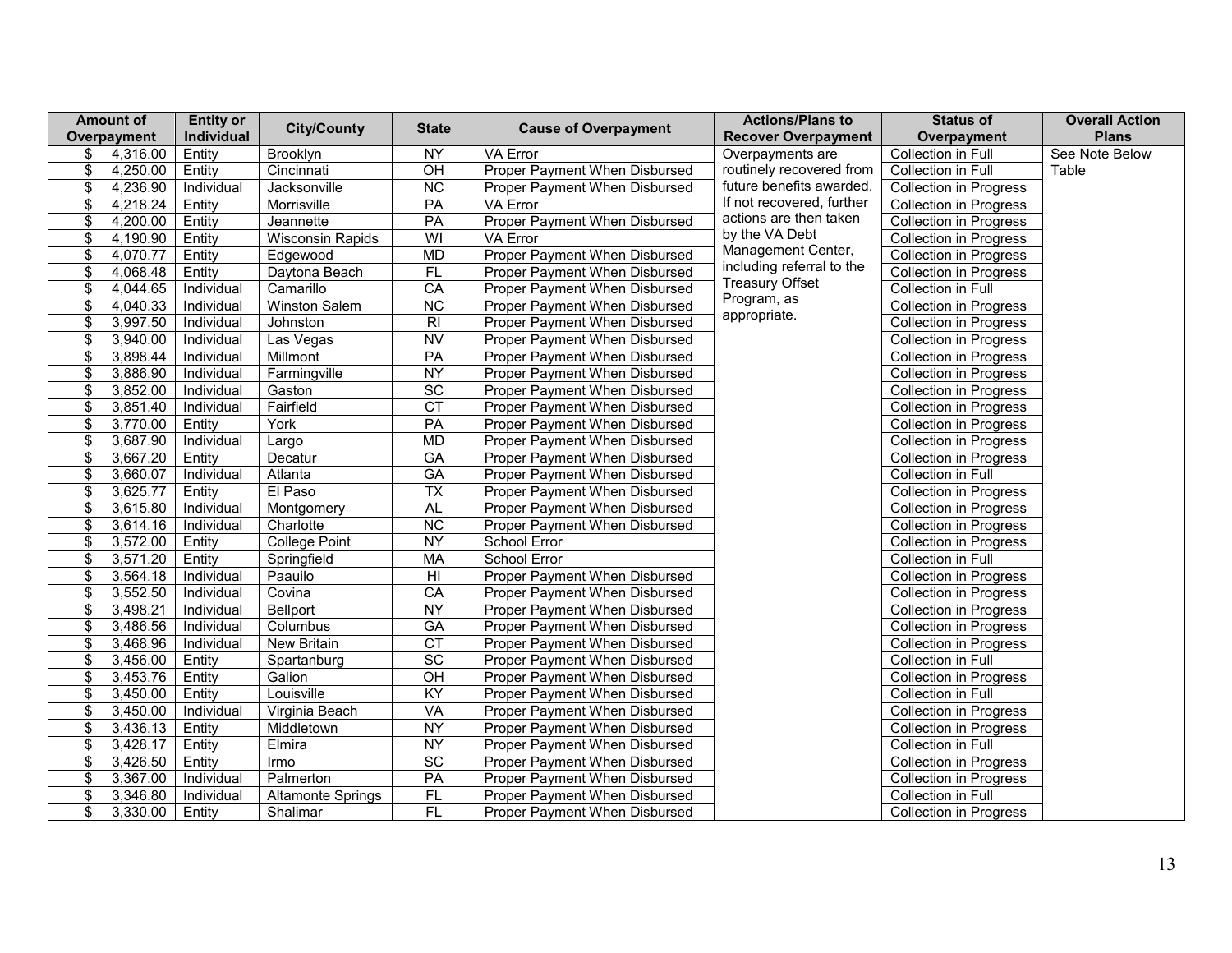|                                  | <b>Amount of</b> | <b>Entity or</b> | <b>City/County</b>   | <b>State</b>             |                               | <b>Actions/Plans to</b>     | <b>Status of</b>              | <b>Overall Action</b> |
|----------------------------------|------------------|------------------|----------------------|--------------------------|-------------------------------|-----------------------------|-------------------------------|-----------------------|
|                                  | Overpayment      | Individual       |                      |                          | <b>Cause of Overpayment</b>   | <b>Recover Overpayment</b>  | Overpayment                   | <b>Plans</b>          |
| \$                               | 3,291.20         | Individual       | Lompoc               | CA                       | Proper Payment When Disbursed | Overpayments are            | <b>Collection in Progress</b> | See Note Below        |
| \$                               | 3,255.75         | Entity           | Falls Church         | VA                       | Proper Payment When Disbursed | routinely recovered from    | <b>Collection in Progress</b> | Table                 |
| \$                               | 3,255.75         | Entity           | <b>Broadlands</b>    | VA                       | Proper Payment When Disbursed | future benefits awarded.    | <b>Collection in Progress</b> |                       |
| \$                               | 3,255.75         | Entity           | Fredericksburg       | VA                       | Proper Payment When Disbursed | If not recovered, further   | <b>Collection in Progress</b> |                       |
| \$                               | 3,225.98         | Entity           | <b>Newark</b>        | <b>NJ</b>                | Proper Payment When Disbursed | actions are then taken      | Collection in Full            |                       |
| \$                               | 3,225.69         | Entity           | Waynesburg           | $\overline{PA}$          | Proper Payment When Disbursed | by the VA Debt              | <b>Collection in Progress</b> |                       |
| \$                               | 3,199.88         | Entity           | Lafayette            | $\sf IN$                 | Proper Payment When Disbursed | Management Center,          | <b>Collection in Progress</b> |                       |
| \$                               | 3,152.00         | Individual       | Oxford               | PA                       | Proper Payment When Disbursed | including referral to the   | <b>Collection in Progress</b> |                       |
| \$                               | 3,084.84         | Individual       | Bloomingdale         | $G$ A                    | Proper Payment When Disbursed | <b>Treasury Offset</b>      | <b>Collection in Progress</b> |                       |
| \$                               | 3,082.50         | Entity           | Waldorf              | <b>MD</b>                | Proper Payment When Disbursed | Program, as<br>appropriate. | <b>Collection in Progress</b> |                       |
| \$                               | 3,039.44         | Individual       | Columbia             | $\overline{SC}$          | Proper Payment When Disbursed |                             | Collection in Full            |                       |
| \$                               | 3,039.26         | Entity           | Lemont Furnace       | $\overline{PA}$          | Proper Payment When Disbursed |                             | <b>Collection in Progress</b> |                       |
| \$                               | 3,029.40         | Individual       | Chester              | PA                       | Proper Payment When Disbursed |                             | <b>Collection in Progress</b> |                       |
| \$                               | 3,029.18         | Entity           | Prescott             | $\overline{\mathsf{W}}$  | Proper Payment When Disbursed |                             | Collection in Full            |                       |
| \$                               | 3,026.40         | Individual       | Sacramento           | CA                       | Proper Payment When Disbursed |                             | <b>Collection in Progress</b> |                       |
| \$                               | 3,010.40         | Individual       | <b>Grand Prairie</b> | $\overline{TX}$          | VA Error                      |                             | Collection in Full            |                       |
| \$                               | 3,000.00         | Entity           | Fife                 | <b>WA</b>                | Proper Payment When Disbursed |                             | <b>Collection in Progress</b> |                       |
| \$                               | 2,998.10         | Entity           | Conyers              | G A                      | Proper Payment When Disbursed |                             | Collection in Full            |                       |
| \$                               | 2,985.41         | Entity           | Coventry             | RI                       | Proper Payment When Disbursed |                             | <b>Collection in Progress</b> |                       |
| \$                               | 2,968.27         | Entity           | <b>Battle Creek</b>  | MI                       | Proper Payment When Disbursed |                             | Collection in Full            |                       |
| \$                               | 2,931.91         | Entity           | Mountain View        | CA                       | Proper Payment When Disbursed |                             | Collection in Full            |                       |
| \$                               | 2,923.30         | Individual       | Fort Hood            | $\overline{TX}$          | Proper Payment When Disbursed |                             | Collection in Full            |                       |
| \$                               | 2,910.00         | Entity           | Myrtle Beach         | SC                       | Proper Payment When Disbursed |                             | Collection in Full            |                       |
| \$                               | 2,905.48         | Entity           | Sicklerville         | <b>NJ</b>                | Proper Payment When Disbursed |                             | <b>Collection in Progress</b> |                       |
| \$                               | 2,899.53         | Individual       | Marietta             | GA                       | Proper Payment When Disbursed |                             | <b>Collection in Progress</b> |                       |
| \$                               | 2,889.07         | Entity           | Smyrna               | $\overline{GA}$          | Proper Payment When Disbursed |                             | Collection in Full            |                       |
| \$                               | 2,880.40         | Individual       | Boston               | MA                       | Proper Payment When Disbursed |                             | <b>Collection in Progress</b> |                       |
| \$                               | 2,873.75         | Entity           | Norfolk              | VA                       | Proper Payment When Disbursed |                             | Collection in Full            |                       |
| \$                               | 2,851.14         | Individual       | Killeen              | <b>TX</b>                | Proper Payment When Disbursed |                             | <b>Collection in Progress</b> |                       |
| \$                               | 2,822.00         | Entity           | North Pole           | $\overline{\mathsf{AK}}$ | Proper Payment When Disbursed |                             | Collection in Progress        |                       |
| \$                               | 2,799.70         | Entity           | Virginia Beach       | VA                       | Proper Payment When Disbursed |                             | Collection in Full            |                       |
| \$                               | 2,790.00         | Entity           | Spokane              | <b>WA</b>                | School Error                  |                             | <b>Collection in Progress</b> |                       |
| \$                               | 2,783.00         | Entity           | Warminster           | PA                       | Proper Payment When Disbursed |                             | Collection in Full            |                       |
| \$                               | 2,779.00         | Entity           | Sumter               | $\overline{SC}$          | School Error                  |                             | Collection in Full            |                       |
| \$                               | 2,775.63         | Entity           | Reston               | <b>VA</b>                | Proper Payment When Disbursed |                             | <b>Collection in Progress</b> |                       |
| \$                               | 2,761.00         | Entity           | Milford              | $\overline{CT}$          | School Error                  |                             | <b>Collection in Progress</b> |                       |
| \$                               | 2,760.00         | Entity           | San Antonio          | $\overline{\mathsf{TX}}$ | Proper Payment When Disbursed |                             | Collection in Full            |                       |
| \$                               | 2,739.20         | Individual       | Columbia             | $\overline{SC}$          | Proper Payment When Disbursed |                             | <b>Collection in Progress</b> |                       |
| $\overline{\boldsymbol{\theta}}$ | 2,738.40         | Entity           | Suffolk              | VA                       | Proper Payment When Disbursed |                             | <b>Collection in Progress</b> |                       |
| \$                               | 2,732.63         | Individual       | <b>Granite Falls</b> | $\overline{NC}$          | Proper Payment When Disbursed |                             | <b>Collection in Progress</b> |                       |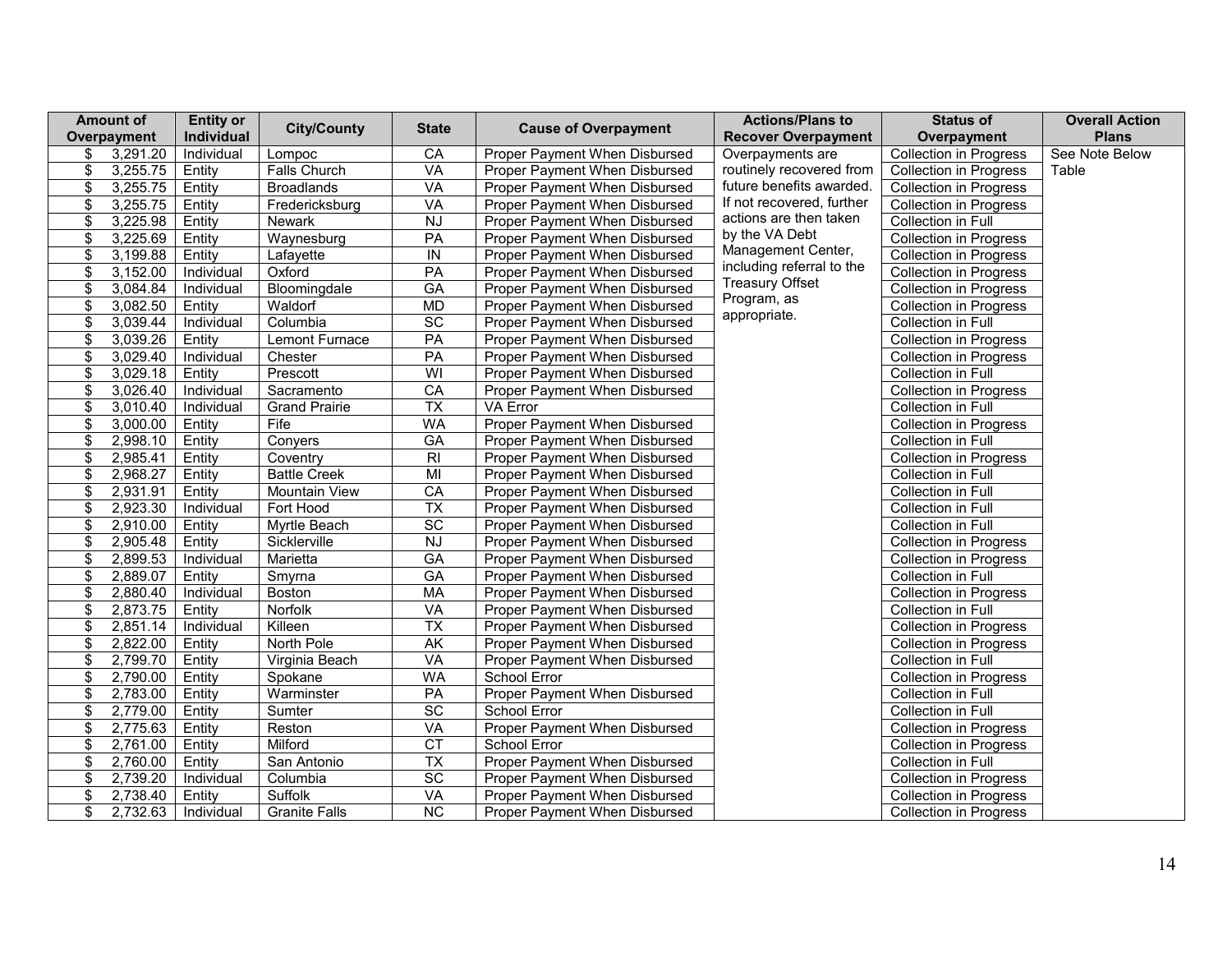|                                  | <b>Amount of</b> | <b>Entity or</b>  | <b>City/County</b>      | <b>State</b>             | <b>Cause of Overpayment</b>   | <b>Actions/Plans to</b>    | <b>Status of</b>              | <b>Overall Action</b> |
|----------------------------------|------------------|-------------------|-------------------------|--------------------------|-------------------------------|----------------------------|-------------------------------|-----------------------|
|                                  | Overpayment      | Individual        |                         |                          |                               | <b>Recover Overpayment</b> | Overpayment                   | <b>Plans</b>          |
| \$                               | 2,728.80         | Individual        | Kingston                | MA                       | Proper Payment When Disbursed | Overpayments are           | <b>Collection in Progress</b> | See Note Below        |
| \$                               | 2,726.46         | Individual        | Brooklyn                | NY                       | Proper Payment When Disbursed | routinely recovered from   | Collection in Full            | Table                 |
| \$                               | 2,726.46         | Individual        | North Baldwin           | $\overline{NY}$          | Proper Payment When Disbursed | future benefits awarded.   | <b>Collection in Progress</b> |                       |
| \$                               | 2,717.40         | Individual        | Hyattsville             | <b>MD</b>                | Proper Payment When Disbursed | If not recovered, further  | Collection in Full            |                       |
| \$                               | 2,612.00         | Entity            | Gainesville             | VA                       | Proper Payment When Disbursed | actions are then taken     | Collection in Full            |                       |
| \$                               | 2,589.29         | Entity            | Erie                    | PA                       | Proper Payment When Disbursed | by the VA Debt             | <b>Collection in Progress</b> |                       |
| \$                               | 2,580.00         | Individual        | Mt. Pleasant            | SC                       | Proper Payment When Disbursed | Management Center,         | <b>Collection in Progress</b> |                       |
| \$                               | 2,570.00         | Entity            | Odenton                 | <b>MD</b>                | Proper Payment When Disbursed | including referral to the  | <b>Collection in Progress</b> |                       |
| \$                               | 2,558.40         | Individual        | Wichita                 | KS                       | Proper Payment When Disbursed | <b>Treasury Offset</b>     | <b>Collection in Progress</b> |                       |
| \$                               | 2,547.50         | Entity            | Elgin                   | SC                       | Proper Payment When Disbursed | Program, as                | Collection in Full            |                       |
| \$                               | 2,547.00         | Entity            | Effingham               | $\overline{SC}$          | School Error                  | appropriate.               | Collection in Full            |                       |
| \$                               | 2,545.20         | Entity            | Fredericksburg          | <b>VA</b>                | Proper Payment When Disbursed |                            | <b>Collection in Progress</b> |                       |
| \$                               | 2,544.00         | Entity            | Miami Springs           | $\overline{FL}$          | Proper Payment When Disbursed |                            | Collection in Progress        |                       |
| \$                               | 2,525.00         | Entity            | Ladson                  | SC                       | Proper Payment When Disbursed |                            | <b>Collection in Progress</b> |                       |
| \$                               | 2,486.73         | Entity            | Fayetteville            | GA                       | Proper Payment When Disbursed |                            | <b>Collection in Progress</b> |                       |
| \$                               | 2,471.31         | Individual        | Killeen                 | $\overline{\mathsf{TX}}$ | Proper Payment When Disbursed |                            | <b>Collection in Progress</b> |                       |
| \$                               | 2,468.32         | Entity            | Beaverton               | $\overline{OR}$          | Proper Payment When Disbursed |                            | <b>Collection in Progress</b> |                       |
| \$                               | 2,457.27         | Individual        | <b>Pembroke Pines</b>   | FL                       | Proper Payment When Disbursed |                            | Collection in Full            |                       |
| \$                               | 2,442.59         | <b>Individual</b> | Rockton                 | <b>MA</b>                | Proper Payment When Disbursed |                            | Collection in Full            |                       |
| \$                               | 2,431.32         | Entity            | Virginia Beach          | VA                       | Proper Payment When Disbursed |                            | Collection in Full            |                       |
| \$                               | 2,430.00         | Entity            | Fountain                | $\overline{C}$           | Proper Payment When Disbursed |                            | <b>Collection in Progress</b> |                       |
| \$                               | 2,423.87         | Individual        | Leesburg                | $\overline{GA}$          | Proper Payment When Disbursed |                            | <b>Collection in Progress</b> |                       |
| \$                               | 2,414.20         | Individual        | <b>Fort Pierce</b>      | FL                       | Proper Payment When Disbursed |                            | <b>Collection in Progress</b> |                       |
| \$                               | 2,400.00         | Entity            | Lawrenceburg            | IN                       | Proper Payment When Disbursed |                            | Collection in Progress        |                       |
| \$                               | 2,400.00         | Entity            | <b>University Place</b> | <b>WA</b>                | Proper Payment When Disbursed |                            | Collection in Full            |                       |
| \$                               | 2,394.70         | Individual        | Vista                   | $\overline{CA}$          | Proper Payment When Disbursed |                            | <b>Collection in Progress</b> |                       |
| \$                               | 2,388.37         | Entity            | Virginia Beach          | VA                       | Proper Payment When Disbursed |                            | <b>Collection in Progress</b> |                       |
| \$                               | 2,376.67         | Individual        | Melbourne               | $\overline{FL}$          | School Error                  |                            | <b>Collection in Progress</b> |                       |
| \$                               | 2,364.12         | Individual        | Smyrna                  | GA                       | Proper Payment When Disbursed |                            | <b>Collection in Progress</b> |                       |
| \$                               | 2,363.00         | Individual        | Baltimore               | $\overline{CH}$          | Proper Payment When Disbursed |                            | <b>Collection in Progress</b> |                       |
| \$                               | 2,360.40         | Individual        | Willingboro             | <b>NJ</b>                | Proper Payment When Disbursed |                            | <b>Collection in Progress</b> |                       |
| \$                               | 2,340.24         | Individual        | Atlanta                 | GA                       | Proper Payment When Disbursed |                            | <b>Collection in Progress</b> |                       |
| \$                               | 2,326.00         | Entity            | Juneau                  | AK                       | Proper Payment When Disbursed |                            | Collection in Full            |                       |
| \$                               | 2,325.00         | Entity            | <b>College Park</b>     | <b>GA</b>                | School Error                  |                            | Collection in Full            |                       |
| \$                               | 2,320.00         | Entity            | <b>Bel Air</b>          | MD                       | Proper Payment When Disbursed |                            | Collection in Progress        |                       |
| \$                               | 2,320.00         | Individual        | Sun City                | CA                       | Proper Payment When Disbursed |                            | <b>Collection in Progress</b> |                       |
| \$                               | 2,300.00         | Entity            | Glennville              | $\overline{GA}$          | Proper Payment When Disbursed |                            | Collection in Full            |                       |
| \$                               | 2,292.48         | Individual        | Stockbridge             | GA                       | Proper Payment When Disbursed |                            | <b>Collection in Progress</b> |                       |
| $\overline{\boldsymbol{\theta}}$ | 2,257.83         | Individual        | Rushville               | <b>NY</b>                | Proper Payment When Disbursed |                            | <b>Collection in Progress</b> |                       |
| \$                               | 2,257.50         | Entity            | Chesapeake              | VA                       | Proper Payment When Disbursed |                            | <b>Collection in Progress</b> |                       |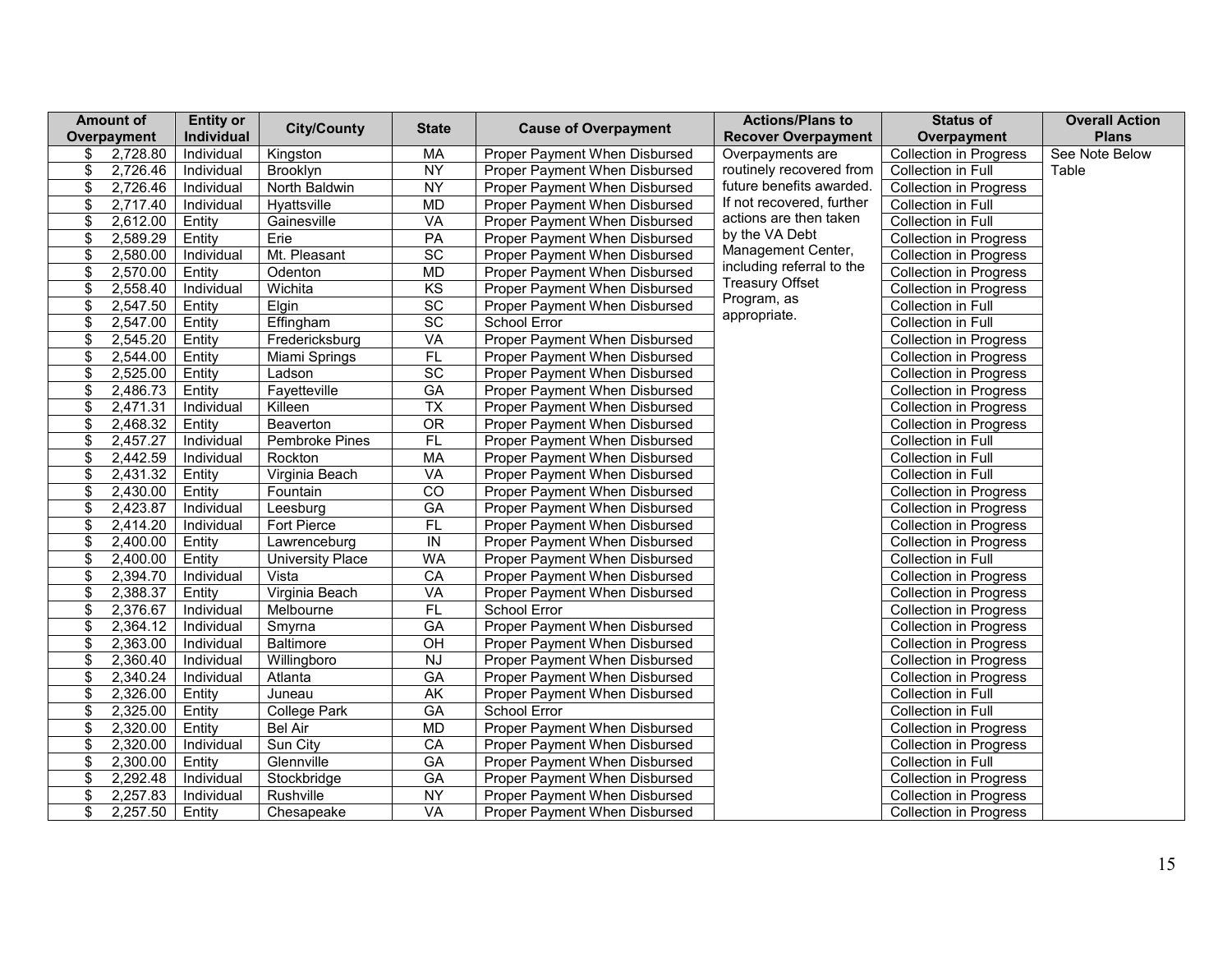|                          | <b>Amount of</b> | <b>Entity or</b> | <b>City/County</b>     | <b>State</b>             | <b>Cause of Overpayment</b>   | <b>Actions/Plans to</b>     | <b>Status of</b>              | <b>Overall Action</b> |
|--------------------------|------------------|------------------|------------------------|--------------------------|-------------------------------|-----------------------------|-------------------------------|-----------------------|
|                          | Overpayment      | Individual       |                        |                          |                               | <b>Recover Overpayment</b>  | Overpayment                   | <b>Plans</b>          |
| \$                       | 2,250.00         | Entity           | Raphine                | VA                       | Proper Payment When Disbursed | Overpayments are            | <b>Collection in Progress</b> | See Note Below        |
| \$                       | 2,249.91         | Entity           | Colorado Springs       | $\overline{C}$           | Proper Payment When Disbursed | routinely recovered from    | Collection in Full            | Table                 |
| \$                       | 2,215.20         | Individual       | Lewis Center           | $\overline{CH}$          | Proper Payment When Disbursed | future benefits awarded.    | <b>Collection in Progress</b> |                       |
| \$                       | 2,203.00         | Entity           | <b>Bremerton</b>       | <b>WA</b>                | School Error                  | If not recovered, further   | Collection in Full            |                       |
| \$                       | 2,186.53         | Individual       | Crestview              | FL                       | Proper Payment When Disbursed | actions are then taken      | Collection in Full            |                       |
| \$                       | 2,183.87         | Entity           | Mason                  | OH                       | Proper Payment When Disbursed | by the VA Debt              | <b>Collection in Progress</b> |                       |
| \$                       | 2,165.81         | Individual       | <b>Suffolk</b>         | VA                       | Proper Payment When Disbursed | Management Center,          | <b>Collection in Progress</b> |                       |
| \$                       | 2,160.00         | Entity           | Brooklyn               | <b>NY</b>                | Proper Payment When Disbursed | including referral to the   | Collection in Full            |                       |
| \$                       | 2,135.00         | Entity           | Hebron                 | <b>MD</b>                | Proper Payment When Disbursed | <b>Treasury Offset</b>      | <b>Collection in Progress</b> |                       |
| \$                       | 2,131.98         | Entity           | Mesa                   | <b>AZ</b>                | Proper Payment When Disbursed | Program, as<br>appropriate. | <b>Collection in Progress</b> |                       |
| \$                       | 2,131.71         | Entity           | Philadelphia           | PA                       | Proper Payment When Disbursed |                             | <b>Collection in Progress</b> |                       |
| \$                       | 2,127.60         | Individual       | Columbia               | $\overline{SC}$          | Proper Payment When Disbursed |                             | <b>Collection in Progress</b> |                       |
| \$                       | 2,115.56         | Entity           | Hummelstown            | PA                       | Proper Payment When Disbursed |                             | <b>Collection in Progress</b> |                       |
| \$                       | 2,115.23         | Individual       | El Paso                | $\overline{TX}$          | VA Error                      |                             | <b>Collection in Progress</b> |                       |
| \$                       | 2,114.49         | Entity           | Laurel                 | <b>MD</b>                | School Error                  |                             | <b>Collection in Progress</b> |                       |
| \$                       | 2,103.35         | Individual       | Killeen                | $\overline{\mathsf{TX}}$ | Proper Payment When Disbursed |                             | <b>Collection in Progress</b> |                       |
| \$                       | 2,102.50         | Individual       | Garden Grove           | CA                       | Proper Payment When Disbursed |                             | <b>Collection in Progress</b> |                       |
| \$                       | 2,100.00         | Entity           | Seaside                | CA                       | School Error                  |                             | <b>Collection in Progress</b> |                       |
| \$                       | 2,098.49         | Individual       | Fayetteville           | $\overline{NC}$          | Proper Payment When Disbursed |                             | <b>Collection in Progress</b> |                       |
| \$                       | 2,097.29         | Entity           | Roswell                | GA                       | Proper Payment When Disbursed |                             | <b>Collection in Progress</b> |                       |
| \$                       | 2,089.60         | Entity           | Greenwood              | SC                       | Proper Payment When Disbursed |                             | Collection in Full            |                       |
| \$                       | 2,083.34         | Individual       | Waldorf                | <b>MD</b>                | Proper Payment When Disbursed |                             | Collection in Full            |                       |
| \$                       | 2,065.22         | Individual       | Laplace                | LA                       | Proper Payment When Disbursed |                             | <b>Collection in Progress</b> |                       |
| \$                       | 2,050.00         | Entity           | Summerville            | $\overline{SC}$          | VA Error                      |                             | <b>Collection in Progress</b> |                       |
| \$                       | 2,044.34         | Individual       | Fort Washington        | <b>MD</b>                | Proper Payment When Disbursed |                             | <b>Collection in Progress</b> |                       |
| \$                       | 2,038.61         | Individual       | Middleton              | $\overline{\mathsf{W}}$  | Proper Payment When Disbursed |                             | <b>Collection in Progress</b> |                       |
| \$                       | 2,037.64         | Entity           | Richmond Hill          | NY                       | Proper Payment When Disbursed |                             | <b>Collection in Progress</b> |                       |
| \$                       | 2,018.04         | Individual       | Fort Belvoir           | VA                       | Proper Payment When Disbursed |                             | <b>Collection in Progress</b> |                       |
| \$                       | 2,005.00         | Entity           | Trumbull               | $\overline{CT}$          | Proper Payment When Disbursed |                             | Collection in Full            |                       |
| \$                       | 1,996.40         | Individual       | Santee                 | CA                       | Proper Payment When Disbursed |                             | <b>Collection in Progress</b> |                       |
| \$                       | 1,989.00         | Individual       | <b>Baltimore</b>       | <b>MD</b>                | Proper Payment When Disbursed |                             | <b>Collection in Progress</b> |                       |
| $\overline{\mathcal{S}}$ | 1,983.30         | Individual       | <b>Hialeah Gardens</b> | FL                       | Proper Payment When Disbursed |                             | <b>Collection in Progress</b> |                       |
| \$                       | 1,976.40         | Entity           | Reedsville             | PA                       | Proper Payment When Disbursed |                             | Collection in Full            |                       |
| \$                       | 1,957.50         | Individual       | <b>Woodland Hills</b>  | CA                       | Proper Payment When Disbursed |                             | <b>Collection in Progress</b> |                       |
| \$                       | 1,941.00         | Individual       | Olney                  | <b>MD</b>                | Proper Payment When Disbursed |                             | Collection in Full            |                       |
| \$                       | 1,940.40         | Entity           | Chicago                | IL                       | Proper Payment When Disbursed |                             | <b>Collection in Progress</b> |                       |
| \$                       | 1,940.00         | Entity           | Centerville            | $\overline{CH}$          | Proper Payment When Disbursed |                             | <b>Collection in Progress</b> |                       |
| \$                       | 1,939.36         | Individual       | Rio Grande             | $\overline{PR}$          | Proper Payment When Disbursed |                             | <b>Collection in Progress</b> |                       |
| $\overline{\mathbf{e}}$  | 1,937.42         | Entity           | Hopkins                | SC                       | Proper Payment When Disbursed |                             | <b>Collection in Progress</b> |                       |
| \$                       | 1,934.00         | Individual       | Chillicothe            | $\overline{CH}$          | Proper Payment When Disbursed |                             | <b>Collection in Progress</b> |                       |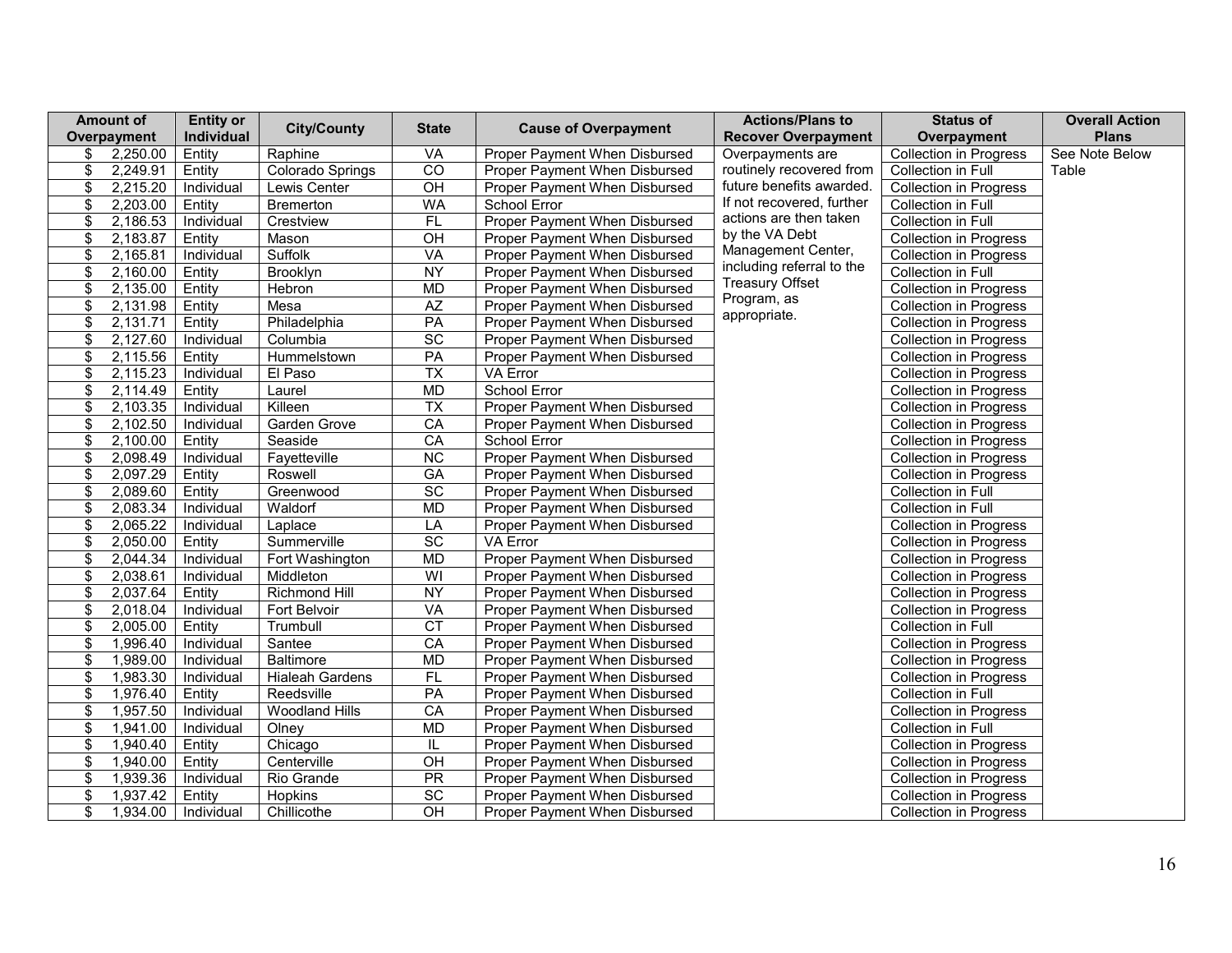|                          | <b>Amount of</b> | <b>Entity or</b> | <b>City/County</b>      | <b>State</b>             | <b>Cause of Overpayment</b>   | <b>Actions/Plans to</b>     | <b>Status of</b>              | <b>Overall Action</b> |
|--------------------------|------------------|------------------|-------------------------|--------------------------|-------------------------------|-----------------------------|-------------------------------|-----------------------|
|                          | Overpayment      | Individual       |                         |                          |                               | <b>Recover Overpayment</b>  | Overpayment                   | <b>Plans</b>          |
| \$                       | 1,931.70         | Individual       | Bremerton               | <b>WA</b>                | Proper Payment When Disbursed | Overpayments are            | <b>Collection in Progress</b> | See Note Below        |
| \$                       | 1,924.00         | Entity           | Wheaton                 | <b>MD</b>                | School Error                  | routinely recovered from    | <b>Collection in Progress</b> | Table                 |
| \$                       | 1,914.14         | Individual       | Four Oaks               | NC                       | Proper Payment When Disbursed | future benefits awarded.    | Collection in Full            |                       |
| \$                       | 1,895.60         | Entity           | Albuquerque             | <b>NM</b>                | Proper Payment When Disbursed | If not recovered, further   | <b>Collection in Progress</b> |                       |
| \$                       | 1,890.60         | Individual       | New Cumberland          | PA                       | Proper Payment When Disbursed | actions are then taken      | <b>Collection in Progress</b> |                       |
| $\overline{\mathcal{E}}$ | 1,887.00         | Entity           | Arlington               | <b>VA</b>                | Proper Payment When Disbursed | by the VA Debt              | Collection in Full            |                       |
| \$                       | 1,884.40         | Individual       | Lake Elsinore           | CA                       | VA Error                      | Management Center,          | Collection in Full            |                       |
| \$                       | 1,877.57         | Individual       | Cranberry Twp           | PA                       | Proper Payment When Disbursed | including referral to the   | <b>Collection in Progress</b> |                       |
| \$                       | 1,871.05         | Entity           | Phoenix                 | $\overline{AZ}$          | Proper Payment When Disbursed | <b>Treasury Offset</b>      | <b>Collection in Progress</b> |                       |
| \$                       | 1,863.27         | Individual       | Princeton               | WV                       | Proper Payment When Disbursed | Program, as<br>appropriate. | <b>Collection in Progress</b> |                       |
| \$                       | 1,856.04         | Entity           | Austell                 | $\overline{GA}$          | VA Error                      |                             | <b>Collection in Progress</b> |                       |
| \$                       | 1,854.00         | Entity           | Jersey City             | NJ                       | School Error                  |                             | Collection in Full            |                       |
| \$                       | 1,836.00         | Individual       | Amesbury                | <b>MA</b>                | Proper Payment When Disbursed |                             | <b>Collection in Progress</b> |                       |
| \$                       | 1,825.93         | Entity           | Harwick                 | PA                       | Proper Payment When Disbursed |                             | <b>Collection in Progress</b> |                       |
| \$                       | 1,817.20         | Individual       | <b>Gross Point Park</b> | $\overline{M}$           | Proper Payment When Disbursed |                             | <b>Collection in Progress</b> |                       |
| \$                       | 1,810.00         | Entity           | Columbia                | $\overline{SC}$          | Proper Payment When Disbursed |                             | Collection in Full            |                       |
| \$                       | 1,804.85         | Entity           | Collinsville            | IL                       | Proper Payment When Disbursed |                             | Collection in Full            |                       |
| \$                       | 1,800.00         | Entity           | Long Island City        | NY                       | VA Error                      |                             | <b>Collection in Progress</b> |                       |
| \$                       | 1,788.00         | Entity           | Spartanburg             | SC                       | Proper Payment When Disbursed |                             | Collection in Progress        |                       |
| \$                       | 1,787.35         | Individual       | Spencer                 | $\overline{\mathsf{OK}}$ | Proper Payment When Disbursed |                             | <b>Collection in Progress</b> |                       |
| \$                       | 1,786.00         | Individual       | Greenlawn               | NY                       | Proper Payment When Disbursed |                             | <b>Collection in Progress</b> |                       |
| \$                       | 1,780.80         | Individual       | <b>Fort Riley</b>       | $\overline{KS}$          | Proper Payment When Disbursed |                             | Collection in Progress        |                       |
| \$                       | 1,764.32         | Entity           | Fayetteville            | $\overline{NC}$          | Proper Payment When Disbursed |                             | Collection in Progress        |                       |
| \$                       | 1,764.00         | Entity           | Milford                 | <b>ME</b>                | Proper Payment When Disbursed |                             | <b>Collection in Progress</b> |                       |
| \$                       | 1,746.85         | Individual       | <b>Brunswick</b>        | GA                       | Proper Payment When Disbursed |                             | Collection in Progress        |                       |
| \$                       | 1,743.07         | Individual       | San Diego               | CA                       | Proper Payment When Disbursed |                             | <b>Collection in Progress</b> |                       |
| \$                       | 1,739.73         | Individual       | Zeeland                 | MI                       | Proper Payment When Disbursed |                             | <b>Collection in Progress</b> |                       |
| $\overline{\mathcal{E}}$ | 1,739.00         | Individual       | San Antonio             | <b>TX</b>                | Proper Payment When Disbursed |                             | <b>Collection in Progress</b> |                       |
| \$                       | 1,736.70         | Individual       | Farmingdale             | <b>NY</b>                | Proper Payment When Disbursed |                             | Collection in Progress        |                       |
| \$                       | 1,734.97         | Individual       | Dillon                  | $\overline{SC}$          | VA Error                      |                             | Collection in Progress        |                       |
| \$                       | 1,722.75         | Entity           | <b>Brandy Station</b>   | <b>VA</b>                | Proper Payment When Disbursed |                             | Collection in Full            |                       |
| \$                       | 1,721.90         | Entity           | Norman                  | $\overline{OK}$          | School Error                  |                             | Collection in Full            |                       |
| $\boldsymbol{\$}$        | 1,711.20         | Individual       | Albany                  | $\overline{OR}$          | Proper Payment When Disbursed |                             | Collection in Progress        |                       |
| \$                       | 1,710.00         | Entity           | <b>Richmond Hill</b>    | <b>NY</b>                | Proper Payment When Disbursed |                             | Collection in Full            |                       |
| \$                       | 1,705.27         | Entity           | Newtonville             | <b>MA</b>                | Proper Payment When Disbursed |                             | <b>Collection in Progress</b> |                       |
| \$                       | 1,705.20         | Individual       | Stirling                | $\overline{N}$           | Proper Payment When Disbursed |                             | <b>Collection in Progress</b> |                       |
| \$                       | 1,698.30         | Individual       | <b>Bronx</b>            | NY                       | Proper Payment When Disbursed |                             | Collection in Progress        |                       |
| \$                       | 1,694.00         | Individual       | <b>Norfolk</b>          | VA                       | Proper Payment When Disbursed |                             | <b>Collection in Progress</b> |                       |
| \$                       | 1,693.00         | Entity           | Manassas                | <b>VA</b>                | Proper Payment When Disbursed |                             | Collection in Full            |                       |
| \$                       | 1,687.80         | Entity           | Newton                  | $\overline{N}$           | Proper Payment When Disbursed |                             | Collection in Full            |                       |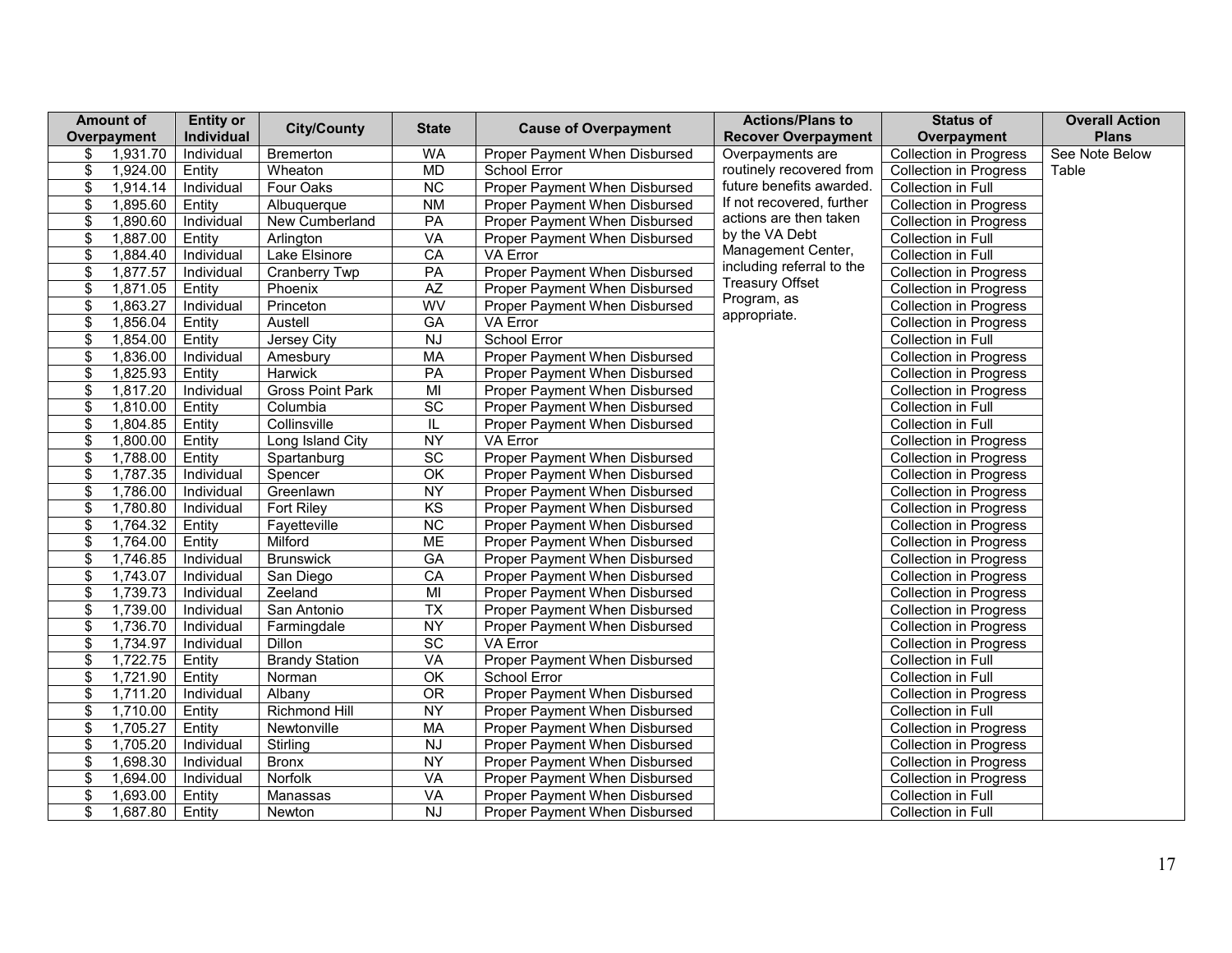| Amount of   | <b>Entity or</b>  | <b>City/County</b> | <b>State</b> | <b>Cause of Overpayment</b>   | <b>Actions/Plans to</b>    | <b>Status of</b>              | <b>Overall Action</b> |
|-------------|-------------------|--------------------|--------------|-------------------------------|----------------------------|-------------------------------|-----------------------|
| Overpayment | <b>Individual</b> |                    |              |                               | <b>Recover Overpayment</b> | Overpayment                   | <b>Plans</b>          |
| .684.80     | Individual        | Cincinnati         | <b>OH</b>    | Proper Payment When Disbursed | Overpayments are           | <b>Collection in Progress</b> | See Note Below        |
| 0.680.00    | Entity            | Fort Campbell      | KY           | Proper Payment When Disbursed | routinely recovered from   | Collection in Full            | Table                 |
| .674.71     | Entity            | Lauderdale Lakes   | FL           | Proper Payment When Disbursed | future benefits awarded.   | Collection in Progress        |                       |
| .669.00     | Entity            | Charleston         | SC           | Proper Payment When Disbursed | If not recovered, further  | Collection in Progress        |                       |
|             |                   |                    |              |                               | actions are then taken     |                               |                       |
|             |                   |                    |              |                               | by the VA Debt             |                               |                       |
|             |                   |                    |              |                               | Management Center,         |                               |                       |
|             |                   |                    |              |                               | including referral to the  |                               |                       |
|             |                   |                    |              |                               | <b>Treasury Offset</b>     |                               |                       |
|             |                   |                    |              |                               | Program, as                |                               |                       |
|             |                   |                    |              |                               | appropriate.               |                               |                       |
| .667.50 ا   | Entity            | Tampa              | FL           | School Error                  |                            | Collection in Full            |                       |

#### **Note:**

To reduce the number of payments later adjusted due to students changing enrollment status, VA provides cautionary information in print publications and electronic media, and also includes this information in letters to students each time they are awarded benefits.

The main causes of VA error were issuing duplicate payments, data input errors, and lack of coordination with the U.S. Department of Defense to validate Veteran information. This contrasts to second quarter Fiscal Year 2011 where the most common VA errors were recording incorrect attendance dates, failure to process a document in the file, incorrect interval payment, and award not being certified. Common errors identified are a result of human error. To decrease the potential for human error, VA has taken a two-step approach; one, focus on training our employees; and two, field improvements in electronic processing systems to aid in decreasing human errors. Each Regional Processing Office and the Central Office have established required training that employees must attend. Supervisory officials also monitor individual employee performance and provide additional training as necessary. Fielding improvements in electronic processing systems has been a challenge for VA due to recent and possible future statutory changes in the Post-9/11 GI Bill. The recent changes have required VA to redirect its information technology resources from enhancing current systems to developing changes to current systems to implement the recent changes. Barring future changes in statutory requirements, VA expects to implement additional changes in FY2012 which are expected to decrease human errors.

The main cause of school error was incorrect reporting of tuition and fees. In June 2010, VA published a nationwide School Certifying Official Handbook which establishes common requirements and detailed instructions for School Certifying Officials to prepare and submit enrollment and attendance information to VA. VA expects these standardized requirements will decrease school official errors over time. In addition, recent statutory changes authorized State Approving Agencies to conduct school Compliance Surveys. This will increase VA presence on campuses and enable additional assessment of school official compliance and increase VA opportunities to provide focused training for school officials.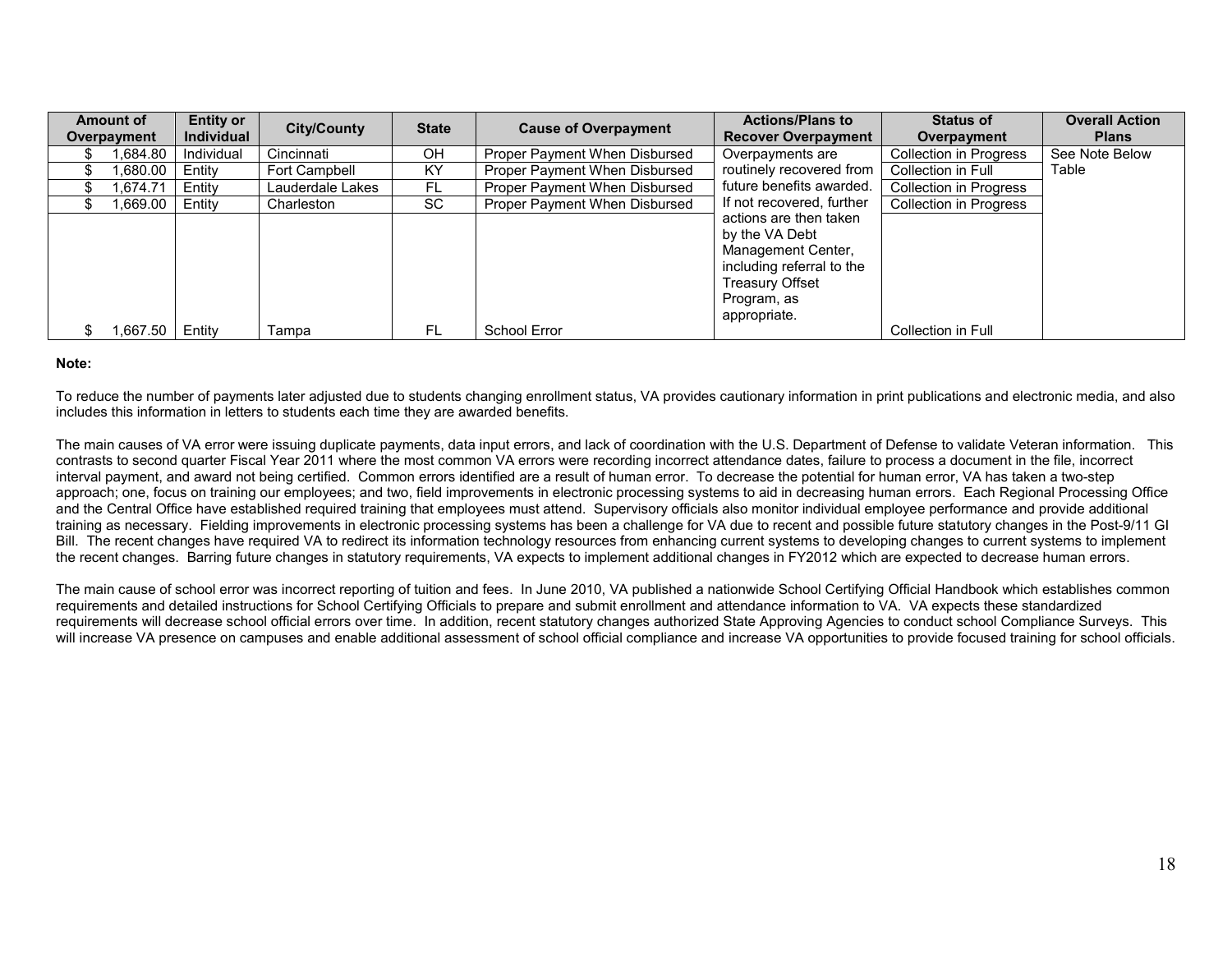## **3. Insurance Program**

The Insurance Program's Internal Control Staff (ICS) identified five high-dollar overpayments.

ICS augments the program's traditional management controls, such as, internal system edits, supervision, performance reviews, and quality control reviews. They monitor, review, and approve all manual insurance disbursements and certain other controlled transactions. It is the duty of ICS to perform accurate reviews to verify the correctness and propriety of all critical insurance actions. The five overpayments are as follows:

- 1. The first policy beneficiary form was imaged and dated after the second policy beneficiary form. Insured named a new beneficiary on the second policy to receive all of the insurance proceeds. Insurance award was incorrectly paid on May 11, 2011, to the wrong beneficiary.
- 2. An Insurance matured endowment award check cashed in 2007 by an individual who was not the insured.
- 3. There are two Veterans with the same name, and one Veteran's address was changed incorrectly in 1980. All dividends, refunds and cash surrender were paid on February 2, 2010, to the wrong Veteran.
- 4. One daughter named as beneficiary but a note added to the beneficiary form indicated that all children of the insured should share equally. One daughter claims award on March 15, 2011, without acknowledging two other siblings. Account Receivable was established for the two other shares.
- 5. Award paid in 2006 to a wrong beneficiary because of a beneficiary designation completed by an incompetent Veteran. An administrative decision reversed the award.

Total Insurance Payments made this quarter: \$422,509,157.00 Total High-Dollar Overpayments identified in this quarter: \$62,483.60 Percent of Overpayments: 0.0148

| Amount of<br>Overpayment | <b>Entity or</b><br><b>Individual</b> | <b>City/County</b> | <b>State</b> | <b>Cause of Overpayment</b> | <b>Actions/Plans to</b><br><b>Recover Overpayment</b> | <b>Status of</b><br>Overpayment | <b>Overall Action Plans</b> |
|--------------------------|---------------------------------------|--------------------|--------------|-----------------------------|-------------------------------------------------------|---------------------------------|-----------------------------|
| \$30,000,00              | Individual                            | Warrenville        | SC           | See Details Above           | See Note 1, Below Table                               | Collection in Progress          | See Note 2. Below           |
| \$10.613.60              | Individual                            | Dallas             | ТX           |                             |                                                       | <b>Collection in Progress</b>   | Table                       |
| \$9,226.15               | Individual                            | Elizabethtown      | РA           |                             |                                                       | Collection in Progress          |                             |
| \$6,666.66               | Individual                            | Greenville         | ΝC           |                             |                                                       | Collection in Progress          |                             |
| \$5.977.19               | Individual                            | Mohegan Lake       | NY           |                             |                                                       | <b>Collection in Progress</b>   |                             |

Note:

- 1. An accounts receivable is established for the overpayments and is transferred to VBA's Finance division for collection, either through direct contact with the recipient of the funds or through the offset program with the Department of the Treasury. Finance is also empowered to refer large debts to our District Counsel for legal action and recovery. During FY 2010, Finance recovered approximately eighty-five percent of the overpayments.
- 2. Insurance will continue to work towards reducing improper payments through its in-house training for all Insurance Specialists and the Internal Control Staff. It should be noted that during the third quarter, the total dollar amount of improper payments was \$67,717.40, .016percent of all disbursements made during the third quarter. These numbers are relatively insignificant. This low figure is primarily due to the quality of the work performed by the Insurance Specialists and the controls established by the Insurance Service Internal Control Staff.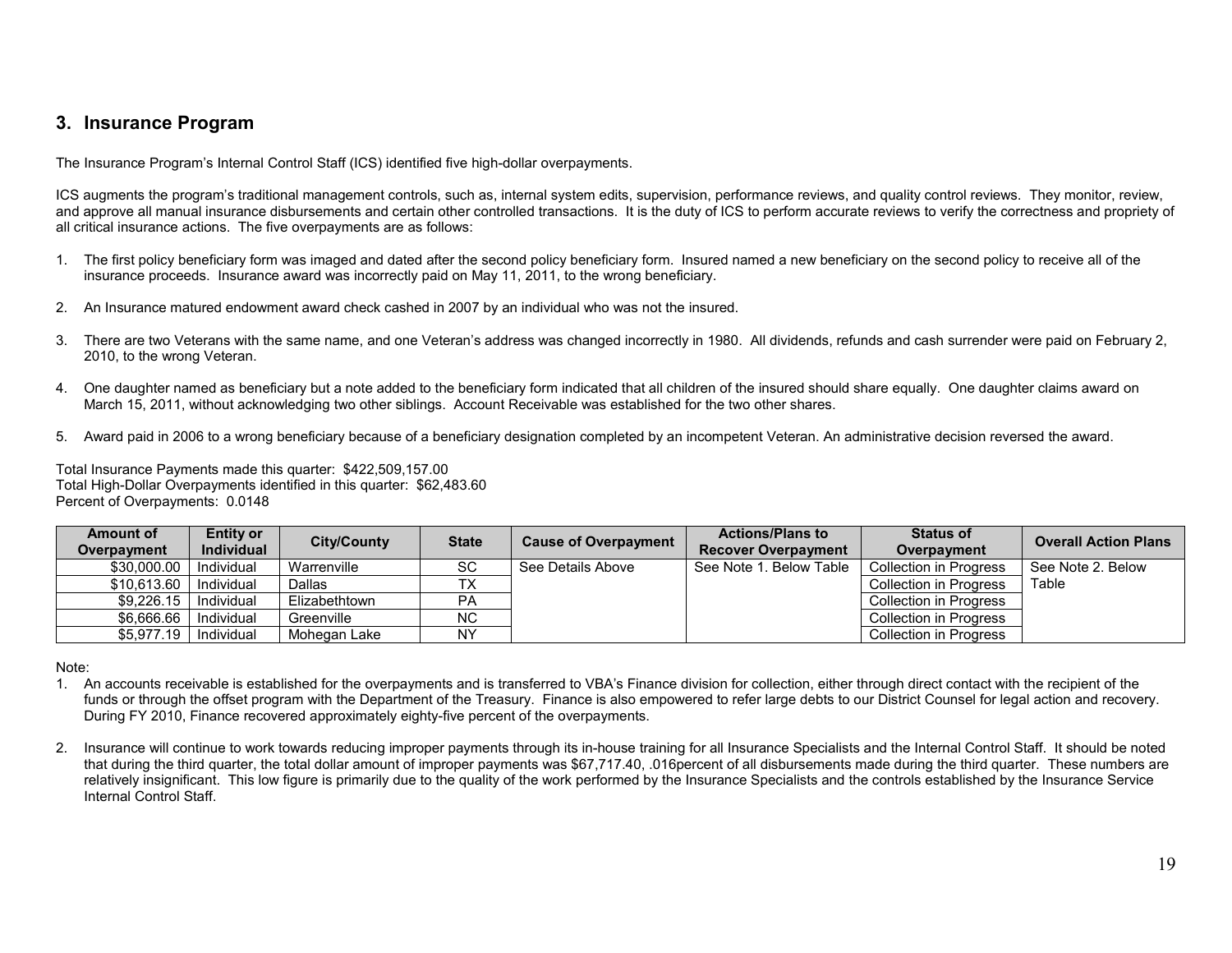# **4. Non-VA Care Fee Program**

VHA identified 122 Non-VA Care Fee high-dollar overpayments totaling \$6,808,448 through the expanded efforts of the VHA Chief Business Office (CBO), the Veterans Integrated Service Networks (VISNs), the Department of Veterans Affairs (VA) Management Quality Assurance Service (MQAS), and the VA Financial Services Center (FSC). High-dollar overpayments consisted of both single and cumulative payments. Of the overpayments, 84 totaling \$4,377,635 were caused by a system error that created duplicate internal control numbers and resulted in duplicate payments that were difficult for facilities to detect. Also, this is the reason that in this quarter the number of overpayments for the Non-VA care Fee program is significantly higher than the last quarter. The system error has been fully identified and final system correction will be completed in March 2012. Ten overpayments totaling \$618,224 were caused by data entry errors. Nine overpayments totaling \$604,599 were caused by incorrect application of the payment methodology. The remaining 19 overpayments totaling \$1,207,990 included a combination of the above causes in addition to: duplicate payments; payments made to an ineligible recipient; vendor billing errors; and other system errors.

The CBO Purchased Care Program Office worked closely with each VISN to identify high-dollar overpayments during the 3rd quarter of 2011. VISN overpayments were consolidated nationally to ensure the appropriate capture of all high-dollar overpayments. Facilities used numerous techniques to identify overpayments. Those techniques included, but are not limited to, reviewing internal reports and bills of collections and conducting self audits and reviews. CBO internal reports included (1) monthly outlier reports, (2) monthly inpatient outlier reports, and (3) post payment duplicate reports. MQAS identified overpayments during its purchased care audits at facilities. FSC also identified overpayments during its reviews. The VA Office of Inspector General, who identified high-dollar overpayments in prior quarters, reported no high-dollar overpayments this quarter.

Total Fee Payments made this quarter: \$1,099,966,297 Total High-Dollar Overpayments identified in this quarter<sup>1</sup>: \$6,808,448 Percentage of Overpayments<sup>2</sup>: 0.6190

| Amount of<br>Overpayment | <b>Entity or</b><br><b>Individual</b> | <b>City/County</b> | <b>State</b> | <b>Cause of Overpayment</b>                        | <b>Actions/Plans to Recover Overpayment</b> | <b>Status of</b><br>Overpayment | <b>Overall Action</b><br><b>Plans</b> |
|--------------------------|---------------------------------------|--------------------|--------------|----------------------------------------------------|---------------------------------------------|---------------------------------|---------------------------------------|
|                          |                                       |                    |              |                                                    | Efforts are underway to utilize a national  |                                 | See Note Below                        |
| \$220,640.49             | Entity                                | Las Vegas          | <b>NV</b>    | System error                                       | contractor to collect these overpayments    | Collection in progress          | Table                                 |
|                          |                                       |                    |              | 1) Data entry error<br>2) Incorrect application of |                                             |                                 |                                       |
| \$215,586.32             | Entity                                | <b>Bethlehem</b>   | <b>PA</b>    | payment methodology                                | Refund received                             | Collection in Full              |                                       |
|                          |                                       | Truth or           |              |                                                    |                                             |                                 |                                       |
| \$179,124.53             | Entity                                | Consequences       | <b>NM</b>    | Data entry error                                   | Bill of collection initiated                | <b>Collection in Progress</b>   |                                       |
|                          |                                       |                    |              | Incorrect application of                           |                                             |                                 |                                       |
| \$169,961.91             | Entity                                | New Haven          | <b>CT</b>    | payment methodology                                | Bill of collection initiated                | Collection in Progress          |                                       |
|                          |                                       |                    |              |                                                    | Efforts are underway to utilize a national  |                                 |                                       |
| \$155,277.58             | Entity                                | Lexington          | KY           | System error                                       | contractor to collect these overpayments    | <b>Collection in Progress</b>   |                                       |
|                          |                                       |                    |              |                                                    | Efforts are underway to utilize a national  |                                 |                                       |
| \$154,248.00             | Entity                                | Atlanta            | GA           | System error                                       | contractor to collect these overpayments    | <b>Collection in Progress</b>   |                                       |
|                          |                                       |                    |              | Incorrect application of                           |                                             |                                 |                                       |
| \$145,764.07             | Entity                                | Pasadena           | CA           | payment methodology                                | Bill of collection initiated                | <b>Collection in Progress</b>   |                                       |
| \$141,439.19             | Entity                                | Spokane            | <b>WA</b>    | System error                                       | Efforts are underway to utilize a national  | <b>Collection in Progress</b>   |                                       |

<span id="page-19-0"></span><sup>&</sup>lt;sup>1</sup> High-dollar overpayments identified in the Non-VA Care Fee Program were initially processed during the period, FY 2005 through FY 2011.

<sup>&</sup>lt;sup>2</sup> The "Percentage of Overpayments" compares high-dollar overpayments processed in prior quarters with the total payments processed in the third quarter of FY 2011.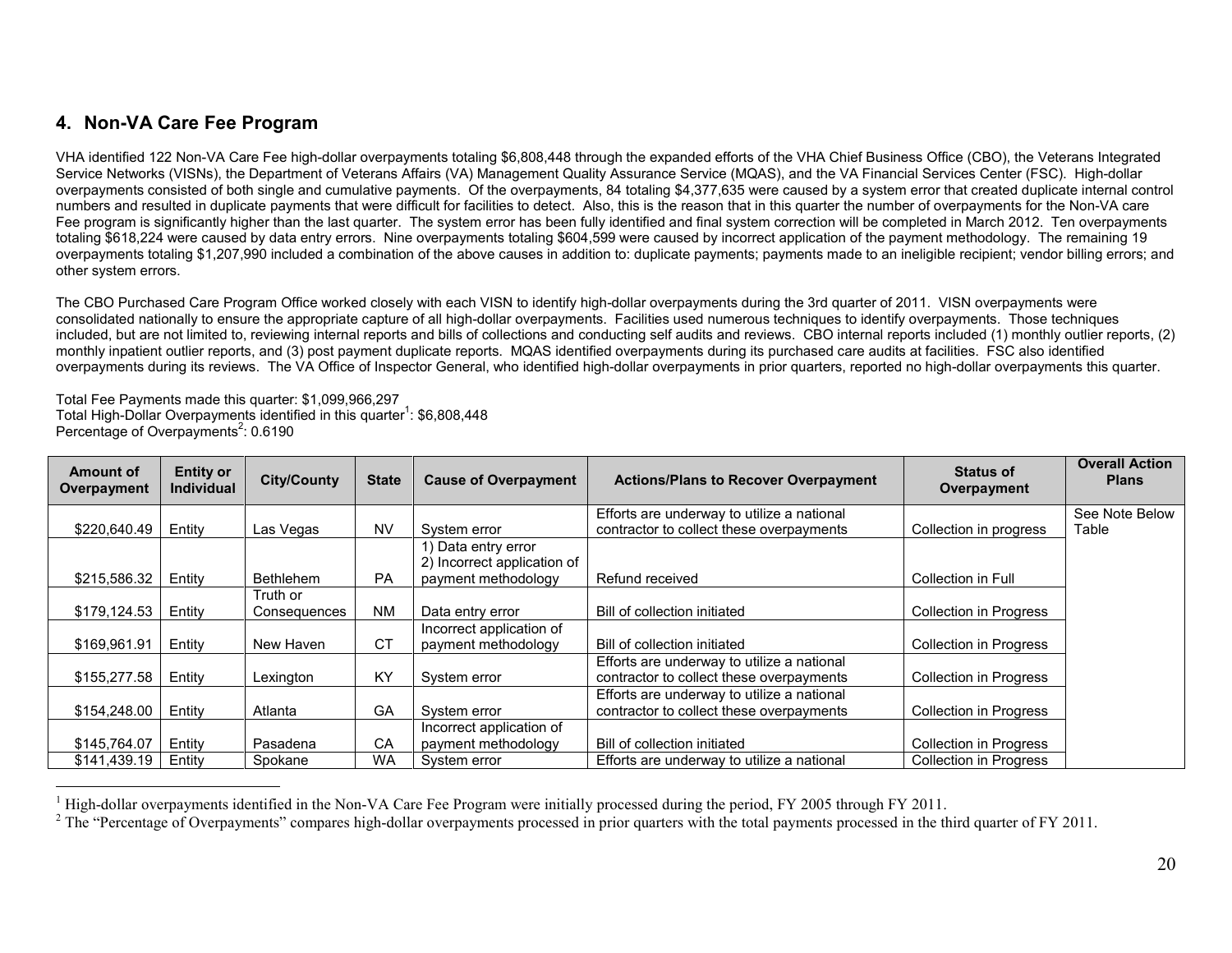| contractor to collect these overpayments                                                                                                          |                |
|---------------------------------------------------------------------------------------------------------------------------------------------------|----------------|
| Efforts are underway to utilize a national                                                                                                        | See Note Below |
| <b>WA</b><br>\$130,492.71<br>Entity<br>Kent<br>System error<br>contractor to collect these overpayments<br><b>Collection in Progress</b><br>Table |                |
| \$116,164.31<br>$\overline{KY}$<br>Collection in Full<br>Lexington<br>Duplicate payment<br>Refund received<br>Entity                              |                |
| Efforts are underway to utilize a national                                                                                                        |                |
| \$110,500.00<br>Entity<br>contractor to collect these overpayments<br><b>Collection in Progress</b><br>Chicago<br>IL.<br>System error             |                |
| Payment made to wrong                                                                                                                             |                |
| \$107,736.32<br>Entity<br>AZ<br>vendor<br>Bill of collection initiated<br><b>Collection in Progress</b><br>Tucson                                 |                |
| Efforts are underway to utilize a national                                                                                                        |                |
| <b>TN</b><br>\$103,883.40<br>Entity<br>Johnson City<br>contractor to collect these overpayments<br><b>Collection in Progress</b><br>System error  |                |
| Efforts are underway to utilize a national                                                                                                        |                |
| <b>TX</b><br>\$101,062.09<br>Entity<br>contractor to collect these overpayments<br><b>Collection in Progress</b><br>Temple<br>System error        |                |
| Efforts are underway to utilize a national                                                                                                        |                |
| \$100,904.71<br>Entity<br>Los Angeles<br>CA<br>contractor to collect these overpayments<br><b>Collection in Progress</b><br>System error          |                |
| Efforts are underway to utilize a national                                                                                                        |                |
| \$99,880.00<br>Entity<br>Ann Arbor<br>MI<br>contractor to collect these overpayments<br><b>Collection in Progress</b><br>System error             |                |
| Efforts are underway to utilize a national                                                                                                        |                |
| \$97,208.79<br>Entity<br>Wichita<br>KS<br>contractor to collect these overpayments<br><b>Collection in Progress</b><br>System error               |                |
| 1) Payment made to                                                                                                                                |                |
| wrong vendor                                                                                                                                      |                |
| 2) Ineligible recipient<br>\$93,867.45<br>Entity<br>Lubbock<br><b>TX</b><br>Bill of collection initiated<br><b>Collection in Progress</b>         |                |
| \$90,219.18<br>FL<br>Claim paid in error<br>Refund received<br>Collection in Full<br>Entity<br>Deland                                             |                |
| Efforts are underway to utilize a national                                                                                                        |                |
| \$88,403.42<br><b>TX</b><br>contractor to collect these overpayments<br>Entity<br>Houston<br>System error<br><b>Collection in Progress</b>        |                |
| Incorrect application of<br>IN                                                                                                                    |                |
| \$87,841.16<br>Entity<br><b>Terre Haute</b><br>Bill of collection initiated<br><b>Collection in Progress</b><br>payment methodology               |                |
| Efforts are underway to utilize a national                                                                                                        |                |
| \$86,303.35<br>FL.<br>Entity<br>Orlando<br>System error<br>contractor to collect these overpayments<br><b>Collection in Progress</b>              |                |
| F<br>\$84,480.48<br>St. Petersburg<br>Collection in Progress<br>Entity<br>Bill of collection initiated<br>Data entry error                        |                |
| \$82,190.57<br>$\overline{NE}$<br>Entity<br>Omaha<br>Bill of collection initiated<br><b>Collection in Progress</b><br>Data entry error            |                |
| 1) Incorrect application of                                                                                                                       |                |
| payment methodology                                                                                                                               |                |
|                                                                                                                                                   |                |
| 2) Veteran had other<br>insurance but did not                                                                                                     |                |
| AZ<br>\$78,455.35<br>Entity<br><b>Bullhead City</b><br>Refund received<br>Collection in Full<br>properly disclose                                 |                |
| Efforts are underway to utilize a national                                                                                                        |                |
| \$73,147.37<br>Entity<br><b>WA</b><br>Shoreline<br>contractor to collect these overpayments<br><b>Collection in Progress</b><br>System error      |                |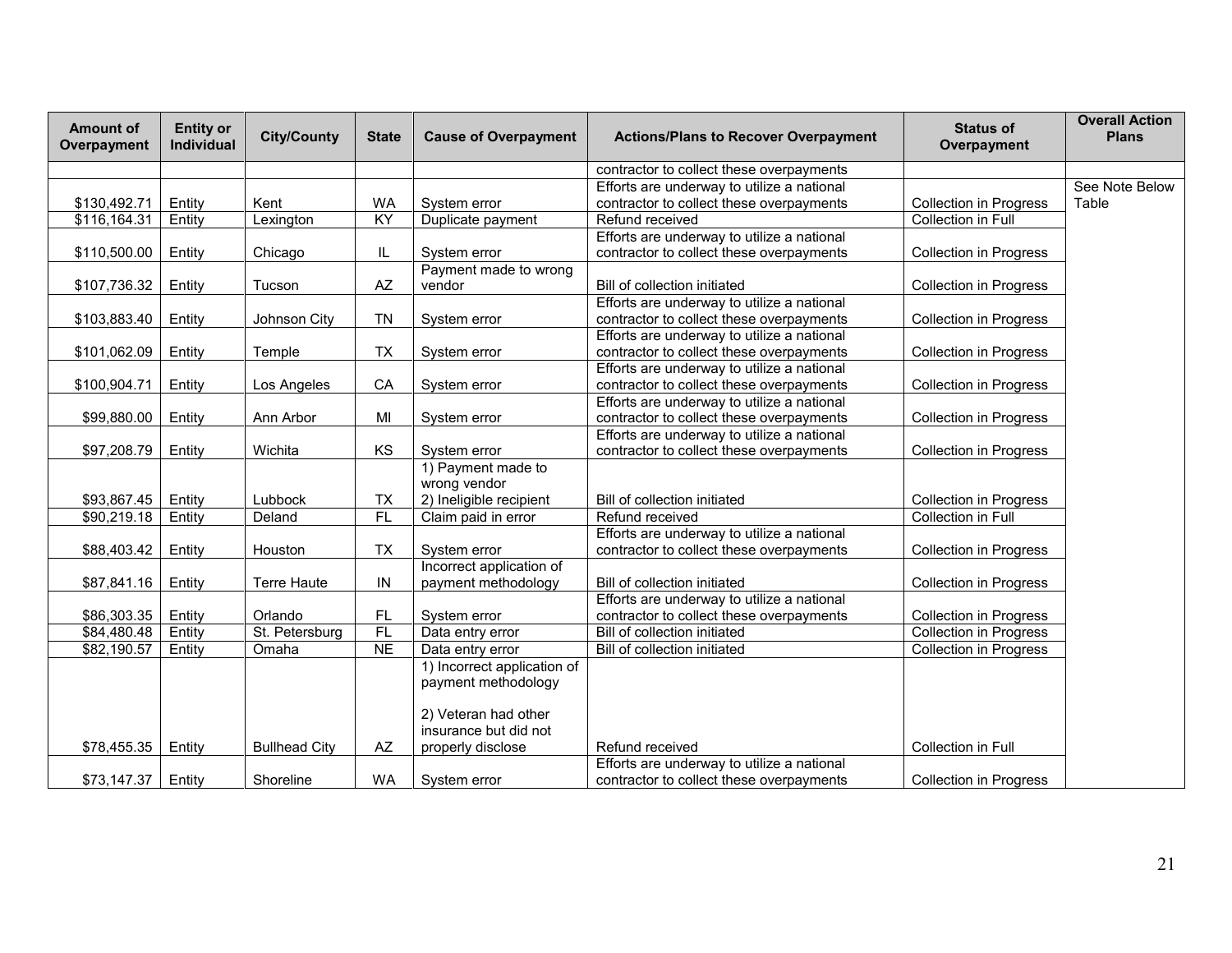| <b>Amount of</b><br><b>Entity or</b><br><b>City/County</b><br><b>Cause of Overpayment</b><br><b>Actions/Plans to Recover Overpayment</b><br><b>State</b><br>Individual<br>Overpayment | <b>Overall Action</b><br><b>Status of</b><br><b>Plans</b><br>Overpayment |
|---------------------------------------------------------------------------------------------------------------------------------------------------------------------------------------|--------------------------------------------------------------------------|
|                                                                                                                                                                                       |                                                                          |
| Efforts are underway to utilize a national                                                                                                                                            |                                                                          |
| \$72,938.21<br>Entity<br>St. Louis<br><b>MO</b><br>contractor to collect these overpayments<br>System error                                                                           | <b>Collection in Progress</b>                                            |
| Efforts are underway to utilize a national                                                                                                                                            | See Note Below                                                           |
| Entity<br><b>MD</b><br>contractor to collect these overpayments<br>\$70,777.61<br><b>Baltimore</b><br>System error                                                                    | Table<br><b>Collection in Progress</b>                                   |
| Long<br>Beach/Los<br>Failure to verify other                                                                                                                                          |                                                                          |
| \$70,690.82<br>Entity<br>CA<br>health insurance<br>Bill of collection initiated<br>Angeles                                                                                            | <b>Collection in Progress</b>                                            |
| Efforts are underway to utilize a national                                                                                                                                            |                                                                          |
| \$66,942.87<br>Entity<br>Dallas<br><b>TX</b><br>contractor to collect these overpayments<br>System error                                                                              | <b>Collection in Progress</b>                                            |
| Efforts are underway to utilize a national                                                                                                                                            |                                                                          |
| <b>NE</b><br>\$66,098.19<br>Entity<br>Omaha<br>contractor to collect these overpayments<br>System error                                                                               | <b>Collection in Progress</b>                                            |
| \$64,204.81<br>$G$ A<br>Entity<br>Atlanta<br>Duplicate payment<br>Refund received                                                                                                     | Collection in Full                                                       |
| Efforts are underway to utilize a national                                                                                                                                            |                                                                          |
| \$64,173.77<br>Entity<br>GA<br>contractor to collect these overpayments<br>Atlanta<br>System error                                                                                    | <b>Collection in Progress</b>                                            |
| Efforts are underway to utilize a national                                                                                                                                            |                                                                          |
| \$63,948.77<br>Entity<br>Mobile<br>$\mathsf{AL}$<br>System error<br>contractor to collect these overpayments                                                                          | Collection in Progress                                                   |
| FL<br>\$62,145.29<br>Data entry error<br>Entity<br>Clearwater<br>Bill of collection initiated                                                                                         | <b>Collection in Progress</b>                                            |
| \$61,558.68<br>Entity<br>Carbondale<br>IL<br>Duplicate payment<br>Refund received                                                                                                     | <b>Collection in Full</b>                                                |
| Efforts are underway to utilize a national                                                                                                                                            |                                                                          |
| \$61,250.66<br>Entity<br>Philadelphia<br>PA<br>contractor to collect these overpayments<br>System error                                                                               | Collection in Progress                                                   |
| \$59,065.90<br>Fort Myers<br>FL<br>Bill of collection initiated<br>Entity<br>Data entry error                                                                                         | <b>Collection in Progress</b>                                            |
| Huntington,<br>Payment made to wrong                                                                                                                                                  |                                                                          |
| Cabell<br>WV<br>vendor<br>\$58,893.36<br>Entity<br>Bill of collection initiated                                                                                                       | <b>Collection in Progress</b>                                            |
| \$56,116.48<br>Entity<br>Bremerton<br><b>WA</b><br>Data entry error<br>Bill of collection initiated                                                                                   | <b>Collection in Progress</b>                                            |
| Efforts are underway to utilize a national                                                                                                                                            |                                                                          |
| \$54,558.40<br>VA<br>Entity<br>Alexandria<br>System error<br>contractor to collect these overpayments                                                                                 | <b>Collection in Progress</b>                                            |
| Efforts are underway to utilize a national                                                                                                                                            |                                                                          |
| \$54,140.00<br><b>NV</b><br>Entity<br>Las Vegas<br>System error<br>contractor to collect these overpayments                                                                           | <b>Collection in Progress</b>                                            |
| Efforts are underway to utilize a national                                                                                                                                            |                                                                          |
| GA<br>System error<br>contractor to collect these overpayments<br>\$52,646.88<br>Entity<br>Atlanta                                                                                    | <b>Collection in Progress</b>                                            |
| Incorrect application of                                                                                                                                                              |                                                                          |
| CO<br>\$52,094.19<br>Entity<br>Refund received<br>Lakewood<br>payment methodology                                                                                                     | Collection in Full                                                       |
| Efforts are underway to utilize a national                                                                                                                                            |                                                                          |
| FL<br>Entity<br>\$50,336.05<br>System error<br>contractor to collect these overpayments<br>Tampa                                                                                      | <b>Collection in Progress</b>                                            |
| Efforts are underway to utilize a national<br>CA<br>\$49,311.20<br>Entity<br>Los Angeles<br>contractor to collect these overpayments<br>System error                                  | <b>Collection in Progress</b>                                            |
| Efforts are underway to utilize a national                                                                                                                                            |                                                                          |
| \$48,311.92<br>Dallas<br><b>TX</b><br>contractor to collect these overpayments<br>Entity<br>System error                                                                              | <b>Collection in Progress</b>                                            |
| \$45,897.65<br>$\overline{GA}$<br>Entity<br>Atlanta<br>Efforts are underway to utilize a national<br>System error                                                                     | Collection in Progress                                                   |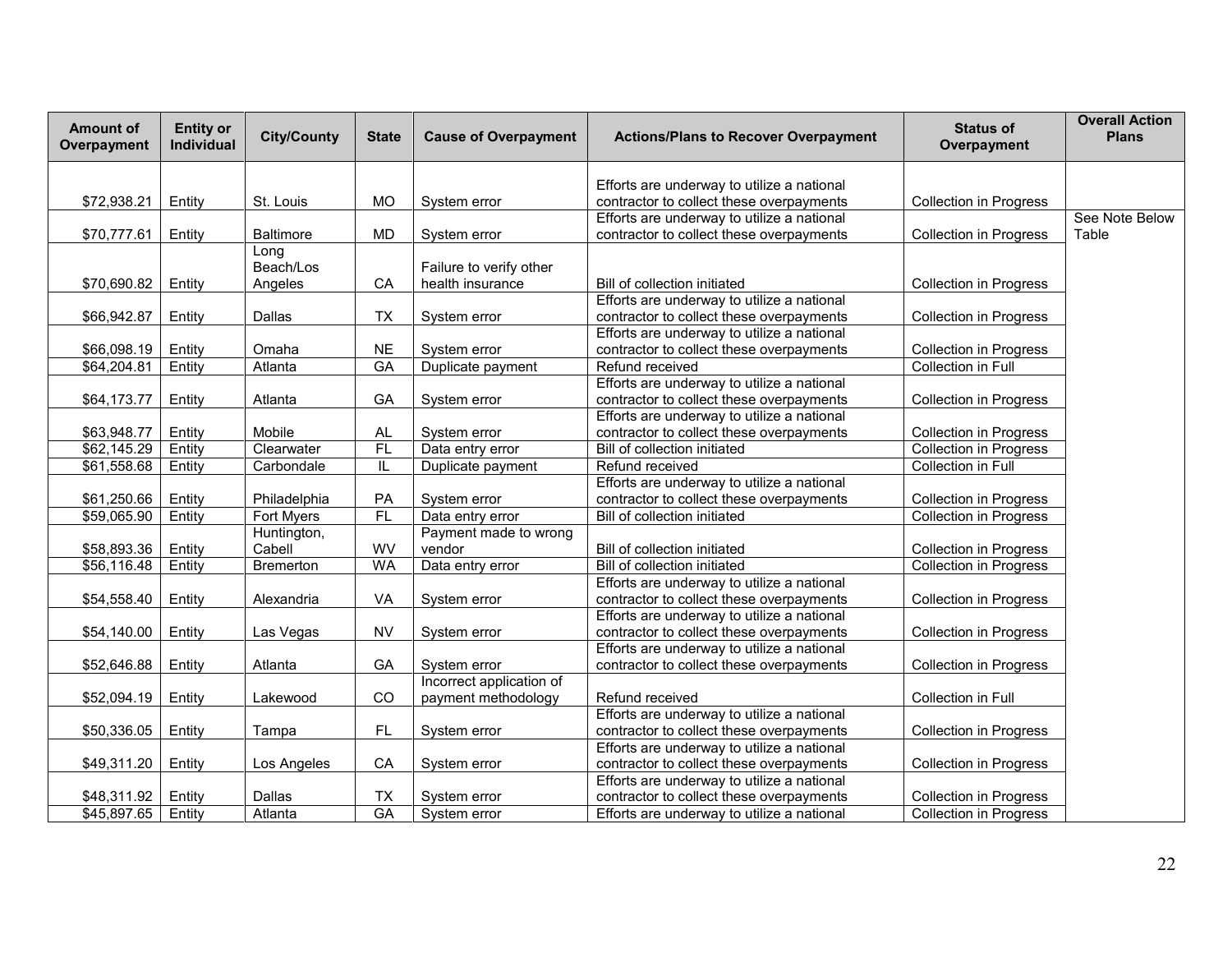| <b>Amount of</b><br>Overpayment | <b>Entity or</b><br>Individual | <b>City/County</b>   | <b>State</b>    | <b>Cause of Overpayment</b> | <b>Actions/Plans to Recover Overpayment</b> | <b>Status of</b><br>Overpayment | <b>Overall Action</b><br><b>Plans</b> |
|---------------------------------|--------------------------------|----------------------|-----------------|-----------------------------|---------------------------------------------|---------------------------------|---------------------------------------|
|                                 |                                |                      |                 |                             | contractor to collect these overpayments    |                                 |                                       |
|                                 |                                |                      |                 |                             | Efforts are underway to utilize a national  |                                 |                                       |
| \$45,752.38                     | Entity                         | Los Angeles          | CA              | System error                | contractor to collect these overpayments    | <b>Collection in Progress</b>   |                                       |
|                                 |                                |                      |                 |                             | Efforts are underway to utilize a national  |                                 | See Note Below                        |
| \$45,601.71                     | Entity                         | Orlando              | FL.             | System error                | contractor to collect these overpayments    | <b>Collection in Progress</b>   | Table                                 |
|                                 |                                |                      |                 | Incorrect application of    |                                             |                                 |                                       |
| \$45,430.00                     | Entity                         | Cleveland            | OH              | payment methodology         | Bill of collection initiated                | <b>Collection in Progress</b>   |                                       |
|                                 |                                |                      |                 |                             | Efforts are underway to utilize a national  |                                 |                                       |
| \$44,840.44                     | Entity                         | <b>Grand Prairie</b> | <b>TX</b>       | System error                | contractor to collect these overpayments    | <b>Collection in Progress</b>   |                                       |
|                                 |                                |                      |                 |                             | Efforts are underway to utilize a national  |                                 |                                       |
| \$44,671.79                     | Entity                         | Memphis              | TN              | System error                | contractor to collect these overpayments    | <b>Collection in Progress</b>   |                                       |
|                                 |                                |                      |                 |                             | Efforts are underway to utilize a national  |                                 |                                       |
| \$43,710.00                     | Entity                         | Rochester            | <b>NY</b>       | System error                | contractor to collect these overpayments    | <b>Collection in Progress</b>   |                                       |
|                                 |                                |                      |                 |                             | Efforts are underway to utilize a national  |                                 |                                       |
| \$43,365.86                     | Entity                         | Wakefield            | MA              | System error                | contractor to collect these overpayments    | <b>Collection in Progress</b>   |                                       |
|                                 |                                |                      |                 |                             | Efforts are underway to utilize a national  |                                 |                                       |
| \$43,305.27                     | Entity                         | Port Orchard         | <b>WA</b>       | System error                | contractor to collect these overpayments    | <b>Collection in Progress</b>   |                                       |
|                                 |                                |                      |                 |                             | Efforts are underway to utilize a national  |                                 |                                       |
| \$43,214.13                     | Entity                         | Pahrump              | <b>NV</b>       | System error                | contractor to collect these overpayments    | <b>Collection in Progress</b>   |                                       |
|                                 |                                |                      |                 |                             | Efforts are underway to utilize a national  |                                 |                                       |
| \$42,986.15                     | Entity                         | Atlanta              | GA              | System error                | contractor to collect these overpayments    | <b>Collection in Progress</b>   |                                       |
|                                 |                                |                      |                 | Veteran had other           |                                             |                                 |                                       |
|                                 |                                |                      |                 | insurance but did not       |                                             |                                 |                                       |
| \$42,756.92                     | Entity                         | Denver               | CO              | properly disclose           | Refund received                             | Collection in Full              |                                       |
|                                 |                                |                      |                 |                             | Efforts are underway to utilize a national  |                                 |                                       |
| \$42,220.04                     | Entity                         | Chicago              | IL.             | System error                | contractor to collect these overpayments    | <b>Collection in Progress</b>   |                                       |
|                                 |                                |                      |                 |                             | Efforts are underway to utilize a national  |                                 |                                       |
| \$41,847.78                     | Entity                         | Pensacola            | <b>FL</b>       | System error                | contractor to collect these overpayments    | Collection in Progress          |                                       |
|                                 |                                |                      |                 |                             | Efforts are underway to utilize a national  |                                 |                                       |
| \$40,281.12                     | Entity                         | Iowa City            | IA              | System error                | contractor to collect these overpayments    | Collection in Progress          |                                       |
| \$39,777.75                     | Entity                         | Philadelphia         | PA              | System error                | Refund received                             | <b>Collection in Full</b>       |                                       |
|                                 |                                | University           |                 |                             | Efforts are underway to utilize a national  |                                 |                                       |
| \$39,228.73                     | Entity                         | Place                | <b>WA</b>       | System error                | contractor to collect these overpayments    | <b>Collection in Progress</b>   |                                       |
|                                 |                                |                      |                 |                             | Efforts are underway to utilize a national  |                                 |                                       |
| \$39,225.24                     | Entity                         | San Francisco        | CA              | System error                | contractor to collect these overpayments    | <b>Collection in Progress</b>   |                                       |
|                                 |                                |                      |                 |                             | Efforts are underway to utilize a national  |                                 |                                       |
| \$38,783.45                     | Entity                         | Atlanta              | GA              | System error                | contractor to collect these overpayments    | <b>Collection in Progress</b>   |                                       |
|                                 |                                |                      |                 |                             | Efforts are underway to utilize a national  |                                 |                                       |
| \$38,250.00                     | Entity                         | Chicago              | IL              | System error                | contractor to collect these overpayments    | <b>Collection in Progress</b>   |                                       |
| \$37,580.00                     | Entity                         | Cincinnati           | $\overline{CH}$ | System error                | Efforts are underway to utilize a national  | Collection in Progress          |                                       |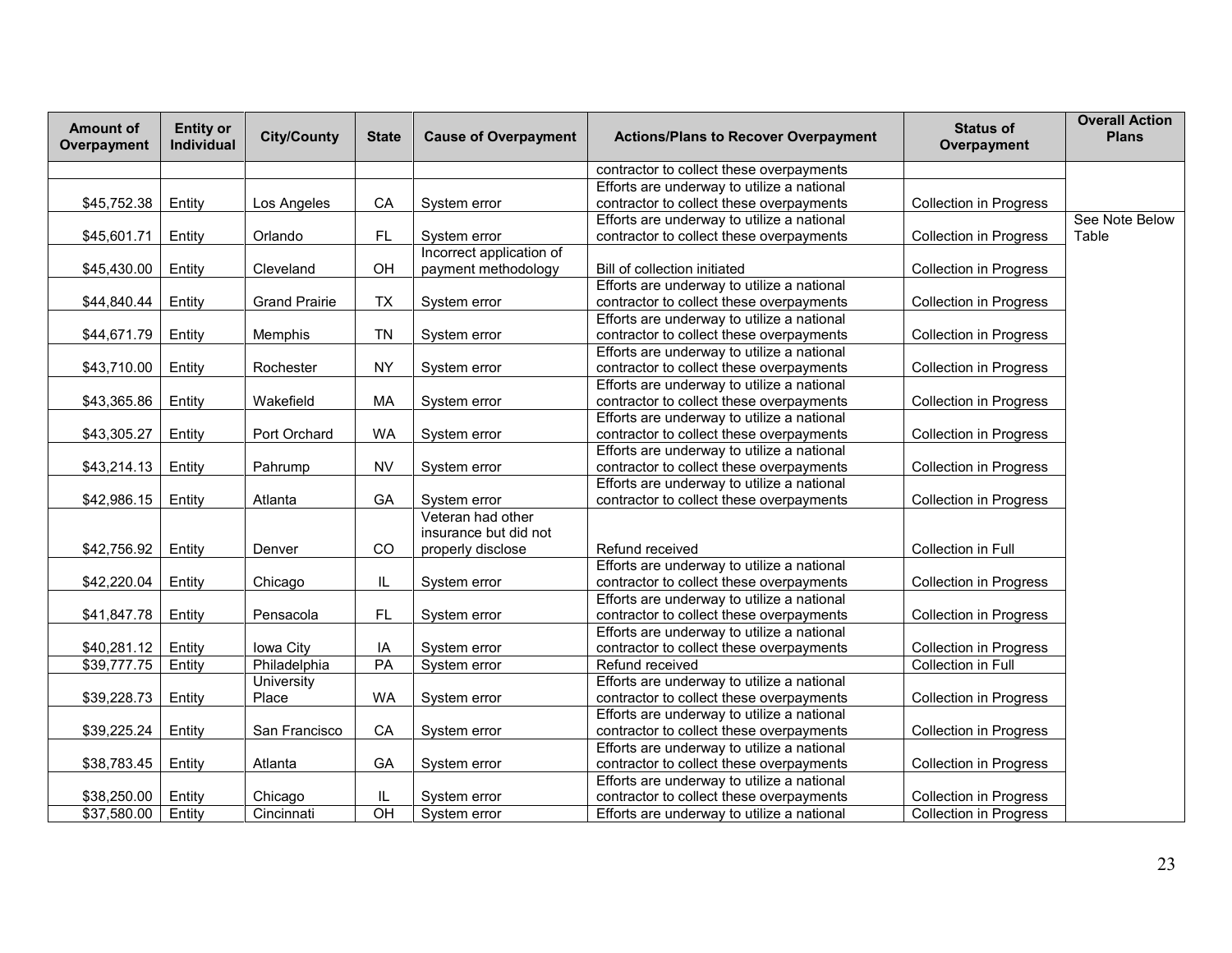| <b>Amount of</b><br>Overpayment | <b>Entity or</b><br>Individual | <b>City/County</b> | <b>State</b> | <b>Cause of Overpayment</b> | <b>Actions/Plans to Recover Overpayment</b> | <b>Status of</b><br>Overpayment | <b>Overall Action</b><br><b>Plans</b> |
|---------------------------------|--------------------------------|--------------------|--------------|-----------------------------|---------------------------------------------|---------------------------------|---------------------------------------|
|                                 |                                |                    |              |                             | contractor to collect these overpayments    |                                 |                                       |
|                                 |                                |                    |              |                             | Efforts are underway to utilize a national  |                                 |                                       |
| \$37,029.74                     | Entity                         | Bloomington        | <b>MN</b>    | System error                | contractor to collect these overpayments    | <b>Collection in Progress</b>   |                                       |
|                                 |                                |                    |              |                             | Efforts are underway to utilize a national  |                                 | See Note Below                        |
| \$36,435.76                     | Entity                         | Cherry Hill        | NJ           | System error                | contractor to collect these overpayments    | <b>Collection in Progress</b>   | Table                                 |
|                                 |                                | <b>New</b>         |              |                             | Efforts are underway to utilize a national  |                                 |                                       |
| \$36,129.42                     | Entity                         | <b>Brunswick</b>   | NJ           | System error                | contractor to collect these overpayments    | <b>Collection in Progress</b>   |                                       |
|                                 |                                |                    |              |                             | Efforts are underway to utilize a national  |                                 |                                       |
| \$35,711.61                     | Entity                         | Glen Burnie        | <b>MD</b>    | System error                | contractor to collect these overpayments    | <b>Collection in Progress</b>   |                                       |
|                                 |                                |                    |              |                             | Efforts are underway to utilize a national  |                                 |                                       |
| \$35,222.38                     | Entity                         | Las Vegas          | <b>NV</b>    | System error                | contractor to collect these overpayments    | <b>Collection in Progress</b>   |                                       |
|                                 |                                |                    |              |                             | Efforts are underway to utilize a national  |                                 |                                       |
| \$34,741.00                     | Entity                         | Delray Beach       | FL.          | System error                | contractor to collect these overpayments    | <b>Collection in Progress</b>   |                                       |
|                                 |                                |                    |              | Incorrect application of    |                                             |                                 |                                       |
| \$34,281.15                     | Entity                         | Pittsburgh         | PA           | payment methodology         | Bill of collection initiated                | <b>Collection in Progress</b>   |                                       |
|                                 |                                |                    |              |                             | Efforts are underway to utilize a national  |                                 |                                       |
| \$33,741.06                     | Entity                         | Chicago            | IL           | System error                | contractor to collect these overpayments    | <b>Collection in Progress</b>   |                                       |
|                                 |                                |                    |              |                             | Efforts are underway to utilize a national  |                                 |                                       |
| \$33,637.73                     | Entity                         | Las Vegas          | <b>NV</b>    | System error                | contractor to collect these overpayments    | <b>Collection in Progress</b>   |                                       |
|                                 |                                |                    |              |                             | Efforts are underway to utilize a national  |                                 |                                       |
| \$33,476.12                     | Entity                         | Pittsburgh         | PA           | System error                | contractor to collect these overpayments    | Collection in Progress          |                                       |
|                                 |                                |                    |              | Incorrect application of    |                                             |                                 |                                       |
| \$33,423.10                     | Entity                         | Westchester        | IL           | payment methodology         | Refund received                             | Collection in Full              |                                       |
|                                 |                                |                    |              |                             | Efforts are underway to utilize a national  |                                 |                                       |
| \$32,304.07                     | Entity                         | Panama City        | FL.          | System error                | contractor to collect these overpayments    | <b>Collection in Progress</b>   |                                       |
|                                 |                                |                    |              |                             | Efforts are underway to utilize a national  |                                 |                                       |
| \$31,890.52                     | Entity                         | Tacoma             | <b>WA</b>    | System error                | contractor to collect these overpayments    | <b>Collection in Progress</b>   |                                       |
|                                 |                                |                    |              |                             | Efforts are underway to utilize a national  |                                 |                                       |
| \$31,756.90                     | Entity                         | Orlando            | FL           | System error                | contractor to collect these overpayments    | <b>Collection in Progress</b>   |                                       |
|                                 |                                |                    |              |                             | Efforts are underway to utilize a national  |                                 |                                       |
| \$31,285.37                     | Entity                         | Mobile             | AL           | System error                | contractor to collect these overpayments    | <b>Collection in Progress</b>   |                                       |
|                                 |                                |                    |              |                             | Efforts are underway to utilize a national  |                                 |                                       |
| \$30,678.37                     | Entity                         | Columbia           | <b>MD</b>    | System error                | contractor to collect these overpayments    | <b>Collection in Progress</b>   |                                       |
|                                 |                                |                    |              |                             | Efforts are underway to utilize a national  |                                 |                                       |
| \$30,554.00                     | Entity                         | Phoenix            | AZ           | System error                | contractor to collect these overpayments    | <b>Collection in Progress</b>   |                                       |
|                                 |                                |                    |              |                             | Efforts are underway to utilize a national  |                                 |                                       |
| \$30,464.00                     | Entity                         | Toledo             | OH           | System error                | contractor to collect these overpayments    | <b>Collection in Progress</b>   |                                       |
|                                 |                                |                    |              |                             | Efforts are underway to utilize a national  |                                 |                                       |
| \$30,300.00                     | Entity                         | Oxford             | <b>MS</b>    | System error                | contractor to collect these overpayments    | <b>Collection in Progress</b>   |                                       |
| \$30,205.86                     | Entity                         | Shreveport         | LA           | System error                | Efforts are underway to utilize a national  | Collection in Progress          |                                       |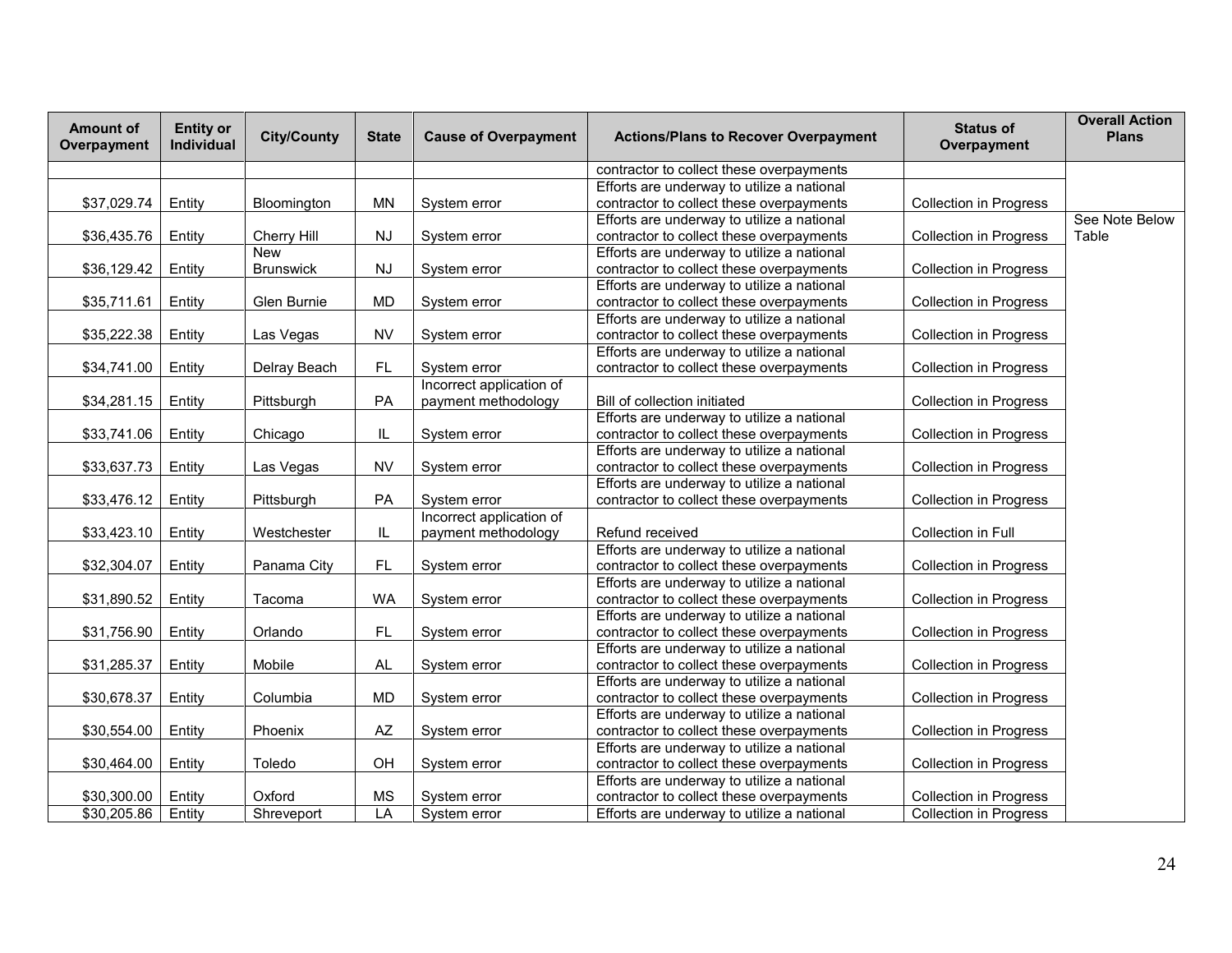| <b>Amount of</b><br>Overpayment | <b>Entity or</b><br>Individual | <b>City/County</b> | <b>State</b> | <b>Cause of Overpayment</b>                                                                              | <b>Actions/Plans to Recover Overpayment</b>                                            | <b>Status of</b><br>Overpayment | <b>Overall Action</b><br><b>Plans</b> |
|---------------------------------|--------------------------------|--------------------|--------------|----------------------------------------------------------------------------------------------------------|----------------------------------------------------------------------------------------|---------------------------------|---------------------------------------|
|                                 |                                |                    |              |                                                                                                          | contractor to collect these overpayments                                               |                                 |                                       |
| \$30,142.52                     | Entity                         | <b>Billings</b>    | MT           | Vendor billing error                                                                                     | Refund received                                                                        | Collection in Full              |                                       |
| \$29,994.07                     | Entity                         | Philadelphia       | PA           | System error                                                                                             | Efforts are underway to utilize a national<br>contractor to collect these overpayments | <b>Collection in Progress</b>   | See Note Below<br>Table               |
| \$29,834.24                     | Entity                         | Springfield        | <b>OR</b>    | System error                                                                                             | Efforts are underway to utilize a national<br>contractor to collect these overpayments | <b>Collection in Progress</b>   |                                       |
| \$29,796.32                     | Entity                         | Tampa              | FL           | System error                                                                                             | Efforts are underway to utilize a national<br>contractor to collect these overpayments | <b>Collection in Progress</b>   |                                       |
| \$29,758.26                     | Entity                         | Oswego             | <b>NY</b>    | System error                                                                                             | Efforts are underway to utilize a national<br>contractor to collect these overpayments | <b>Collection in Progress</b>   |                                       |
| \$29,750.00                     | Entity                         | Chicago            | IL           | System error                                                                                             | Efforts are underway to utilize a national<br>contractor to collect these overpayments | <b>Collection in Progress</b>   |                                       |
| \$28,803.22                     | Entity                         | Philadelphia       | PA           | System error                                                                                             | Efforts are underway to utilize a national<br>contractor to collect these overpayments | <b>Collection in Progress</b>   |                                       |
| \$28,668.73                     | Entity                         | Las Vegas          | <b>NV</b>    | System error                                                                                             | Efforts are underway to utilize a national<br>contractor to collect these overpayments | <b>Collection in Progress</b>   |                                       |
| \$28,564.34                     | Entity                         | Los Angeles        | CA           | System error                                                                                             | Efforts are underway to utilize a national<br>contractor to collect these overpayments | <b>Collection in Progress</b>   |                                       |
| \$28,504.40                     | Entity                         | Page               | AZ           | System error                                                                                             | Efforts are underway to utilize a national<br>contractor to collect these overpayments | <b>Collection in Progress</b>   |                                       |
| \$28,359.00                     | Entity                         | Atlanta            | GA           | Claim paid in error                                                                                      | Refund received                                                                        | Collection in Full              |                                       |
| \$28,290.72                     | Entity                         | Atlanta            | GA           | System error                                                                                             | Efforts are underway to utilize a national<br>contractor to collect these overpayments | <b>Collection in Progress</b>   |                                       |
| \$28,242.35                     | Entity                         | Brentwood          | <b>TN</b>    | System error                                                                                             | Efforts are underway to utilize a national<br>contractor to collect these overpayments | Collection in Progress          |                                       |
| \$28,237.52                     | Entity                         | Bridgeport         | <b>WV</b>    | System error                                                                                             | Efforts are underway to utilize a national<br>contractor to collect these overpayments | <b>Collection in Progress</b>   |                                       |
| \$27,975.00                     | Entity                         | <b>Boston</b>      | MA           | System error                                                                                             | Efforts are underway to utilize a national<br>contractor to collect these overpayments | <b>Collection in Progress</b>   |                                       |
| \$27,806.08                     | Entity                         | Washington         | DC           | System error                                                                                             | Efforts are underway to utilize a national<br>contractor to collect these overpayments | <b>Collection in Progress</b>   |                                       |
| \$27,592.95                     | Entity                         | Springfield        | IL           | Duplicate payment-<br>duplicate bill received<br>from vendor                                             | Refund received                                                                        | Collection in Full              |                                       |
| \$26,340.92                     | Entity                         | <b>Billings</b>    | MT           | 1) Payment made to<br>wrong vendor<br>2) Veteran had other<br>insurance but did not<br>properly disclose | Notice of overpayment letter mailed requesting<br>refund                               | <b>Collection in Progress</b>   |                                       |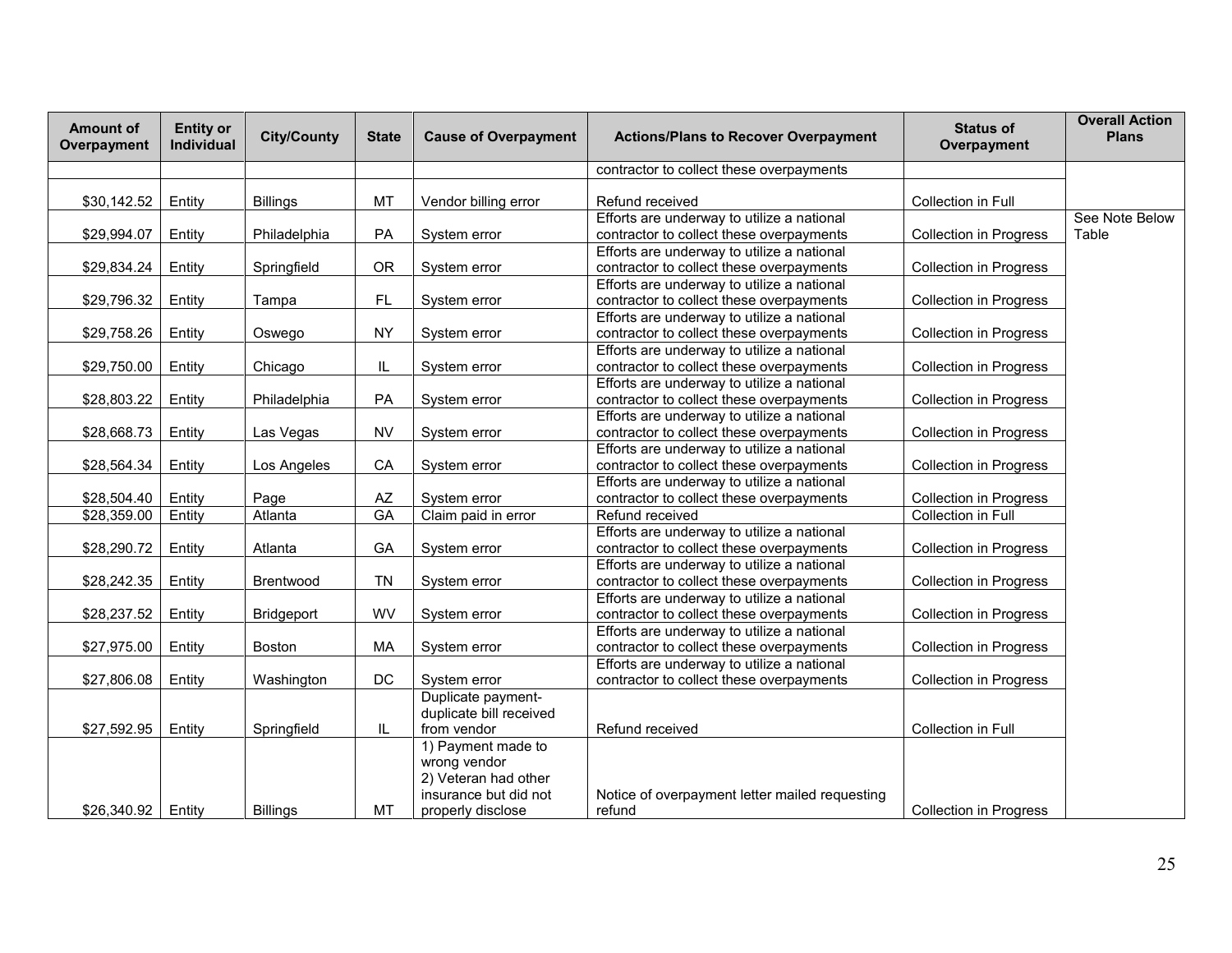| <b>Amount of</b><br>Overpayment | <b>Entity or</b><br><b>Individual</b> | <b>City/County</b> | <b>State</b>    | <b>Cause of Overpayment</b> | <b>Actions/Plans to Recover Overpayment</b> | <b>Status of</b><br>Overpayment | <b>Overall Action</b><br><b>Plans</b> |
|---------------------------------|---------------------------------------|--------------------|-----------------|-----------------------------|---------------------------------------------|---------------------------------|---------------------------------------|
|                                 |                                       |                    |                 |                             |                                             |                                 |                                       |
|                                 |                                       |                    |                 |                             | Efforts are underway to utilize a national  |                                 |                                       |
| \$25,712.72                     | Entity                                | Orlando            | FL.             | System error                | contractor to collect these overpayments    | <b>Collection in Progress</b>   |                                       |
|                                 |                                       |                    |                 |                             | Efforts are underway to utilize a national  |                                 | See Note Below                        |
| \$25,658.68                     | Entity                                | Seattle            | WA              | System error                | contractor to collect these overpayments    | <b>Collection in Progress</b>   | Table                                 |
|                                 |                                       |                    |                 |                             | Efforts are underway to utilize a national  |                                 |                                       |
| \$25,605.04                     | Entity                                | Los Angeles        | CA              | System error                | contractor to collect these overpayments    | <b>Collection in Progress</b>   |                                       |
|                                 |                                       |                    |                 |                             | Efforts are underway to utilize a national  |                                 |                                       |
| \$25,584.02                     | Entity                                | Rockledge          | FL              | System error                | contractor to collect these overpayments    | <b>Collection in Progress</b>   |                                       |
| \$25,365.33                     | Entity                                | Danville           | PA              | Data entry error            | Bill of collection initiated                | <b>Collection in Progress</b>   |                                       |
|                                 |                                       |                    |                 |                             | Efforts are underway to utilize a national  |                                 |                                       |
| \$25,335.00                     | Entity                                | Phoenix            | AZ              | System error                | contractor to collect these overpayments    | <b>Collection in Progress</b>   |                                       |
|                                 |                                       |                    |                 |                             | Efforts are underway to utilize a national  |                                 |                                       |
| \$25,200.00                     | Entity                                | Dallas             | <b>TX</b>       | System error                | contractor to collect these overpayments    | <b>Collection in Progress</b>   |                                       |
|                                 |                                       |                    |                 |                             | Efforts are underway to utilize a national  |                                 |                                       |
| \$25,162.69                     | Entity                                | <b>Dallas</b>      | <b>TX</b>       | System error                | contractor to collect these overpayments    | <b>Collection in Progress</b>   |                                       |
| $\overline{$}23,836.12$         | Entity                                | Seattle            | <b>WA</b>       | Data entry error            | Bill of collection initiated                | <b>Collection in Progress</b>   |                                       |
| \$23,109.95                     | Entity                                | <b>Bradenton</b>   | <b>FL</b>       | Data entry error            | Bill of collection initiated                | <b>Collection in Progress</b>   |                                       |
| \$22,789.78                     | Entity                                | Largo              | FL              | Data entry error            | Bill of collection initiated                | <b>Collection in Progress</b>   |                                       |
|                                 |                                       |                    |                 | Incorrect application of    |                                             |                                 |                                       |
| \$21,366.03                     | Entity                                | Owensboro          | KY              | payment methodology         | Refund received                             | Collection in Full              |                                       |
|                                 |                                       |                    |                 | 1) Incorrect application of |                                             |                                 |                                       |
|                                 |                                       |                    |                 | payment methodology         |                                             |                                 |                                       |
|                                 |                                       |                    |                 | 2) Duplicate payment        |                                             |                                 |                                       |
|                                 |                                       |                    |                 | 3) Veteran had other        |                                             |                                 |                                       |
|                                 |                                       |                    |                 | insurance but did not       |                                             |                                 |                                       |
|                                 |                                       |                    |                 | properly disclose           |                                             |                                 |                                       |
|                                 |                                       |                    |                 | 4) Payment made to          |                                             |                                 |                                       |
| \$19,823.00                     | Entity                                | Iowa City          | ΙA              | wrong vendor                | Bill of collection initiated                | <b>Collection in Progress</b>   |                                       |
| \$19,307.63                     | Entity                                | Omaha              | $\overline{NE}$ | Vendor billing error        | Bill of collection initiated                | Collection in Progress          |                                       |
| \$16,513.11                     | Entity                                | Indianapolis       | IN              | Duplicate payment           | Bill of collection initiated                | <b>Collection in Progress</b>   |                                       |
|                                 |                                       |                    |                 | Incorrect payment           |                                             |                                 |                                       |
| \$14.437.00                     | Entity                                | Akron              | OH              | methodology                 | Bill of collection initiated                | <b>Collection in Progress</b>   |                                       |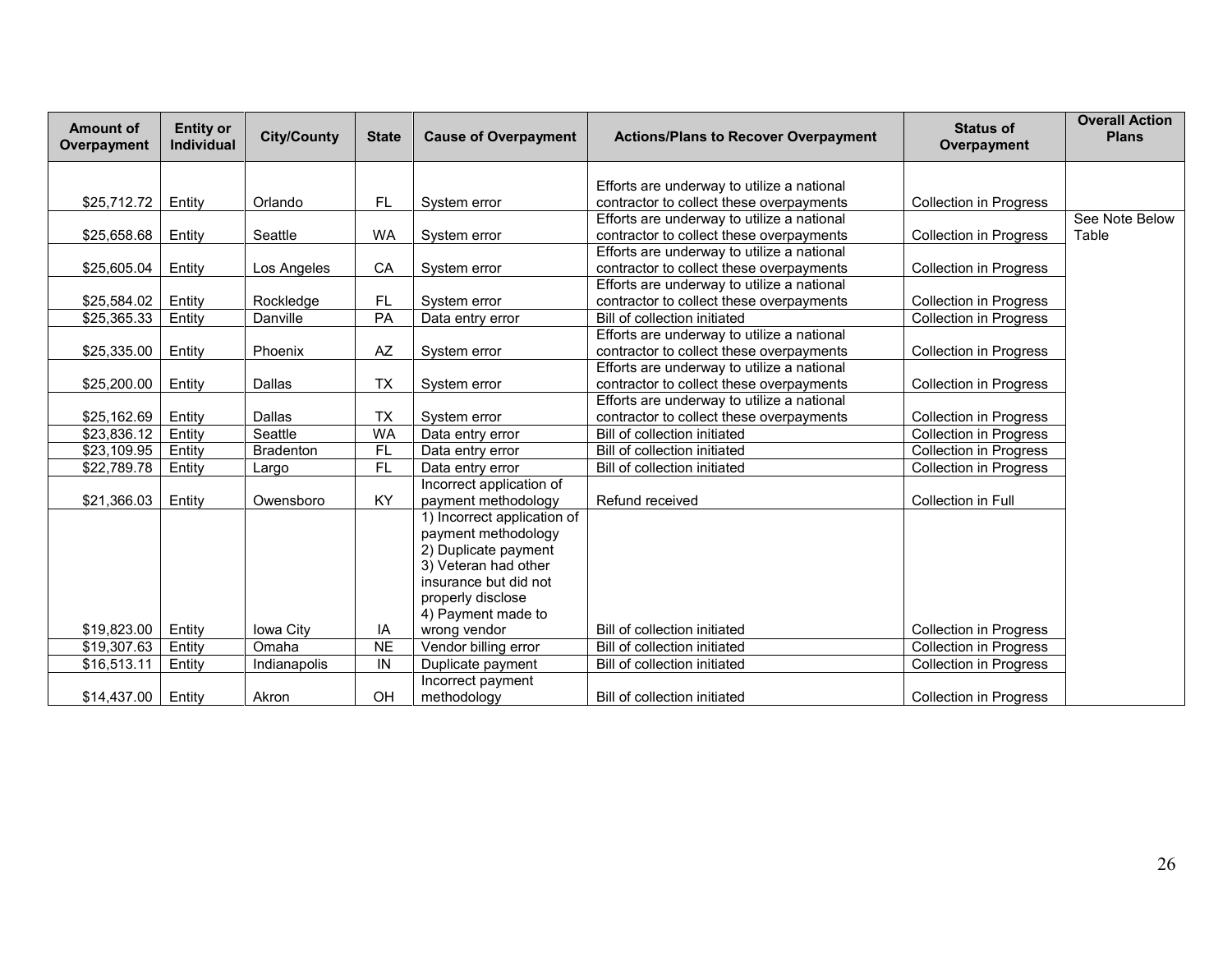### **Note:**

- 1. Central Fee has implemented a corrective action to prevent duplicate payments caused by the system error where claims with duplicate internal control numbers are rejected prior to payment. Post implementation of this correction action, it's not possible for a duplicate internal control number to be paid.
- 2. Facilities are ensuring payments will be audited prior to release and additional internal audits will be conducted. Payment methodology standard of practice will be established with claims processors to ensure compliance with payment guidelines. Facilities have discussed issues with staff involved and additional training and education will be provided.
- 3. Facilities have retrained staff to properly review claims in the Fee Basis Claims System (FBCS) verification module. In addition, facilities have retrained staff on the proper way to calculate units for home health care payments. A modification to the FBCS software product has been requested. Once the enhancement is implemented, it will reduce the probability of paying the incorrect vendor.
- 4. Facilities have updated Veteran's other health insurance information where applicable.